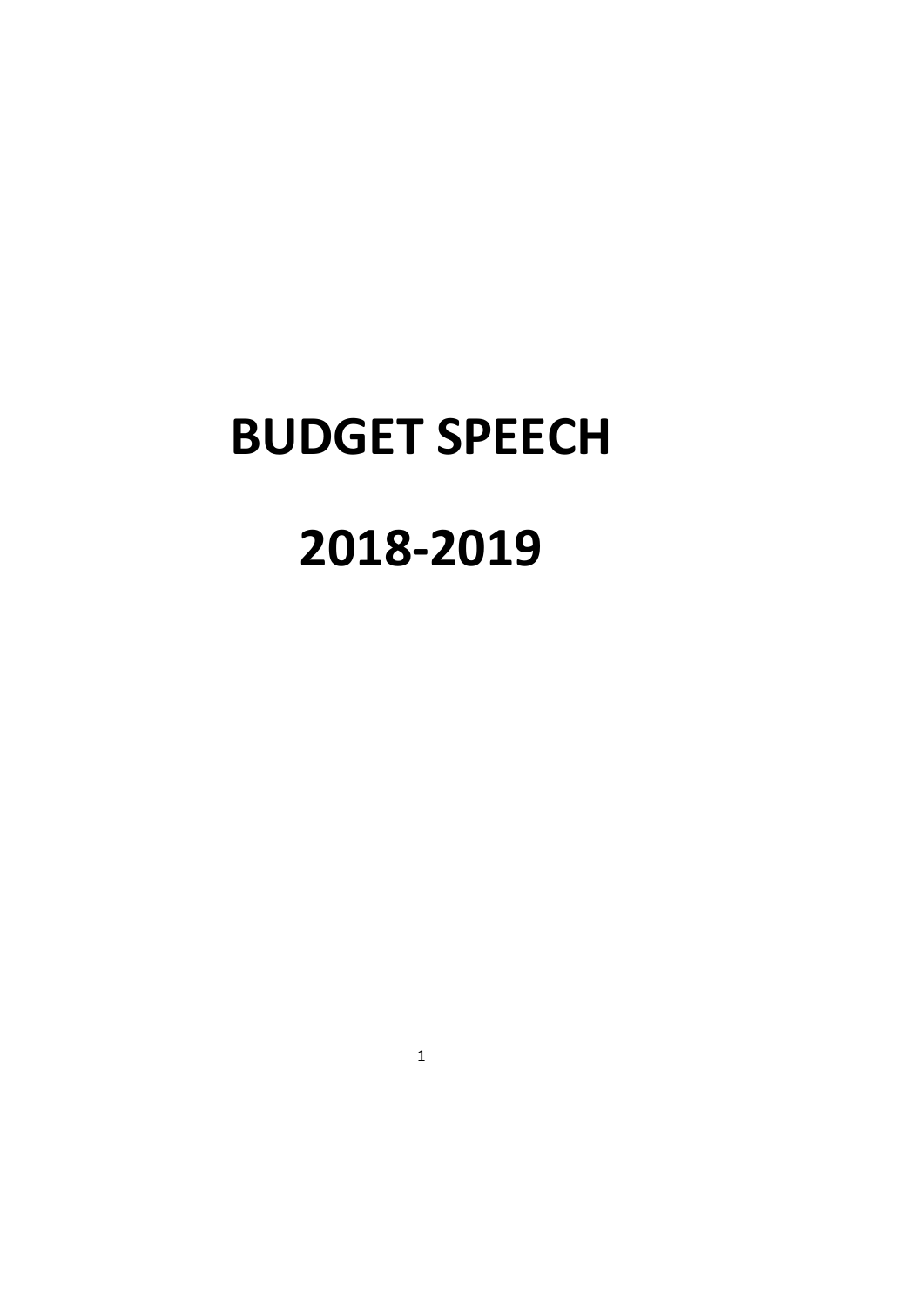# **[PARTA]**

#### **Hon'ble Speaker Sir,**

- 1. I rise to present the Budget Estimates for the year 2018-19. It is my proud privilege to present the 4<sup>th</sup> consecutive Budget before this August house.
- 2. Speaker Sir, before I lay the roadmap of our Government for 2018-19, let me share our pride to have worked relentlessly to fulfil dreams and aspirations of the people of Delhi through improvement in governance system and delivery of public services in a transparent and effective manner. This has become possible with the hard work, dedication and concerted efforts of all the stakeholders and I intend to express my gratitude to all concerned.
- 3. Speaker Sir, I wish to share with this August House some of our achievements from the last three years. I will present the framework of the schemes proposed in the Budget for next financial year. I will also indicate some facts on the present economic scenario of Delhi in this House, but prior to it, I want to make clear the economic vision of our Government before presenting the Budget.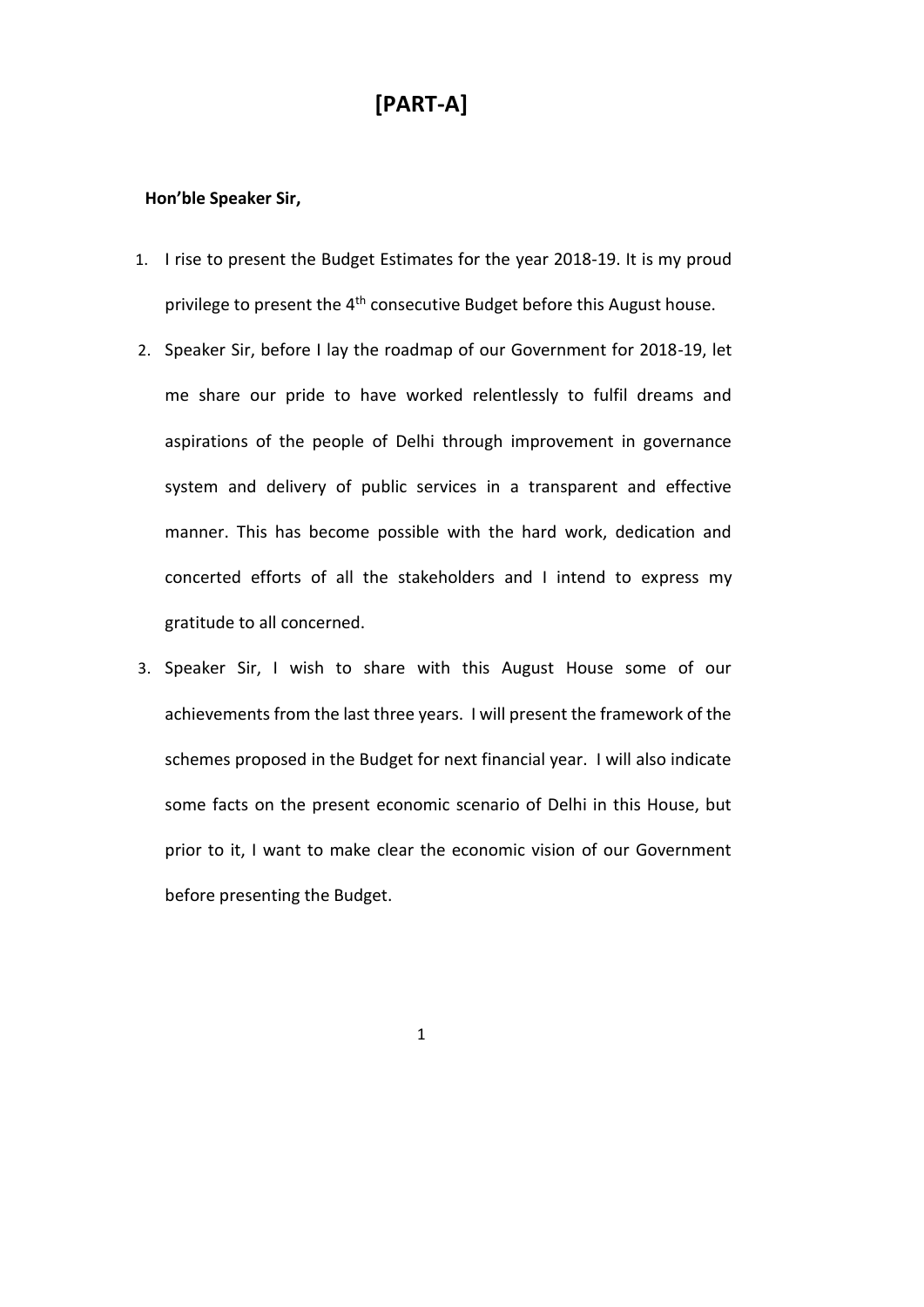# **Economic Vision**

- 4. Our Government has been working towards economic development of Delhi since 3 years. We have worked in some of the most fundamental areas such as education, health, electricity, water, minimum wages, skill development etc, which aren't the most visible or talked-about issues when talking about economy. We've often been asked — what is the economic policy of this government? What is our long-term economic vision for Delhi? If there is one word that most accurately captures our Government's economic vision and the policies that have emanated from it in the last 3 years – it is 'Trickle Up' economics. Let me explain what I mean and why this is a unique and important experiment given the present economic scenario of India and of Delhi.
- 5. Traditionally, our country has followed the 'Trickle Down' approach to economic policy. It emphasizes giving massive tax breaks, subsidies and interest-free loans to big corporate groups and foreign investors in the hope that they will invest and grow the overall economy, which will benefit everyone. It's a fair argument except that beyond a point, it doesn't work for the aam aadmi. Since the early 90s until today, successive Central and State governments in India, irrespective of which party is in power, have followed this model. This is clear when almost every day you see full-page
	- 2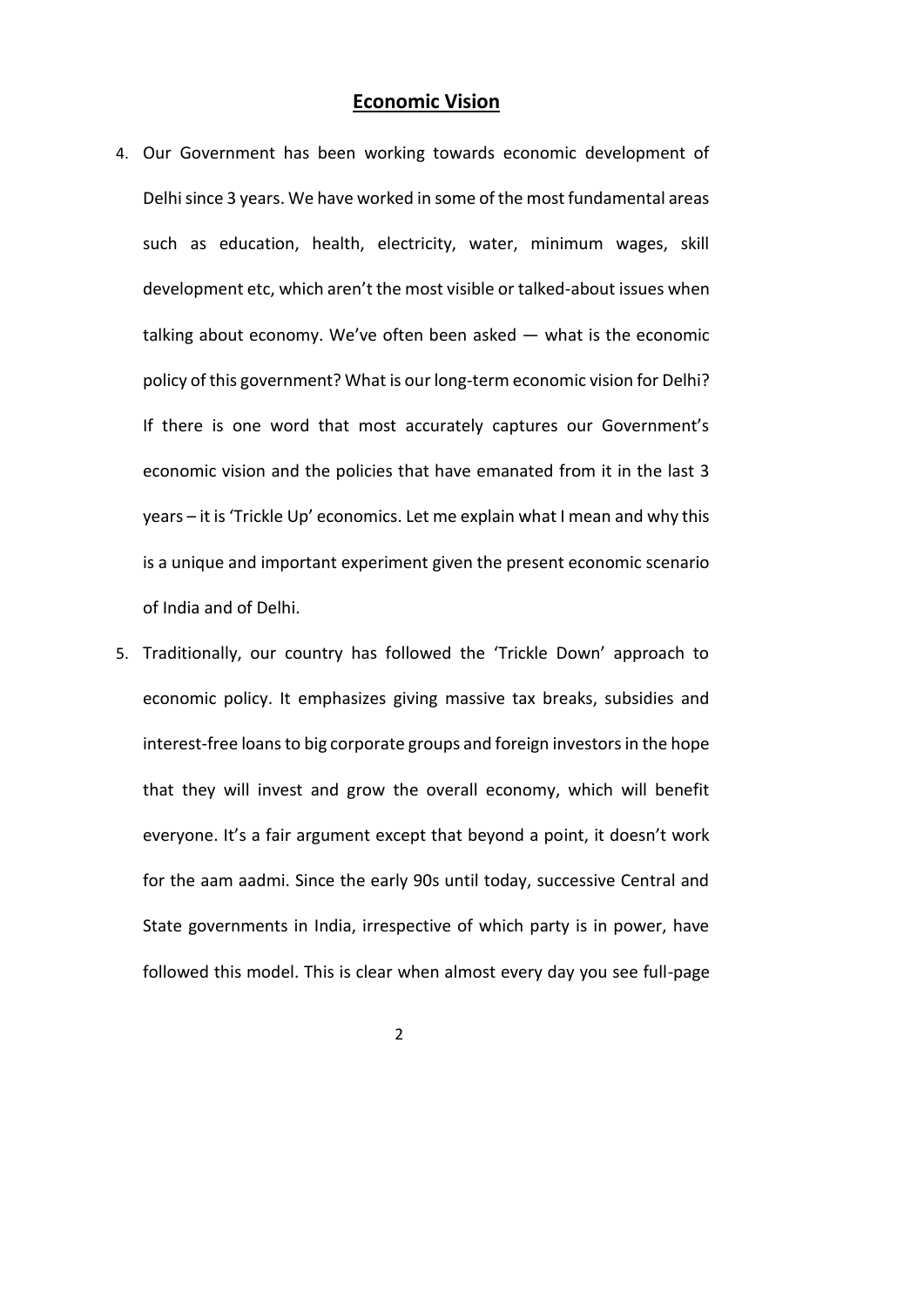advertisements of Central and State governments across the country hosting mega-investor summits with great fanfare, or when you see the names of large corporates favourites to Government and influential people at the top of the list of loan defaulters in India.

- 6. From the time our country started adopting the Trickle Down economic model, almost from the same time i.e. early 90s, Delhi started having an elected government of its own. It may be sheer coincidence then that almost all elected governments of Delhi from the beginning adopted the same economic model. So my question is, has this sacrosanct economic model delivered for us? Yes, the Indian economy has grown when looked from the narrow lens of GDP growth, yet if we reflect on the economic condition of our people, it is clear that as a nation we face critical development challenges. It is well known now that we are in the midst of a historic slowdown in job growth. Government's own Labour Bureau data for both organised and unorganised sectors shows how from 2013-14 onwards, for perhaps the first time since independence, there was an absolute decline in employment.
- 7. The most worrying sign comes from the World Inequality Report 2018. The report shows that income inequality in India has reached the highest levels with the share of national income held by India's top 10 percent earners
	- 3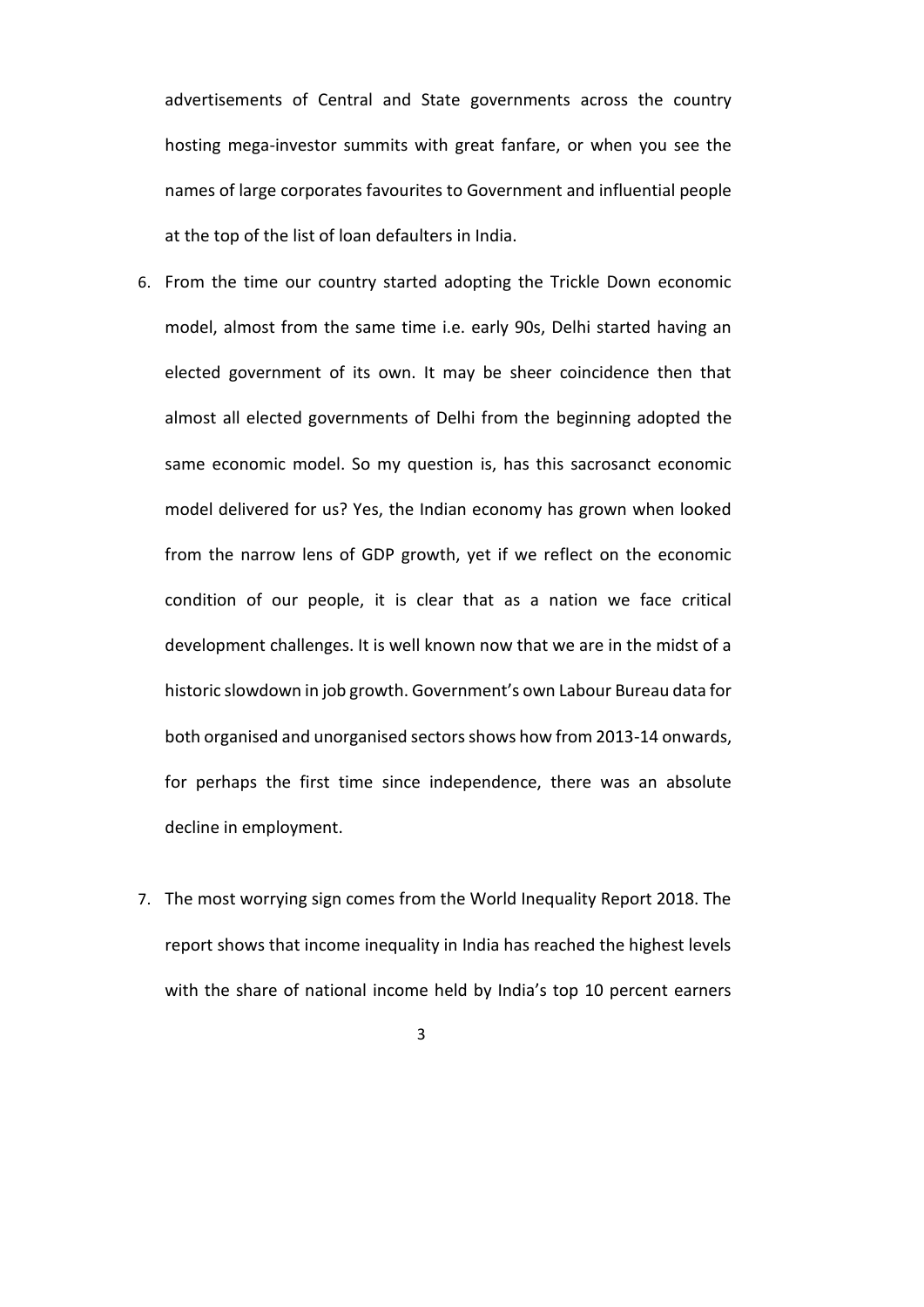touching around 56 percent, and the top 0.1% earners capturing more growth than the bottom 50% combined. Now, our rate of economic inequality has crossed for first time over the US, Russia and China. The champions of Trickle Down economics should try explaining this single statistic, and the economic policymakers of our nation should make policies keeping this truth in mind.

- 8. Speaker Sir, the budget proposals of any Government reveal the warp and weft of its economic policy. Therefore, before discussing economic policies, it is important to consider the following questions:
	- a. what use is it to be among the fastest growing economies globally if our government expenditure on education and health as % of GDP is the least among all BRICS countries and even some SAARC countries?
	- b. what use are the countless MoUs signed with corporates in megainvestor summits, when over a third of our children under 5 years of age are malnourished and three-fourths of our children studying in Std 6, 7 and 8 cannot even read their textbooks?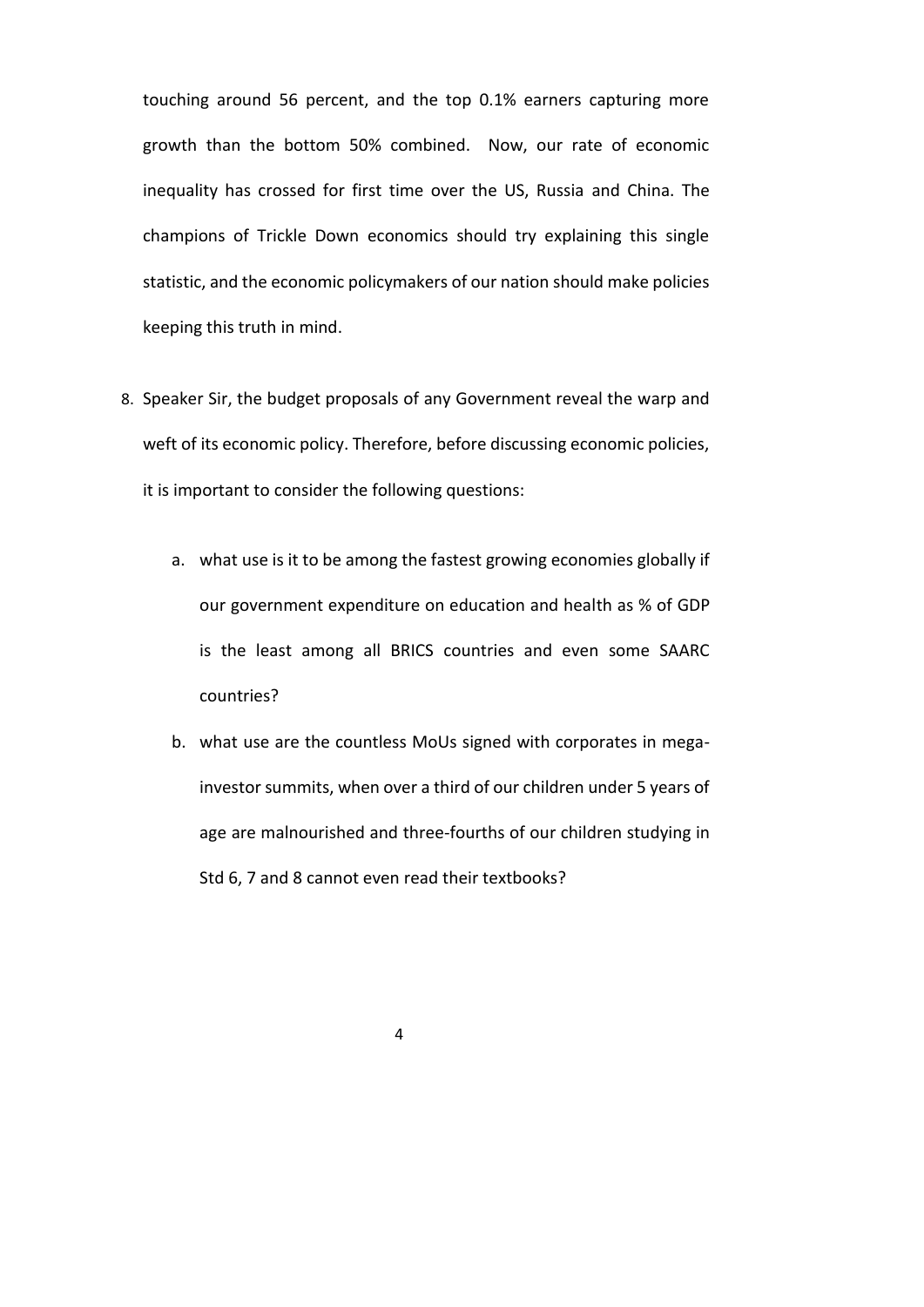- c. what use is to be attracting billions of dollars of FDI if only 7% of our engineering graduates are employable and we have a huge shortfall in skilled manpower in almost every sector?
- d. and what use is to attract foreign investors to 'Make in India' or make grand announcements about Smart Cities if 9 out of the 20 most polluted cities in the world are in India? If the roads of our smallest towns to district capitals are all choking under dust and traffic jams, how will a handful of smart cities help the economy of our nation?
- 9. It is in this context that for the last 3 years in Delhi, our Government has reposed its faith in the 'Trickle Up' model of economics rather than 'Trickle Down' model. In simple words, Trickle Up model is one where economic policies of the Government directly benefit the poor and middle-class citizens leading to better education, health and a rise in their income levels. This has been the single-minded motto of our Government: 'Educated India, Healthy *India, Strong India'* (शिक्षित राष्ट्र, स्वस्थ राष्ट्र, समर्थ राष्ट्र). This is not an empty statement, it is a rallying cry emerging from the past three years of untiring work done by our Government. Governments should have faith that the prosperity of the poor and middle-classes will find its way up to the overall economy as well.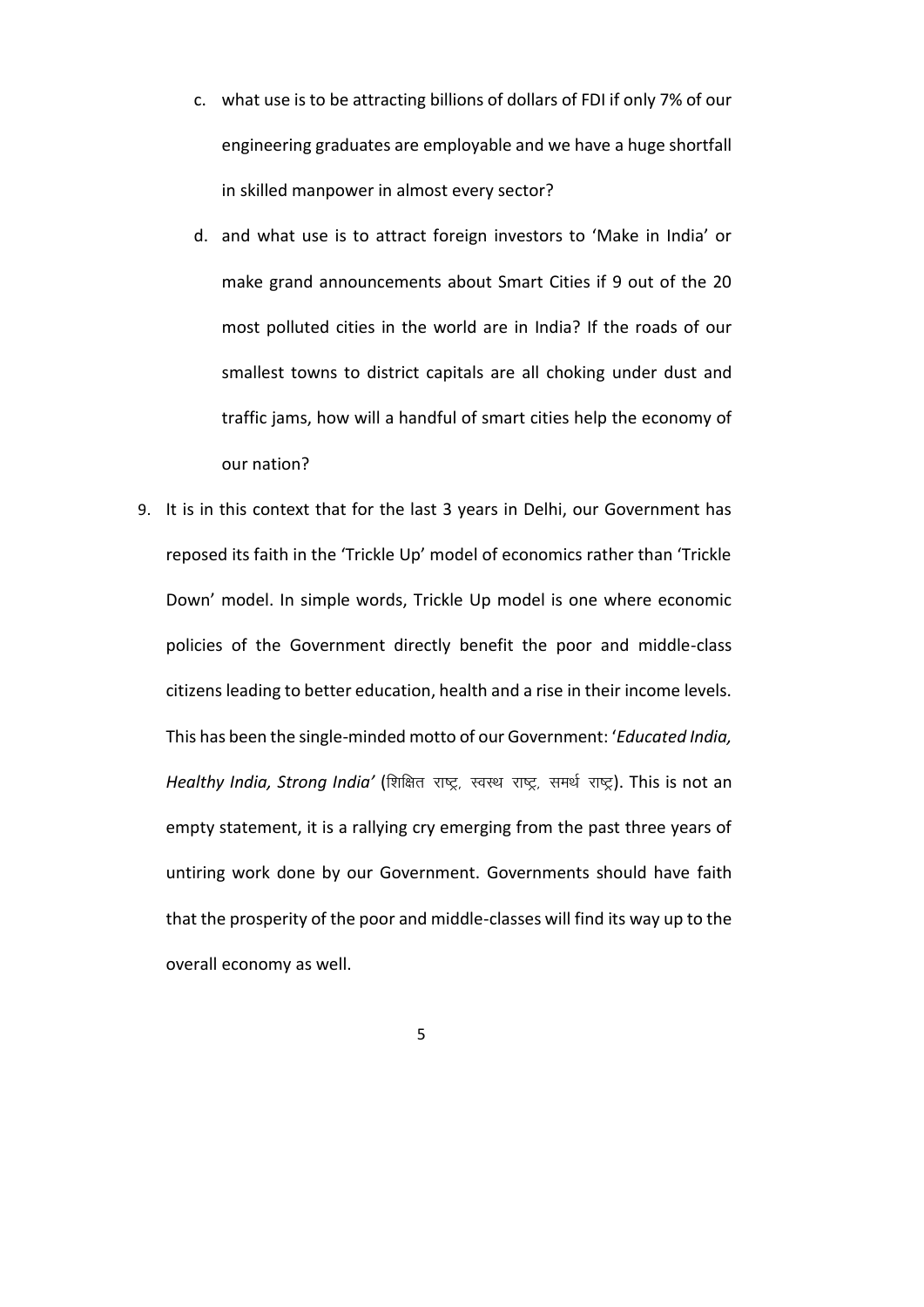- 10. Speaker sir, putting this economic policy into action, in my first budget as Finance minister, I doubled Delhi's education budget and increased the health budget by one and half times. For the last three years, we have consistently spent nearly a quarter of our annual budget on education the highest in India and substantially more than the average of all States of 15.6 percent. By building a school with good infrastructure and providing excellent education free of cost in government schools, we are directly impacting the economic foundation of the *aam aadmi*.
- 11. Similarly, by providing quality healthcare to the *aam aadmi* through Mohalla Clinics, Polyclinics, Hospitals and various health schemes, we are ensuring that the hard-earned income of any family is not spent on inflated medical bills. In the last three years, we have allocated nearly 11.3 percent of our budget to Health as compared to a shockingly low 4.9 percent average expenditure of all States. I would like to underline here that along with the spending in Health, we are also undertaking a lot of efforts to fight air pollution in Delhi since pollution has a direct effect on health. That is the reason our Government has put out a Green Budget for the first time this year.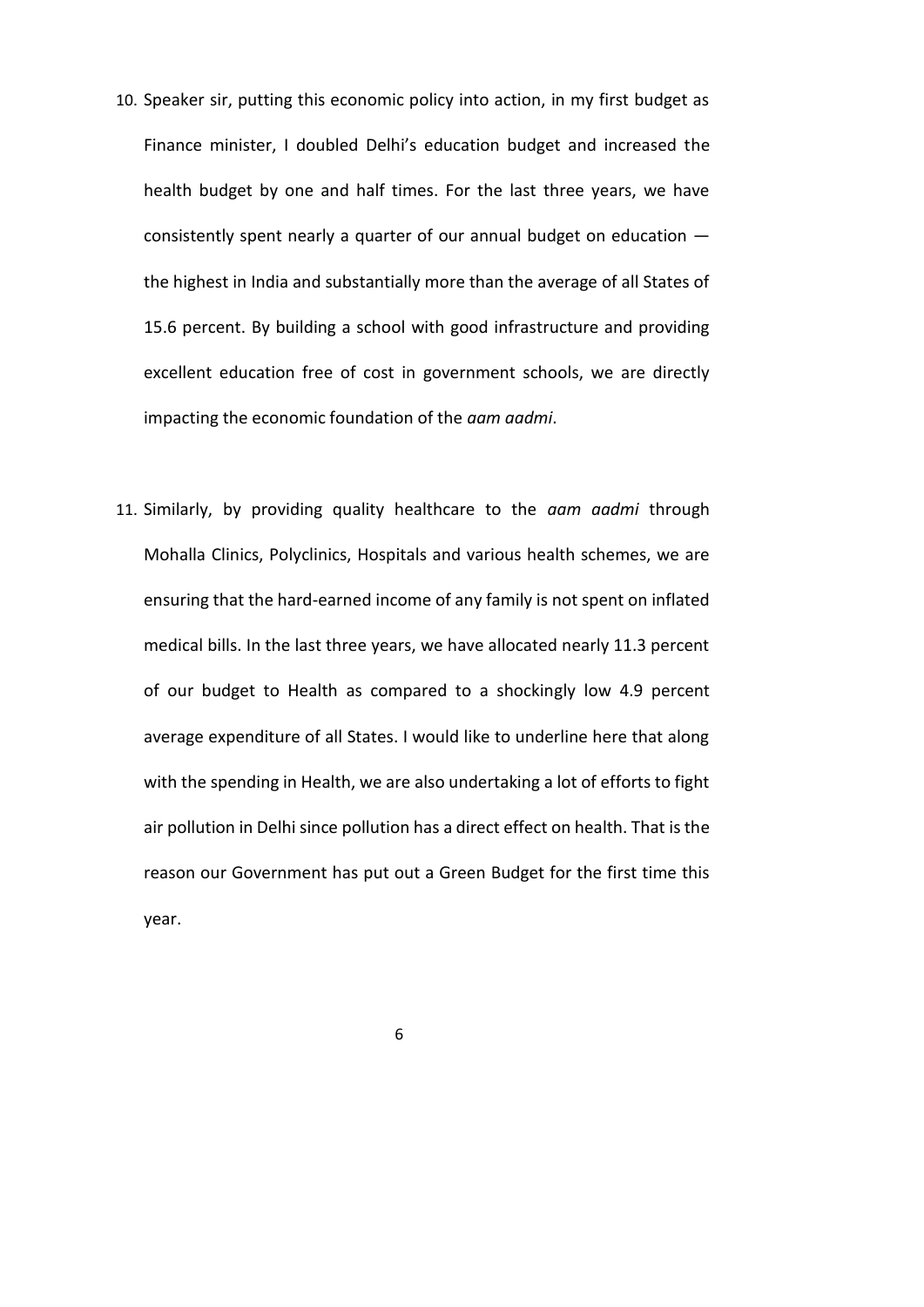- 12. In the last three years, our Government has made electricity available at the most affordable rates than any big city in India. Similarly, we were the first to provide free and clean drinking water to residents of Delhi. Not only has this provided a direct economic benefit to the people, but the monthly limit of 20 kilolitres per household has furthered the mindset to conserve water and led to a steep increase in metered connections. Due to these schemes, our Government has also been able to provide piped water supply to 400 new colonies. Many such initiatives by our Government have reduced the amount of money that people were required to spend from their pockets and thus increased their disposable income, which can only boost the overall economic growth of Delhi. This is also the reason our Government vehemently opposed the 100% metro fare hike in Delhi last year.
- 13. Yet another centrepiece of our Government's Trickle Up economic approach has been increasing minimum wages. Last year, our Government hiked minimum wages in Delhi by 37 percent, making it the highest in India. This policy helps the families of hard working persons and directly uplifts their economic standard. We have also made a historic increase in the salaries of thousands of Anganwadi workers, ASHA workers and guest teachers because we are convinced that in their prosperity lies the prosperity of the entire city.
	- 7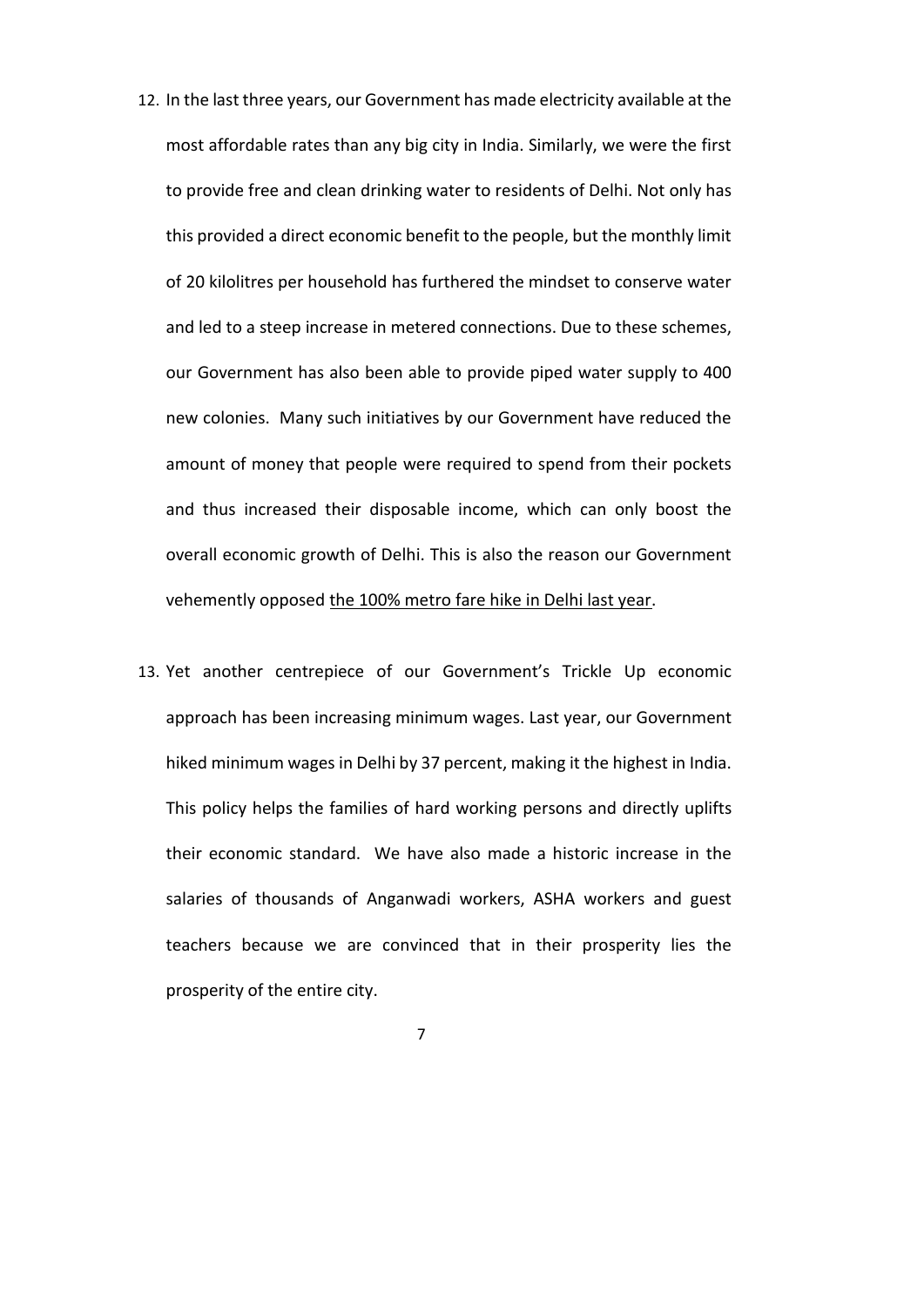14. Speaker sir, the above facts firmly establish that the Trickle Up economic approach is needed not just in Delhi but the entire nation. We have a single mantra that if the people of Delhi are healthy, well-educated and prosperous, then Delhi as a state will automatically prosper and the results are evident. In the last three years, Delhi's economy has been growing steadily and Delhi Government's budget, which was 30,900 crore in 2014 15, has risen by over one and half times in just three years. We are glad that our economic model is bringing prosperity for the people of Delhi.

# **Economic Scenario**

- 15. Mr. Speaker Sir, the economy of Delhi continuous to be on the path of sustainable growth despite the negative impact of demonetisation and disruption caused due to implementation of GST. The Gross State Domestic Product of Delhi at current prices, as per advance estimates, is likely to increase to ₹ 6,86,017 crore in 2017-18 from ₹ 6,16,826 crore in 2016-17, indicating a growth of 11.22 %. In real terms at constant prices, the growth in GSDP of Delhi in 2017-18 is expected to be 8.14 % as against 6.6 % at the National level. The annual average real growth in GSDP of Delhi has been 9.1% during the period 2015-16 to 2017-18, as compared to 7.3% growth observed in GDP at National level during the same period.
	- 8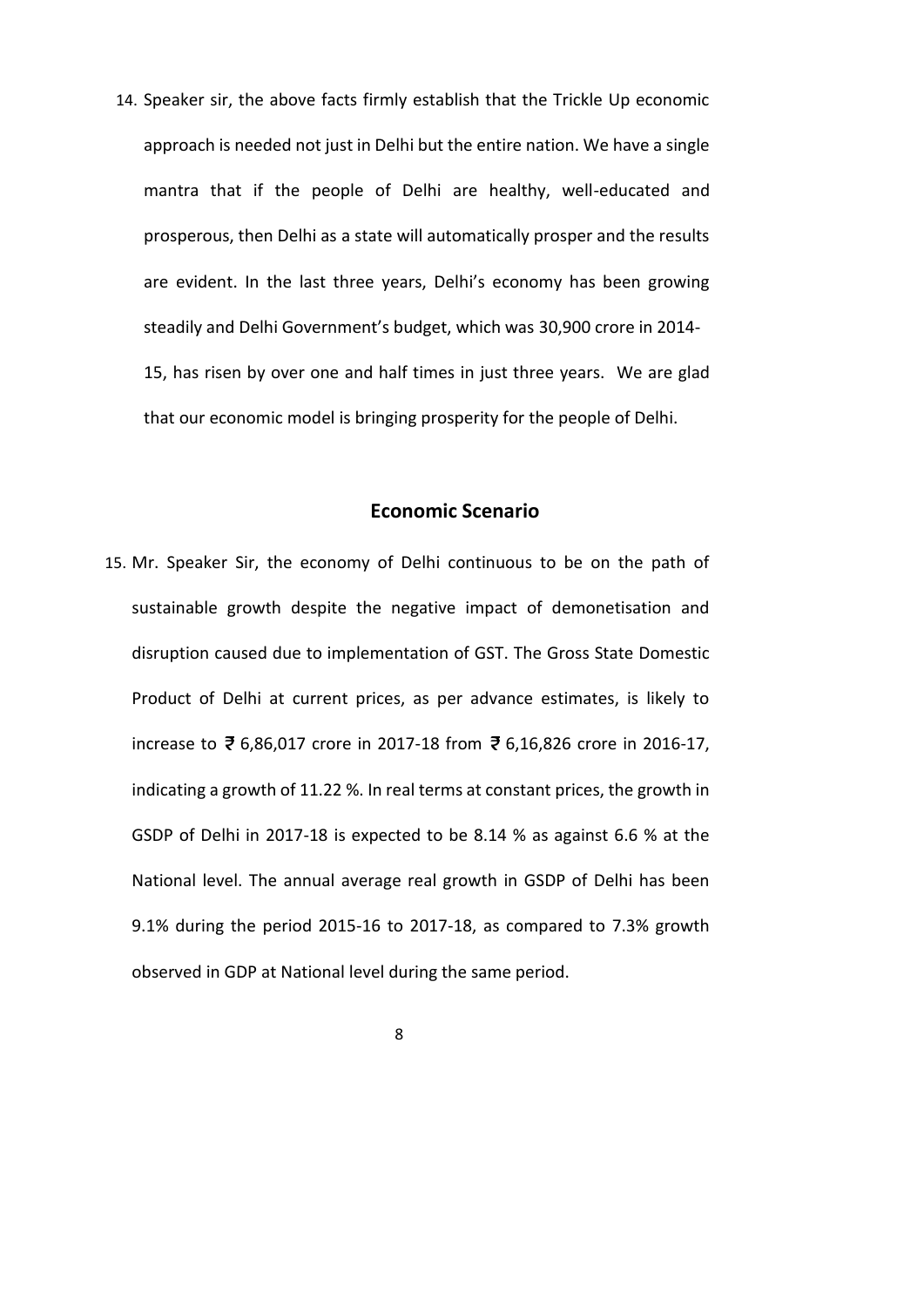- 16. Contribution of Delhi to the National level GDP has increased from 3.94 percent in 2011-12 to 4.10 percent in 2017-18 though Delhites constitute only 1.4 percent of total population of the country. Delhi's economy has a predominant service sector with a share of 85.92 percent in the total Gross State Value Added followed by 12.04 percent of secondary sector and 2.04 percent of primary sector.
- 17. The per capita income of Delhi at current prices is likely to increase to  $\bar{z}$ 329093 in 2017-18 from ₹ 300793 in 2016-17. This shows 9.41 percent growth in the per capita income of Delhi in 2017-18 which is a healthy sign.
- 18. The Per Capita Income of Delhi is nearly 2.92 times higher than the National average of  $\overline{3}$  112764 for the year 2017-18.

# **Revised Estimates 201718**

- 19. Sir, the Revised Estimates for the current year is proposed at  $\overline{6}44,370$  crore against the Budget Estimates approved at  $\overline{6}48,000$  crore. The current year Revised Estimates are 19.07 percent higher than the amount of  $\overline{3}37,263$ crore spent in 2016-17. The proposed Revised Budget of  $\overline{6}44,370$  crore includes  $\overline{3}36,326$  crore for revenue expenditure and  $\overline{3}8044$  crore for Capital expenditure. The Establishment expenditure and other committed liabilities
	- 9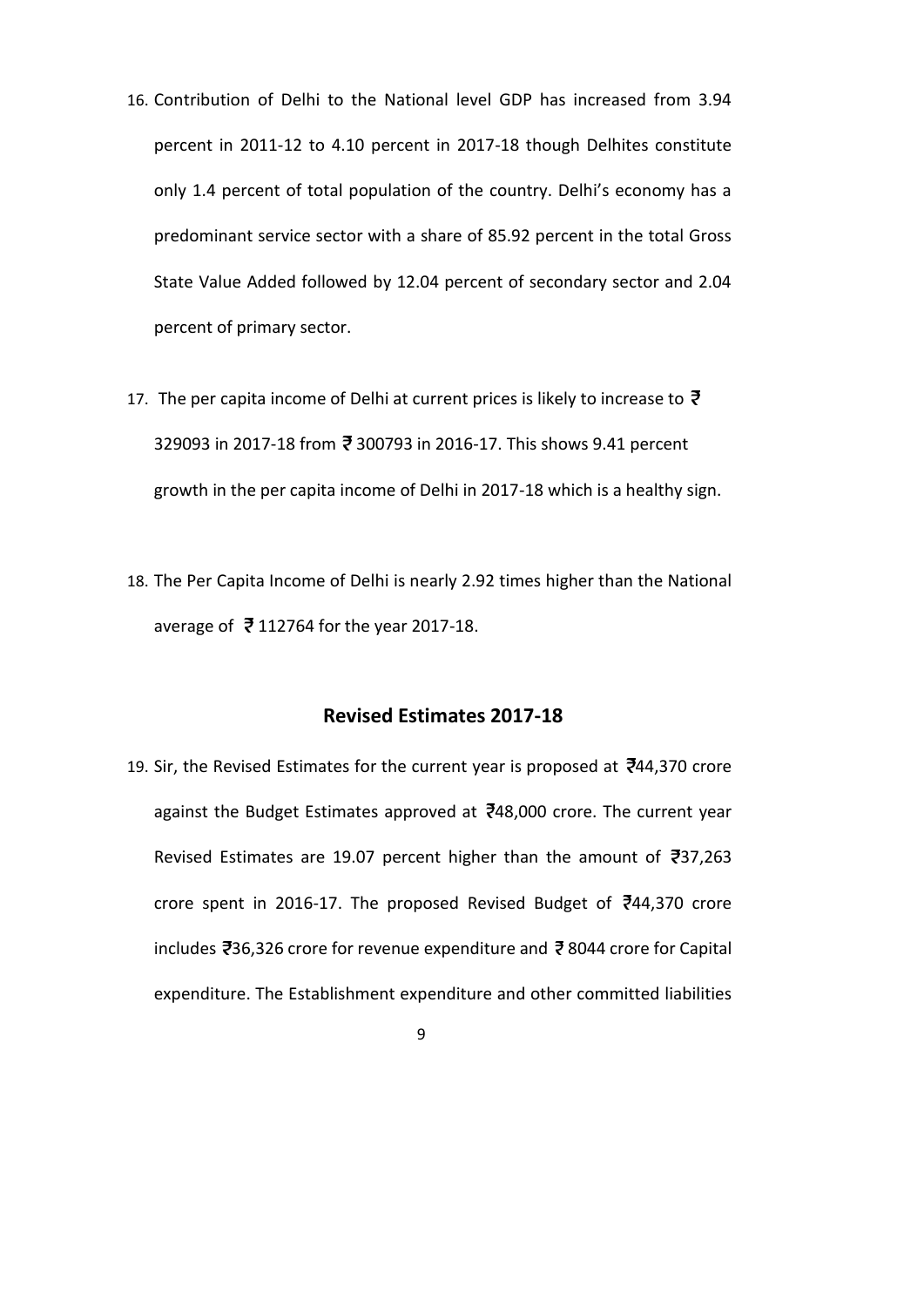is proposed to be reduced from  $\bar{z}$  29,500 crore approved in Budget Estimates 2017-18 to ₹28,370 crore in the Revised Estimates 2017-18. This has become possible on account of prudent use of public money by the Government. The outlay under Schemes / Projects which was approved at  $\overline{5}18,500$  crore in Budget Estimates is proposed to be revised to  $\overline{7}16,000$  crore in the Revised Estimates 2017-18 which is 13.44 percent higher than the expenditure of  $\bar{z}$ 14,104 crore incurred in 2016-17. The Debt-GSDP ratio reduced from 6.57 percent in 2014-15 to 5.03 percent in 2017-18, which is the lowest among the States and indicates our better fiscal management.

# **Supplementary Demand for Grants 201718**

20. Sir, Supplementary Demands for Grant of  $\overline{3}$  1170.29 crore will be required under Revised Estimates. I, therefore, seek the approval of the House for Supplementary Demands.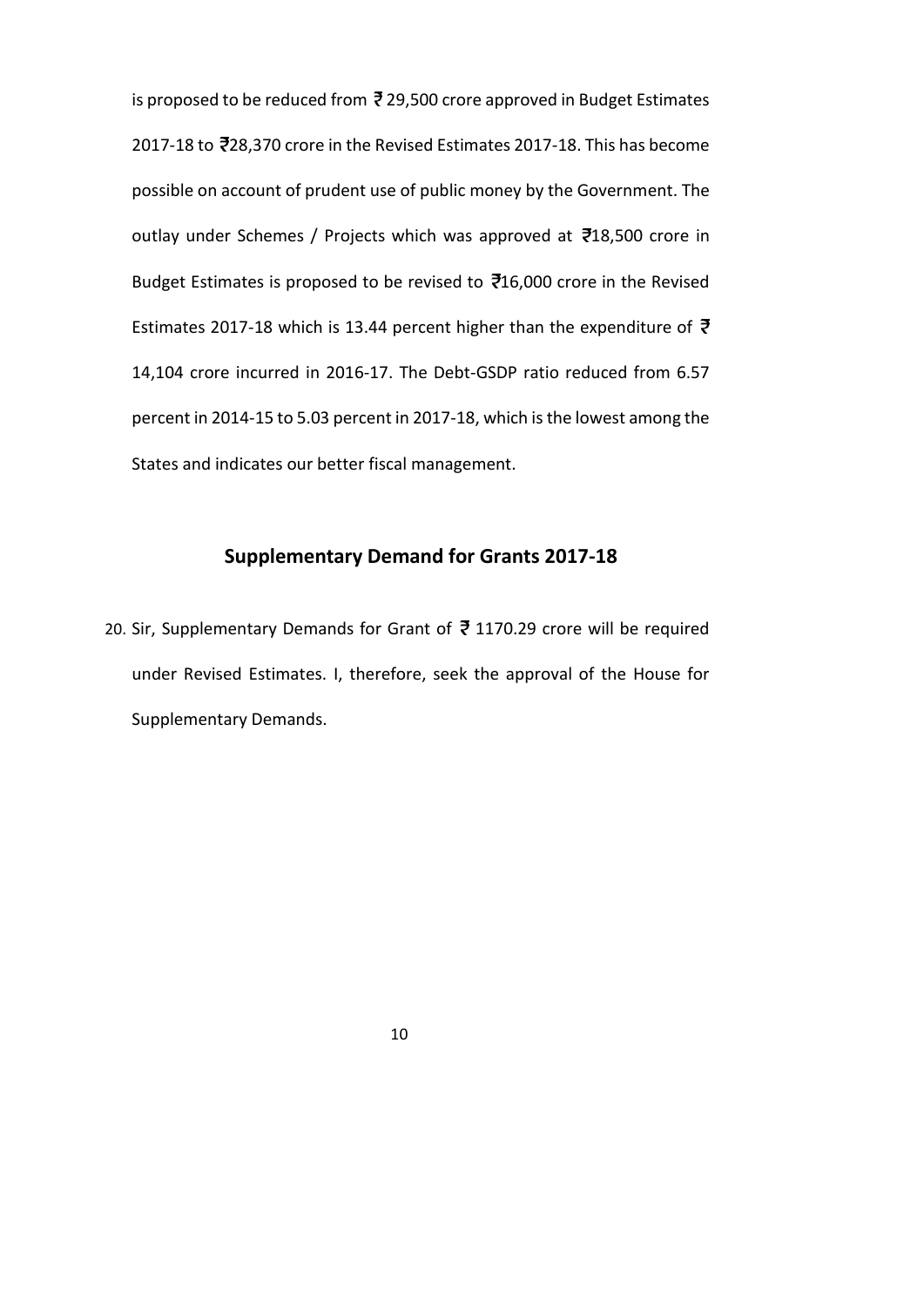- 21. Speaker Sir, I am presenting Budget Estimates for the next financial year 2018-19.
	- The total Budget Estimates for the year 2018-19 is proposed at  $\overline{5}3,000$ crore which includes  $\frac{1}{2}43,092$  crore for revenue expenditure and  $\frac{1}{2}$  9908 crore for capital expenditure.
	- After meeting the revenue expenditure from our revenue receipts, we have a revenue surplus of  $\overline{e}$  4465 crore in Budget Estimates 2018-19 as compared to  $\overline{3}$  3789 crore in Budget Estimates 2017-18 and  $\overline{3}$ 3921 crore in Revised Estimates 2017-18.
	- I propose  $\overline{3}31,000$  crore for establishment expenses & committed liabilities, devolution to Local Bodies, Interest and Principal to be paid to Government of India, water and power subsidy, grant to DTC to meet operating deficit etc. and  $\bar{z}$ 22,000 crore for implementation of various schemes, programmes and capital projects.
	- The proposed budget of  $\overline{e}$  53,000 crore will be financed from
		- Tax revenue of  $\bar{F}$  42,000 crore,
		- Non-tax revenue of  $\overline{3}800$  crore,
		- $\circ$  Capital receipts of  $\overline{5}$  550 crore,
		- o Small savings loan of  $\overline{5}$  2924 crore,
			- 11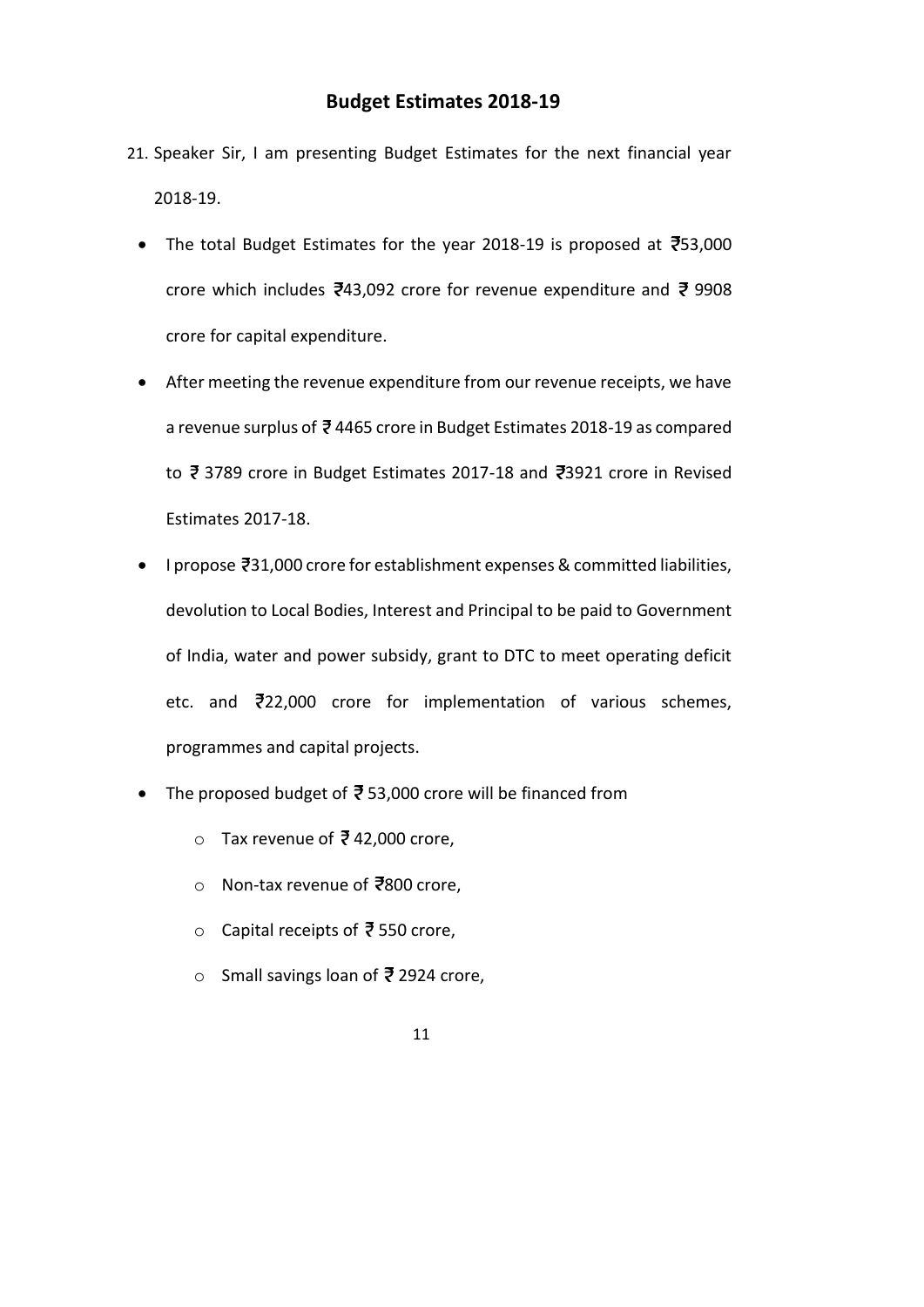- Centrally Sponsored Schemes of  $\overline{3}$  3307 crore,
- o Normal Central Assistance of  $\bar{z}$  450 crore,
- $\circ$  Share in Central taxes of  $\overline{5}$  325 crore,
- $\circ$  Other receipts of  $\overline{3}$  675 crore from Government of India and
- o The remaining amount from our opening balance.
- The proposed Budget of  $\overline{3}$  53,000 crore in 2018-19 is 19.45 percent higher than the Revised Estimates of  $\bar{z}$  44,370 in 2017-18 and 10.42 percent higher than the budget estimates of  $\overline{3}$  48,000 crore.

# **Financial Support to Local Bodies**

22. Speaker Sir, our Government will provide financial support of  $\bar{z}$  6,903 crore to the Local Bodies in 2018-19 which is 13 percent of the total Budget and 9.88 percent higher than the funds given in the Revised Estimates of 2017 18. Moreover, in view of poor financial position of the North and East Municipal Corporations, we have not recovered the principal and interest amount of the outstanding loan liabilities during the year 2016-17 and 2017-18 from the grants being released to them. The total financial support to Local Bodies mainly includes  $\bar{e}$  3,460 crore as share in tax collection,  $\bar{e}$  1805 crore as share in Stamps & Registration Fee and one time parking charges etc. in 2018-19.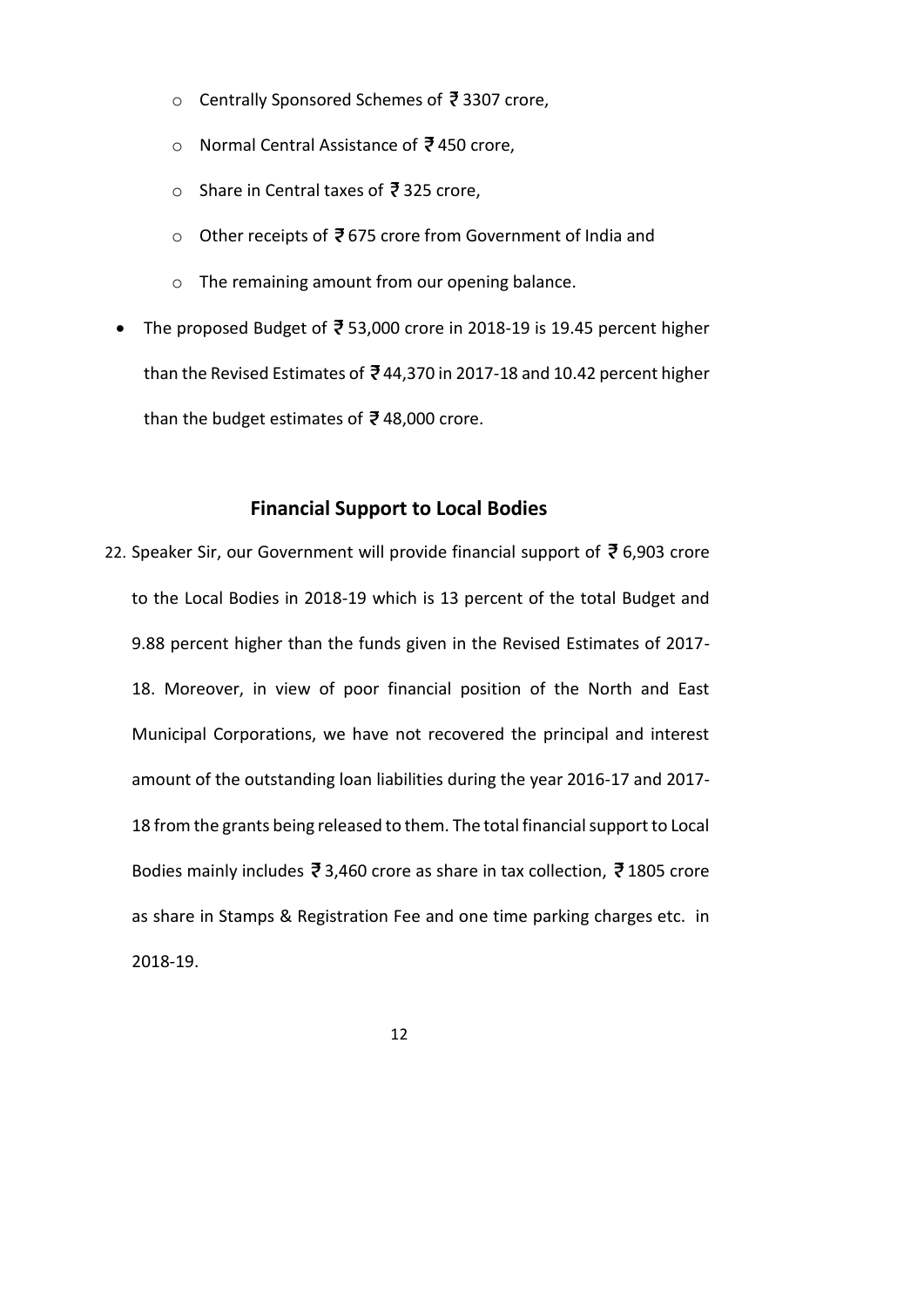- 23. This year, our Government has earmarked of  $\bar{z}$  1000 crore for improving dilapidated roads and lanes, which is the responsibility of Delhi Municipal Corporations. All such small lanes and roads of Delhi will be repaired by using this fund. It is expected that Hon'ble Lt. Governor will arrange for NOC from DMCs. Besides, an amount of  $\frac{3}{5}$  638 crore has been made for all Local Bodies for various schemes / programmes, specially, in Health and Education sectors.
- 24. Speaker Sir, when our Government presented the first budget, we named it as Education and Health Budget. In the last year's budget, along with education and health, we have emphasized on the outcome and informed the people about the result of using tax payers' money. We called it Outcome Budget. This year I am going to add an important section called Green Budget.

# **Green Budget**

- 25. Speaker sir, I will now present our Government's first Green Budget for Delhi to this House, which I believe is also the first Green Budget to be presented in any Legislative Assembly in India. Over the past few months, we have studied several possible initiatives that can reduce air pollution in Delhi and have brought forward the shortlisted proposals in the form of Green Budget. As I mentioned earlier, this is perhaps the first time that such a
	- 13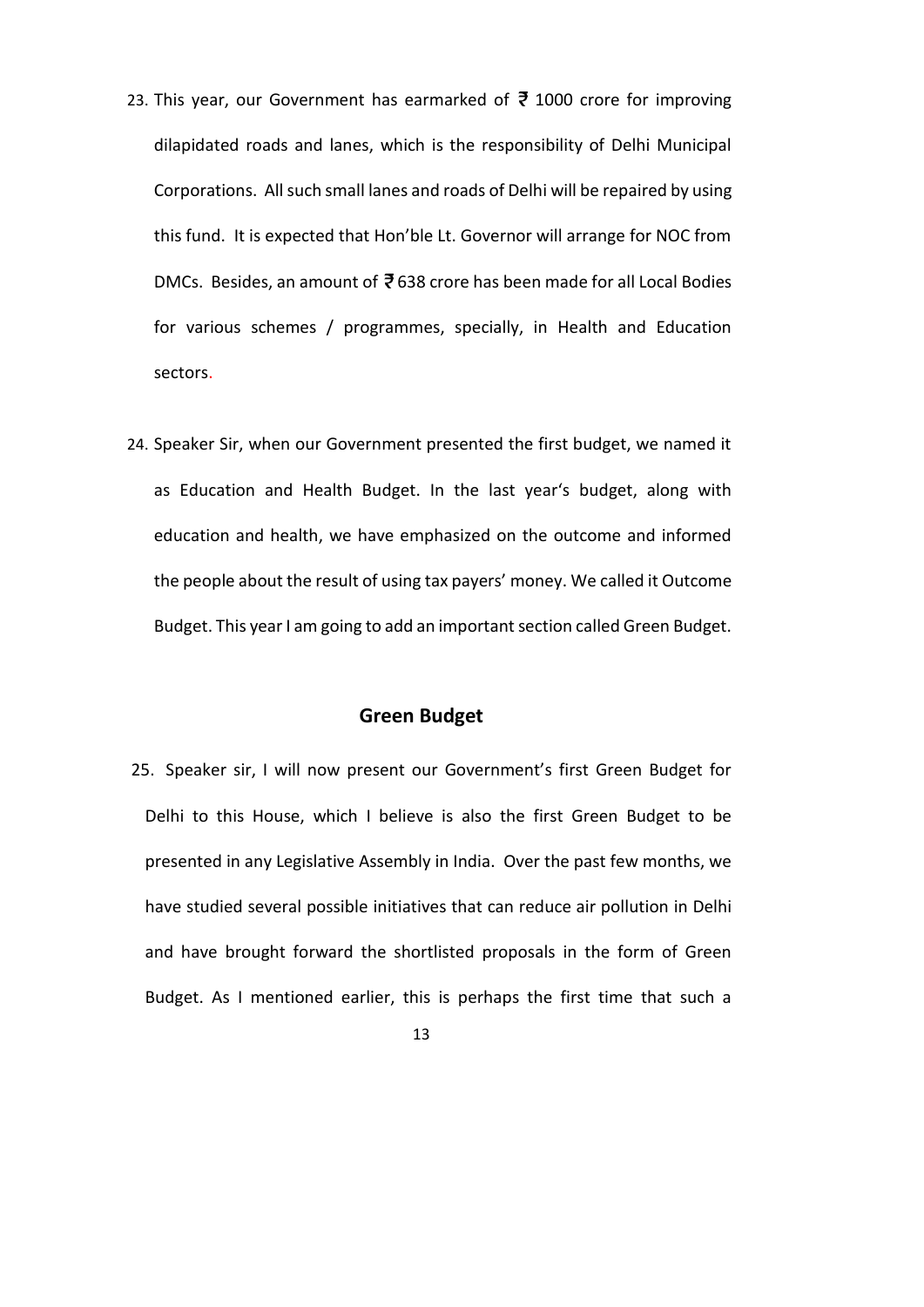budgeting exercise has been attempted in the country where the impact of each department's proposals to control pollution were studied in a scientific manner before making budgetary commitments.

26. I am happy to announce that we have shortlisted 26 separate programmes and projects proposed by four departments of Delhi Government – Environment, Transport, Power and Public Works Department, and attempted to bring them together in the form of a concerted initiative to control pollution. We collaborated with a global think-tank "World Resource Institute", working towards sustainable development, to understand the impact of Delhi Government's Green Budget for 2018-19 on pollution in Delhi. I am happy to share with the House that these 26 Green Budget proposals will have the following per year estimated reduction in emissions in Delhi:

| • Carbon Dioxide $(CO2)$            | 20,98,000 MT |
|-------------------------------------|--------------|
| PM <sub>2.5</sub>                   | 503 MT       |
| Nitrogen Oxides (NO <sub>x</sub> )  | 4,540 MT     |
| Sulphur Oxides $(SO_X)$             | 9,364 MT     |
| • Volatile Organic Compounds (VOC): | 11,515 MT    |
| Ammonia                             | 136 MT       |

14 27. In the process of preparing the Green Budget, we realised that no city in India including Delhi has an annual emissions inventory of all key air pollutants, nor do we have access to a real-time information on contributing factors to air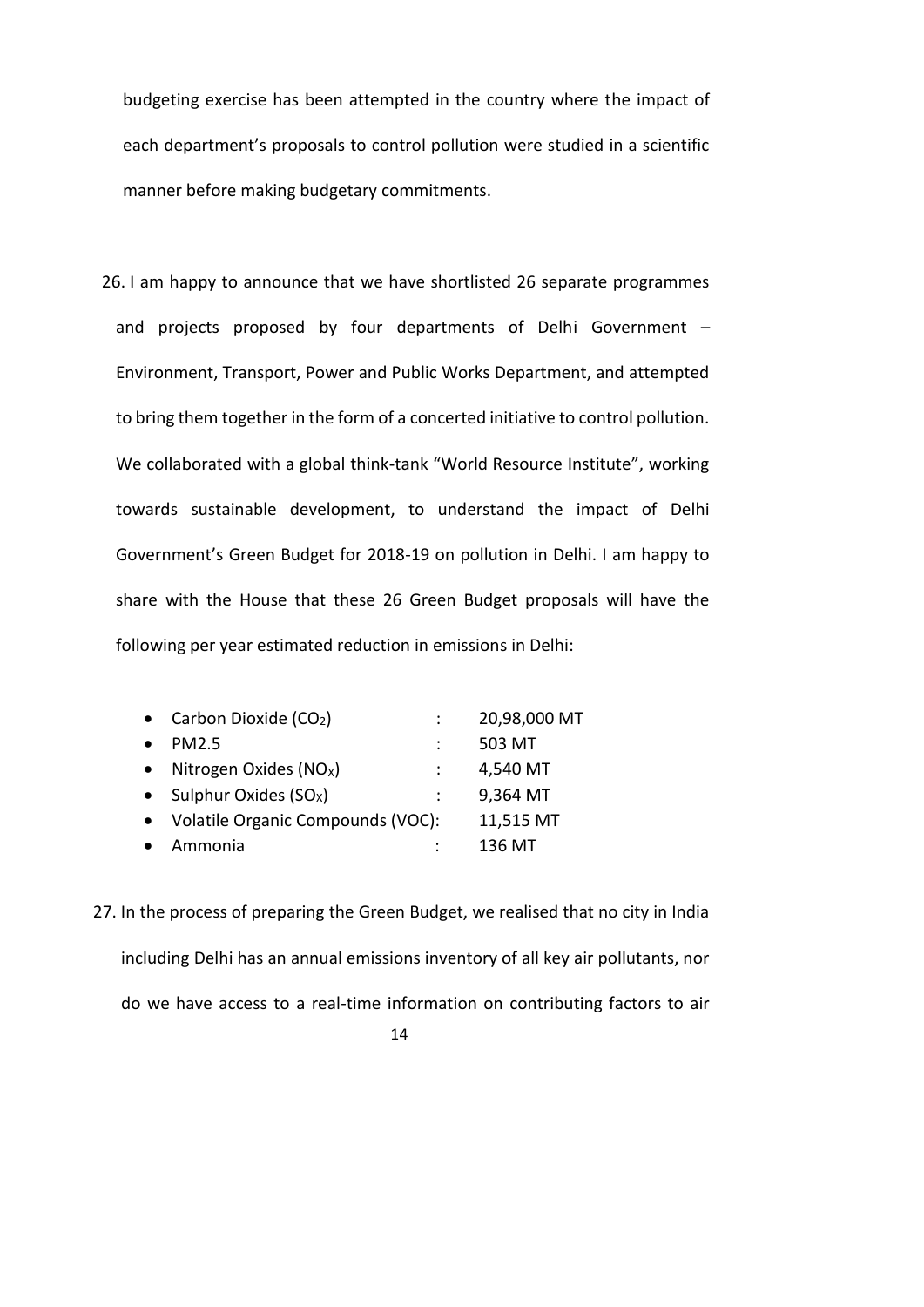pollution around the year. If we have to control a dangerous problem such as pollution, then reliable data is a must. In the coming year 2018-19, Delhi will become the first city of the country to carry out a real-time source apportionment study in partnership with the University of Washington and carry out near-continuous analysis of factors causing pollution on a regular basis.

- 28. We will also be partnering with the C-40 Cities Climate Leadership Group, a network of the largest cities in the world, to carry out the first comprehensive city-wide inventory of greenhouse gas emissions in Delhi.
- 29. Speaker sir, now, I am presenting a department-wise summary of the shortlisted Green Budget initiatives.

#### 30. Environment Department

- o The most essential way to have clean environment is to increase the number of trees i.e. Green Cover. Government is working on mission mode since three years in the direction of planting the maximum number of trees in Delhi. During 2017-18, about 5.5 lakh seedling have already been planted till December, 2017 while another 3.0 lakh are likely to planted by March 2018. Another 7.93 lakh shrub have been
	- 15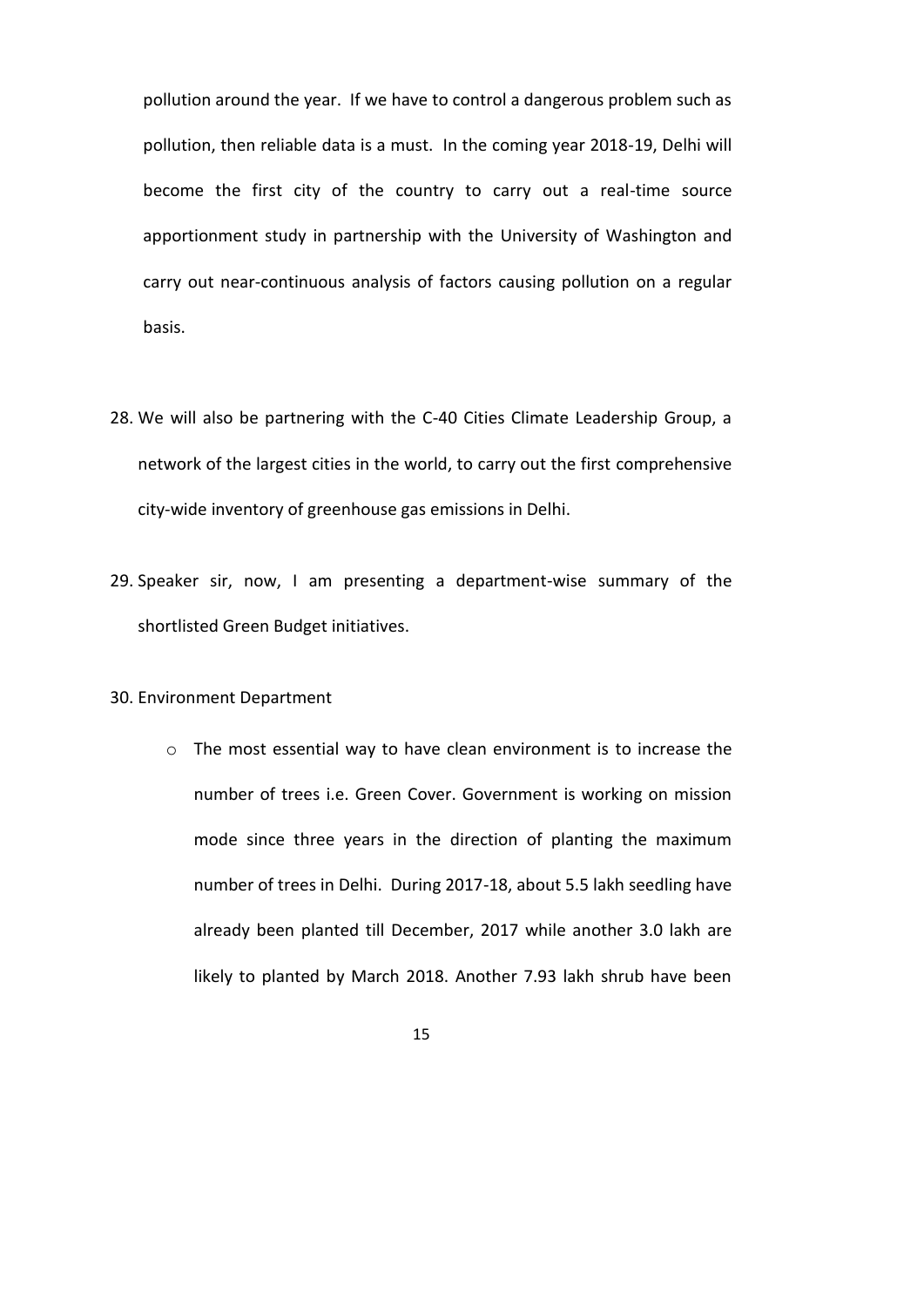planted by civic agencies during 2017-18 as per availability of land, especially on dividers and road edges. 3.5 lakh saplings were also distributed free of cost to citizens from forest nurseries for planting in their own backyard. These efforts have paid dividend and the forest & tree cover of Delhi has increased from 299.77 sq.km. in 2015 to 305.41 sq.km. in 2017. Next year, Government is making preparations to plant lakhs of plants in Delhi in mission mode by involving RWAs, Market Associations and NGOs.

- $\circ$  I have announced in the last budget that Delhi will be made Kikkar free. A long term plan for replacement of Vilyati Kikkar in Central Ridge Area has been launched, and we expect to make substantial progress in the coming year.
- o To cater to the public demand for suitable green areas near concrete sky-scrapers and unauthorised colonies, several city forests have been developed at Shastri Park, Taj Envalce, Nasirpur, Mukhmelpur, Mitroan besides butterfly park at Tughlakabad. New city forest are proposed to be developed in 2018-19 at Jaunapur, Ayanagar, Dera Mandi, Bela Farm, Garhi Mandu Pocket-A and Alipur, besides a walking trail in central ridge which will provide the residents a breathing space away from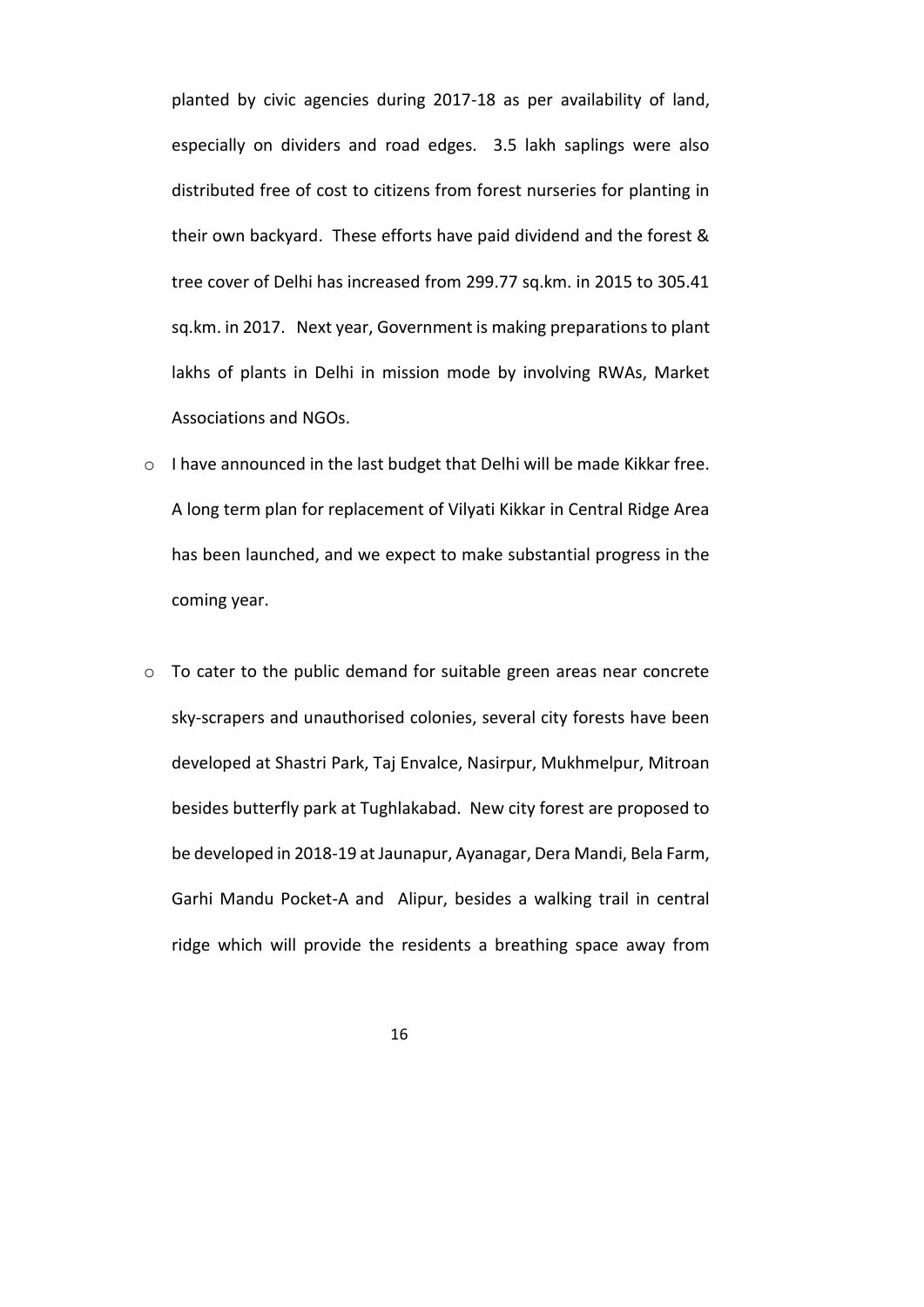pollution. This scheme will be implemented after seeking approval of Hon'ble Lt. Governor.

- Apart from undertaking greening activities across Delhi, our Government has prepared several new incentive schemes to combat pollution in this year's Green Budget. Our Government will offer an incentive to industries in approved industrial areas of up to 1 lakh to switchover to Piped Natural Gas from existing polluting fuels.
- Similarly, we will offer a subsidy of up to 5000 per tandoor to restaurants to replace Coal tandoors with Electricity or Gas-based Tandoors
- We will also offer a subsidy to various firms and establishments of up to 30,000 to switch over from Diesel Generator Sets of 10KVA or more capacity to Clean Fuel based Electricity Generator Sets.
- To ensure the participation of the residents of Delhi in the fight against pollution and to stay alert to the risks of air pollution, we will provide a dedicated information system showing current levels of pollution by installing 1000 indoor display panels inside all government buildings that are dealing with the public.
	- 17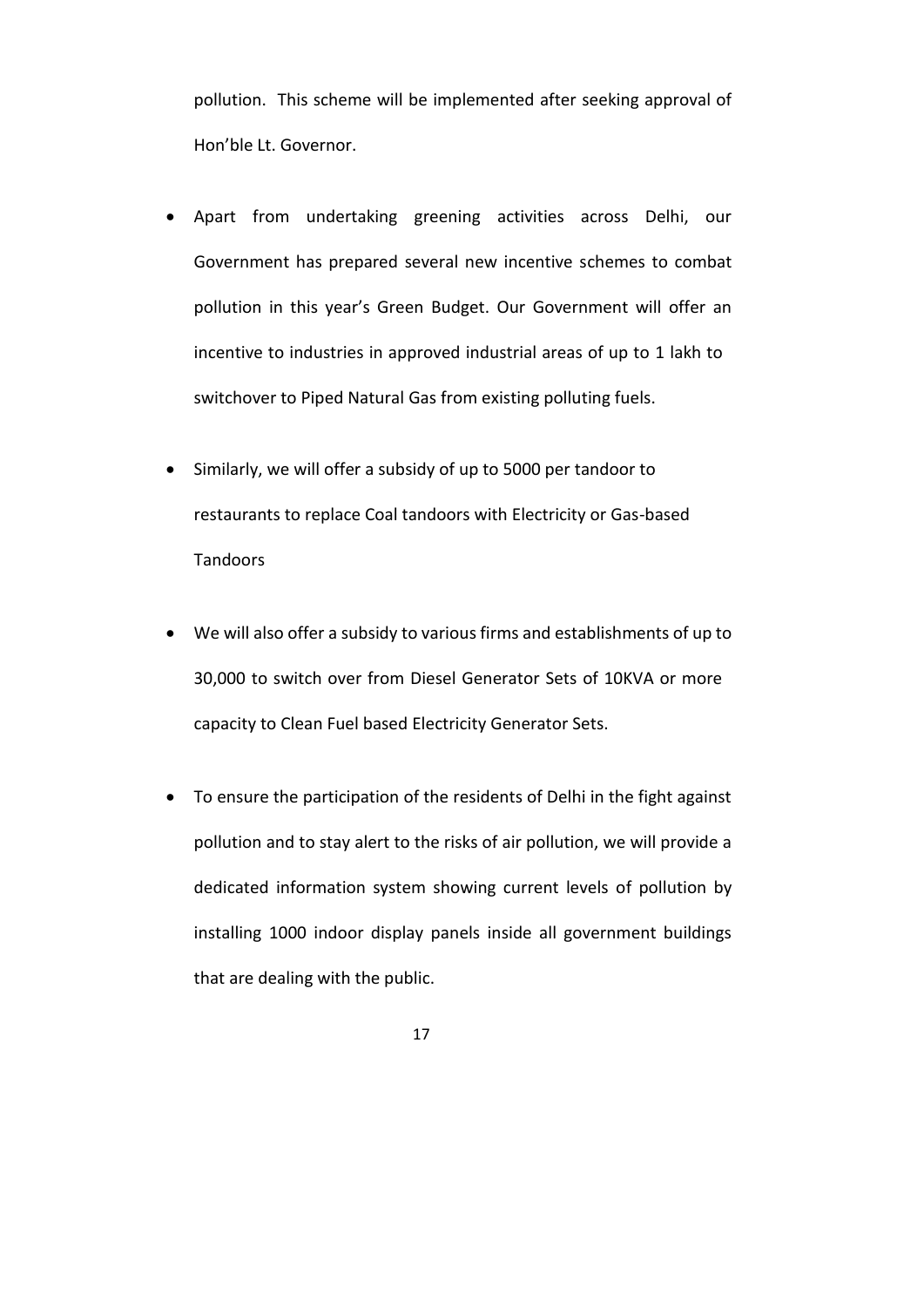A model for forecasting of air pollution scenario will also be developed in consultation with the World Bank, which will be particularly helpful in the special situation of sharp increases in smog condition during winters.

# 31. Transport Department

- Our Government is committed to transition the entire bus fleet of Delhi (both DTC and cluster buses) to environment friendly fuel technology. In the coming year, we are planning to roll out 1000 fully-electric buses, which is the highest fleet of electric buses in any city or state in India, and in fact, by any city in the world outside of China. We will implement this initiative after the approval of the Hon'ble Lt. Governor. Speaker sir, this step shows our commitment to the people of Delhi that we will leave no stone unturned in providing them with a modern, efficient, reliable and environment-friendly bus transport system in Delhi.
- Apart from buses, the Transport department will support the induction of 905 electric feeder vehicles by DMRC in an effort to boost last mile connectivity from metro stations.
- I have announced in the Budget 2016-17 to provide one time subsidy of 30,000 to ERickshaw owners. Our Government has also decided to provide this benefit to all such E-Rickshaw owners who were registered

<sup>18</sup>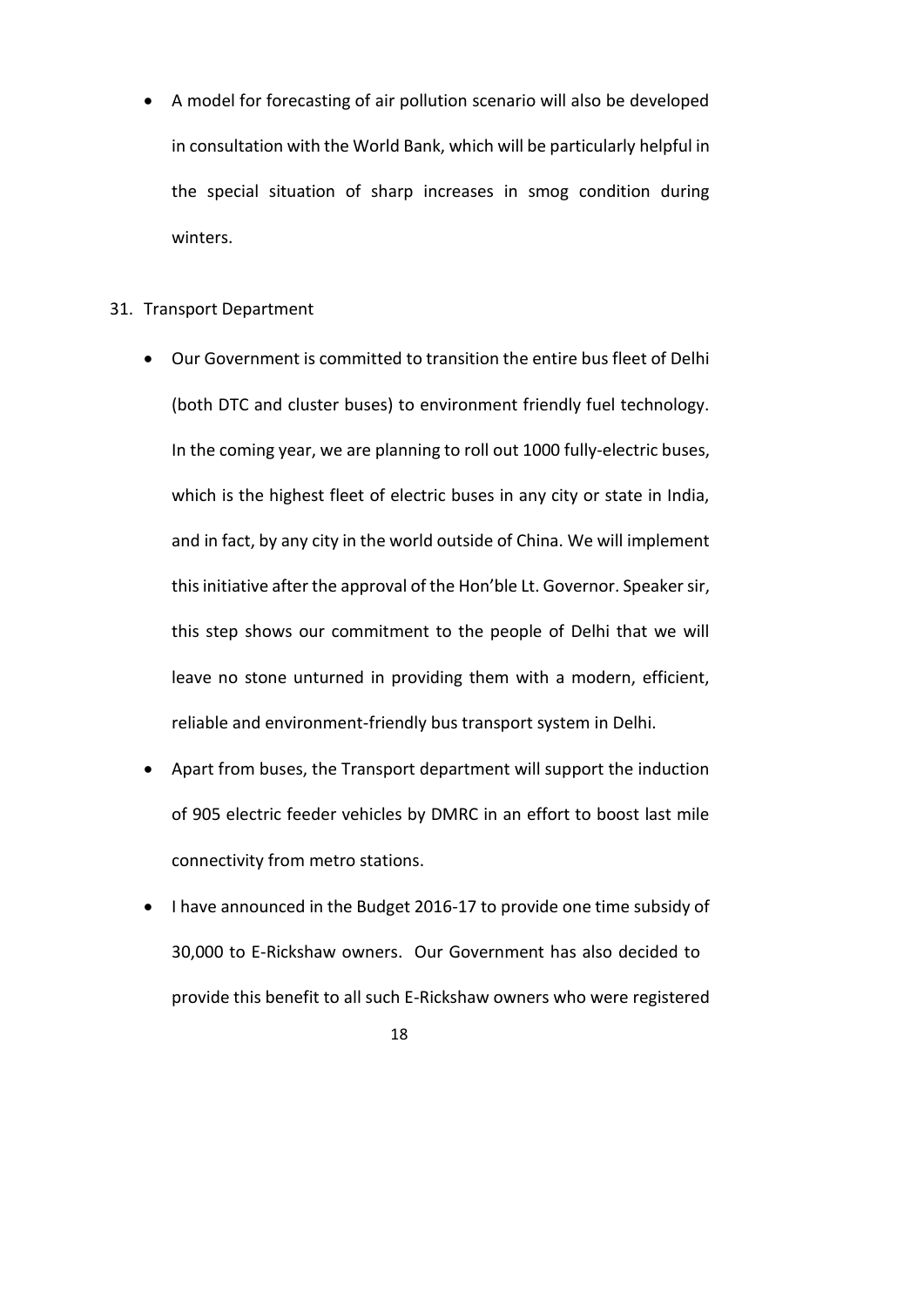during the period 01.07.2015 to 01.04.2016. Similarly, one time subsidy of 30,000 will also be given to all E-Rickshaw owners registered during the period 01.07.2015 to 01.04.2016 irrespective of the fact whether their applications are under process with the Department or they have applied afresh. Further, additional amount of 15,000 will be given to those E-Rickshaw owners who were paid subsidy at old rate of 15,000 till date. This subsidy will be given from Air Ambience Fund.

- To further promote electric mobility in Delhi, we are preparing a comprehensive Electric Vehicle policy, which will particularly emphasize the replacement of BS-II and BS-III two wheelers, taxi fleets, and commercial goods carriers with fully electric vehicles.
- Delhi Government already gives subsidy on purchase of electric cars. Along with it, our government will provide a 50% concession in registration charges for CNG factory fitted private cars so that more and more private car owners decide to opt for a CNG powered car than a petrol or diesel car. This scheme too will be implemented after seeking approval of the Hon'ble Lt. Governor.
- To ensure stringent action on over-loaded trucks causing pollution, we are strengthening the enforcement wing of Transport department. We'll do so by installation of Weigh Bridges at three impounding pits in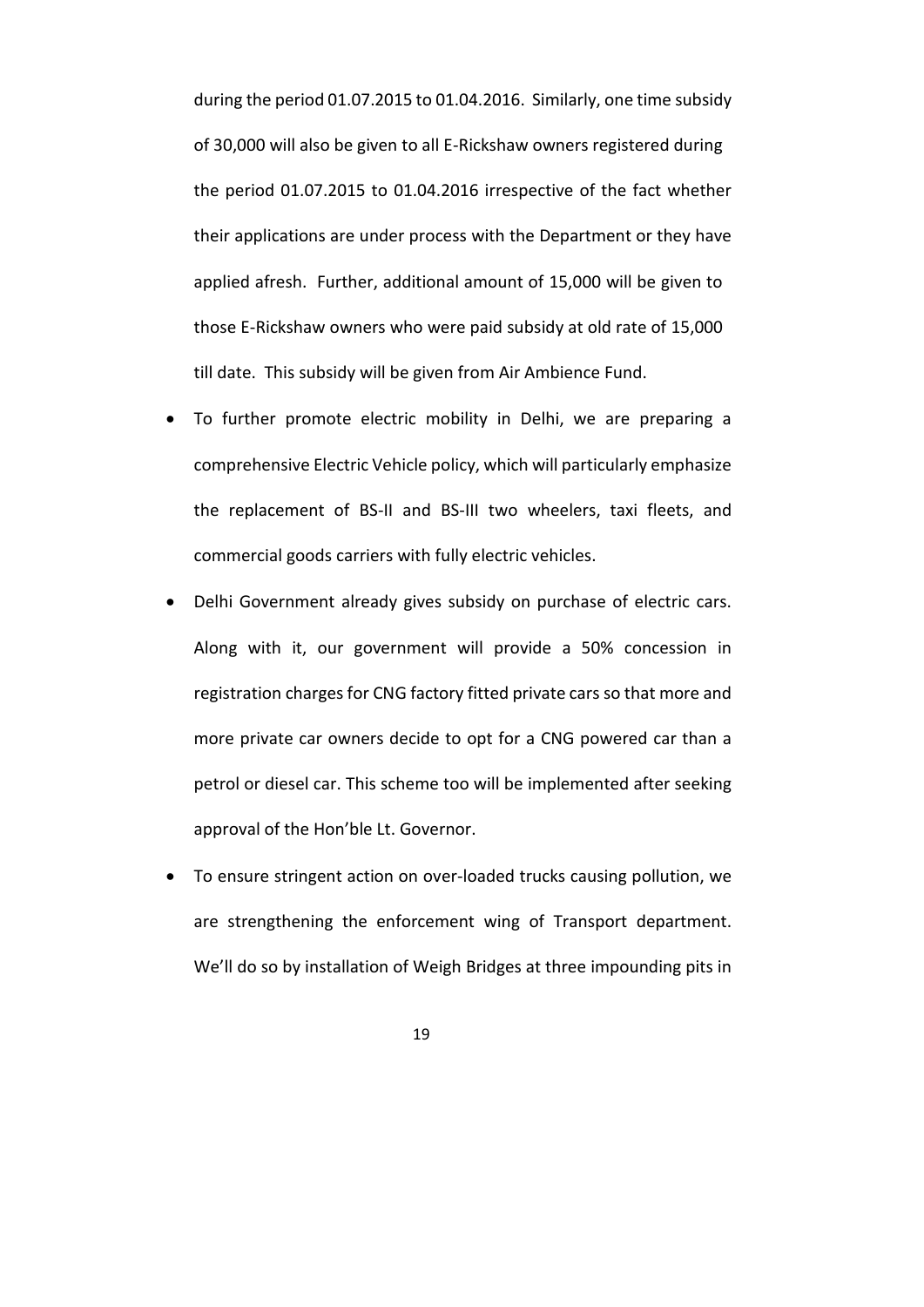Burari, Sarai Kale Khan and Dwarka. Sixty new vehicles, body-worn cameras and E-Challaning tabs will also be purchased.

• To control vehicular pollution, our Government will roll-out a multipronged initiative to strengthen the Pollution Under Control (PUC) programme in Delhi. We will encourage all vehicle owners to do timely PUC checks by sending SMS/phone reminders and will implement a Third-Party Audit programme for all PUC centres. We are working with researchers from world-class universities such as MIT and University of Chicago to make this initiative a success.

### 32. Power Department

Under the Power department, we have lined up a host of renewable energy initiatives that will reduce Delhi's reliance on fossil fuel-based power generation. The total capacity of renewable energy in Delhi until February 2018 was 133.13 MW, which included 81.13 MW of solar power and 52 MW of electricity generated from waste-to-energy plants. Addition of another 74 MW of solar power is under progress. All these initiatives will make a long-term impact on reduction of carbon emissions and air pollutants. Under Green Budget,

- Our Government has committed to purchase 1000MW of Green Power i.e. from solar and wind-based generation in the coming year.
	- 20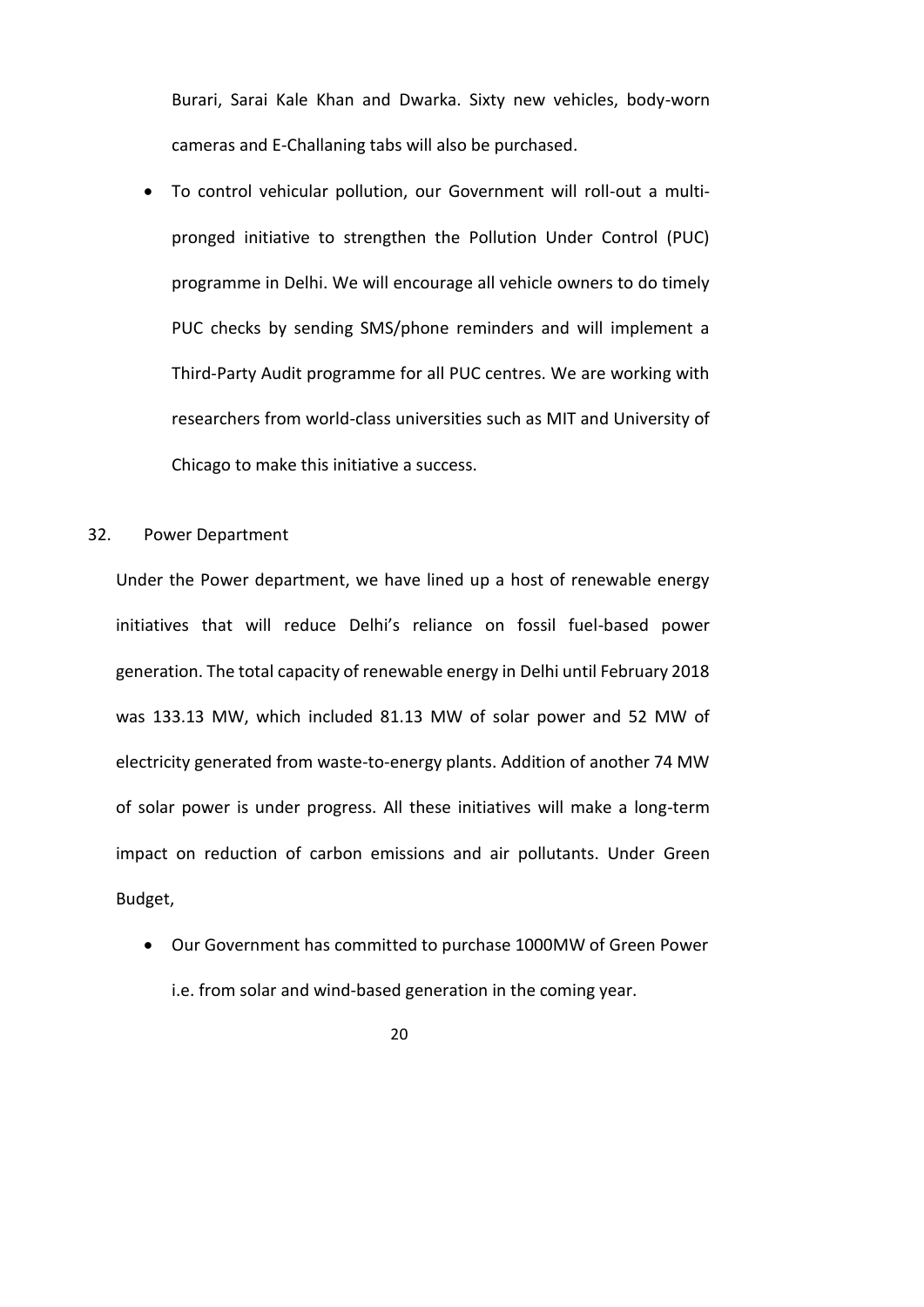- To promote solar installations in Delhi, our government is offering a limited-time Generation Based Incentive (GBI) for existing and future net metered connections in the domestic/residential segment. A GBI of 2 per unit (kWh) of gross solar energy generated is being offered for 3 years on first come first serve basis.
- Our government will bring out a Group Net Metering policy to enable utilisation of huge solar potentials in Govt Schools, Mandis and other Government buildings which can also turn into surplus generators.
- Under this year's Green Budget, our Government will pilot an innovative scheme named Agriculture-cum-Solar Farm scheme. The scheme will incentivise the installation of solar panels on raised structure on agricultural farms without affecting the normal farming activities that will continue below the solar panels. Such farms are being piloted globally and we are confident that besides generating clean power, this initiative has high-potential of enhancing the income of farmers.
- In the coming year, our Government will implement Building Energy Efficiency Programme (BEEP) wherein power consumption audit in various office/government buildings will be carried out beginning with buildings under Power department.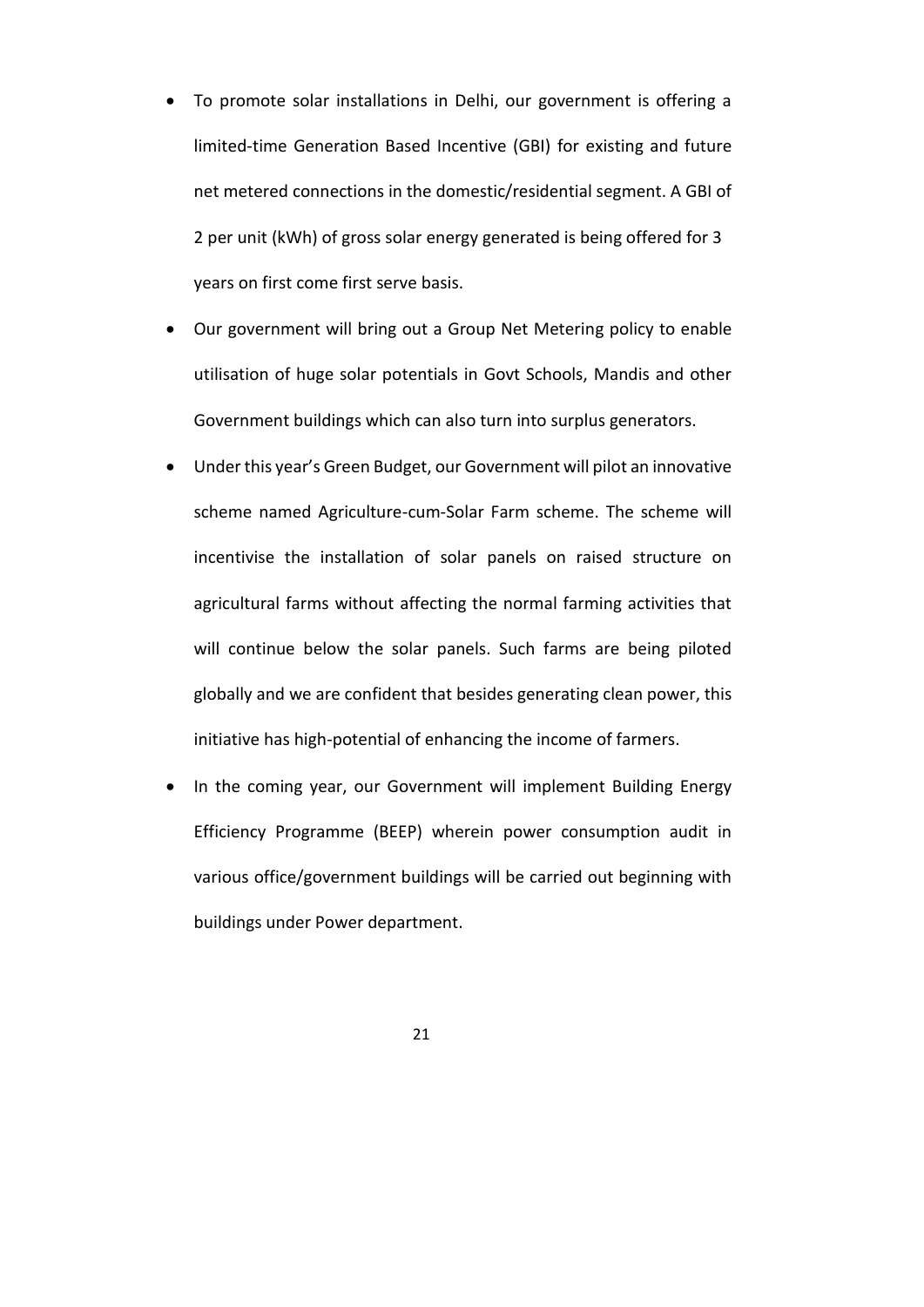- Given the huge energy saving potential in buildings, our government will enforce the Energy Conservation Building Code (ECBC) next year, which will be applicable for all new commercial buildings having connected load of 100 KW or a plot area of 500 square meters. This initiative too will be implemented after seeking approval of the Hon'ble Lt. Governor.
- 33. Public Works Department
	- One big factor contributing to air pollution in Delhi is road dust. To reduce such kind of pollution, our Government is launching a new scheme namely "Landscaping of PWD roads". Under this scheme, we will initiate edge-to-edge paving/greening and beautification of all PWD roads. This scheme too will require the approval and support of the Hon'ble Lt. Governor
	- We will also replace all the street lights on PWD roads with energy efficient LED lights under ESCO model.
	- PWD will also take up an innovative pilot project to install solar panels over 16 km length of cycle tracks.
- 34. I am fully confident that these initiatives will make a positive impact on the quality of air of Delhi. While some of these initiatives will be funded through budgetary support, some will be funded through the Air Ambience Fund or through funds collected under Environment Compensation Charge (ECC). But I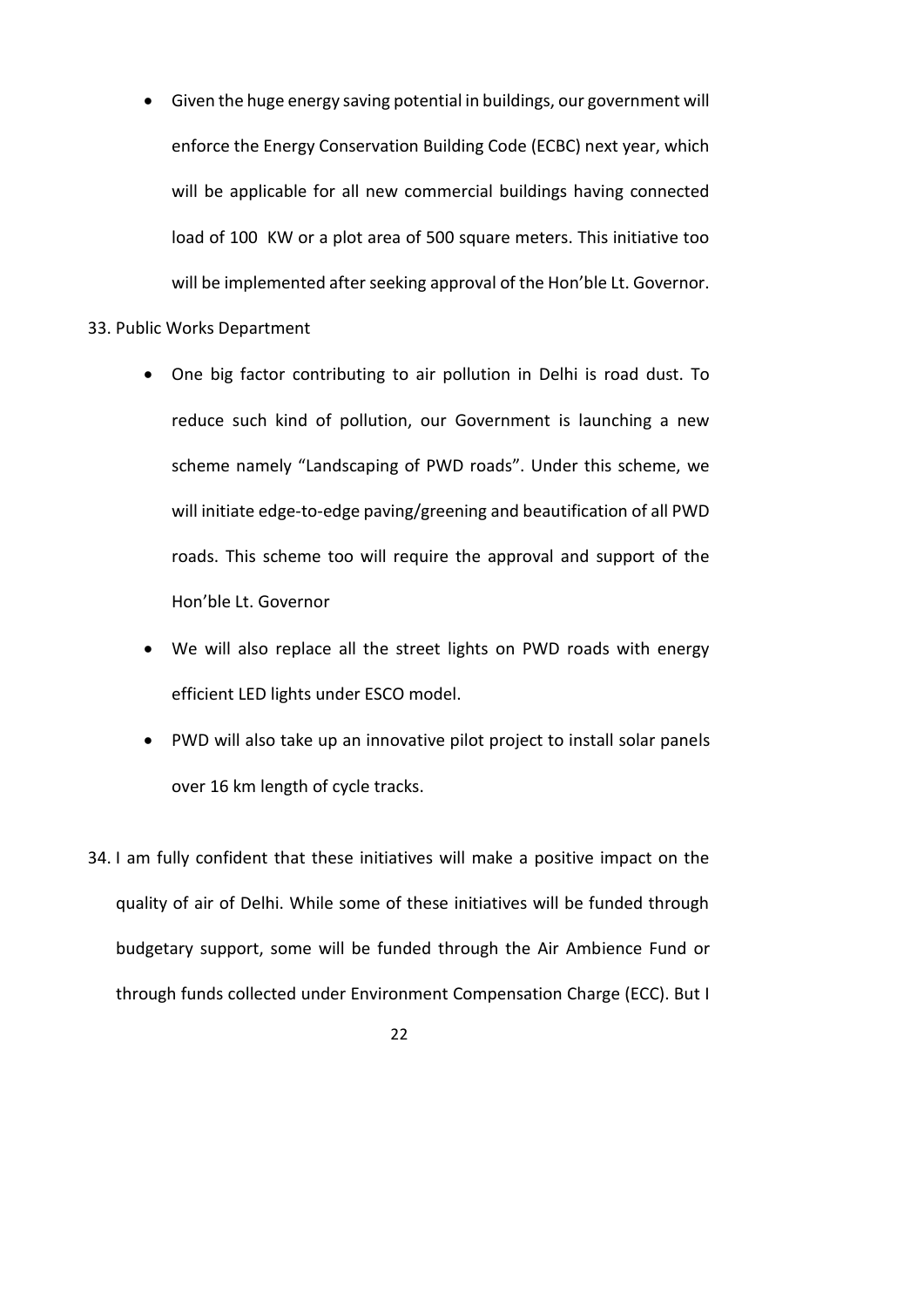would like to remind everyone here that the answer to Delhi's pollution problem does not lie in the schemes of Delhi Government alone. It will require all State Governments in NCR to launch a similar concerted effort and for that the Central Government will have to take the lead.

35. Speaker Sir, all the proposals I have presented before the August House are the integrated efforts of different Departments for making Delhi green and pollution free. Now, I shall present some more proposals of other sectors.

# **Energy**

36. Sir, three years ago, high cost of electricity was a big problem in Delhi: sky rocketing prices and yearly price rise. I say with great pride that as soon as our Government came to power, we reduced price of electricity by half for the domestic consumers in Delhi. And since then in the last three years, electricity prices have not increased in Delhi. This is a record in itself, with cheap electricity, the economic condition of common man's family of Delhi has become strong. It has also had a positive effect on Delhi's overall economy. At present, there are about 37.28 lakh of domestic electricity consumers in Delhi, which is 82.84 percent of total domestic consumers, who are getting electricity at half of the applicable tariff compared to three years ago. This scheme will continue as well and for this I propose a Budget of  $\overline{3}1720$  crore.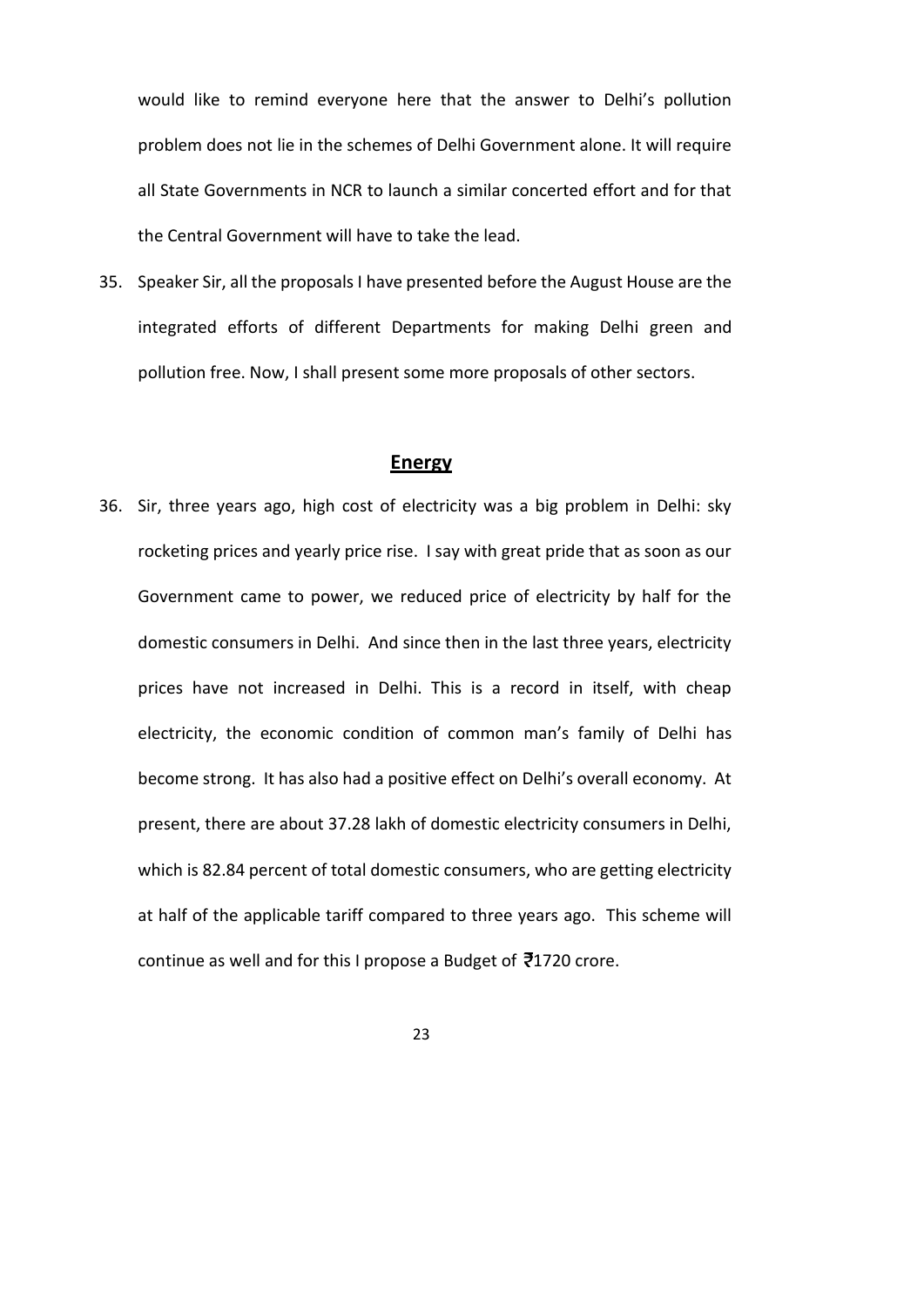37. I propose total expenditure of  $\overline{3}$  2190 crore for Energy sector in 2018-19.

# **Transport**

- 38. Sir, the total number of registered private vehiclesin Delhi are much more than the total number of Private Vehicles registered in other metropolitan cities. This causes not only heavy congestion on roads but also leads to fuel wastage and road accidents. To overcome this perilous concern, our Government is making continuous and strenuous efforts to improve the Public Transport System in Delhi.
- 39. It is the responsibility of Government to provide timely salary and other allowances to DTC employees and pensioners. It makes me very happy today to announce that our Government has proposed additional budget to clear all past arrears of DTC employees due to implementation of 7<sup>th</sup> Pay Commission as well as for making payment of arrears on account of de-freezing of DA etc. to DTC pensioners. Around 41,000 employees and pensioners from DTC will benefit from this decision. I proposed enhanced budget of Rs.2107 crore in Revised Estimates against Rs.1642 crore in Budget Estimates 2017-18 to meet the additional requirement of fundsfor implementation of above decision and to meet the operational expenditure of DTC.
	- 24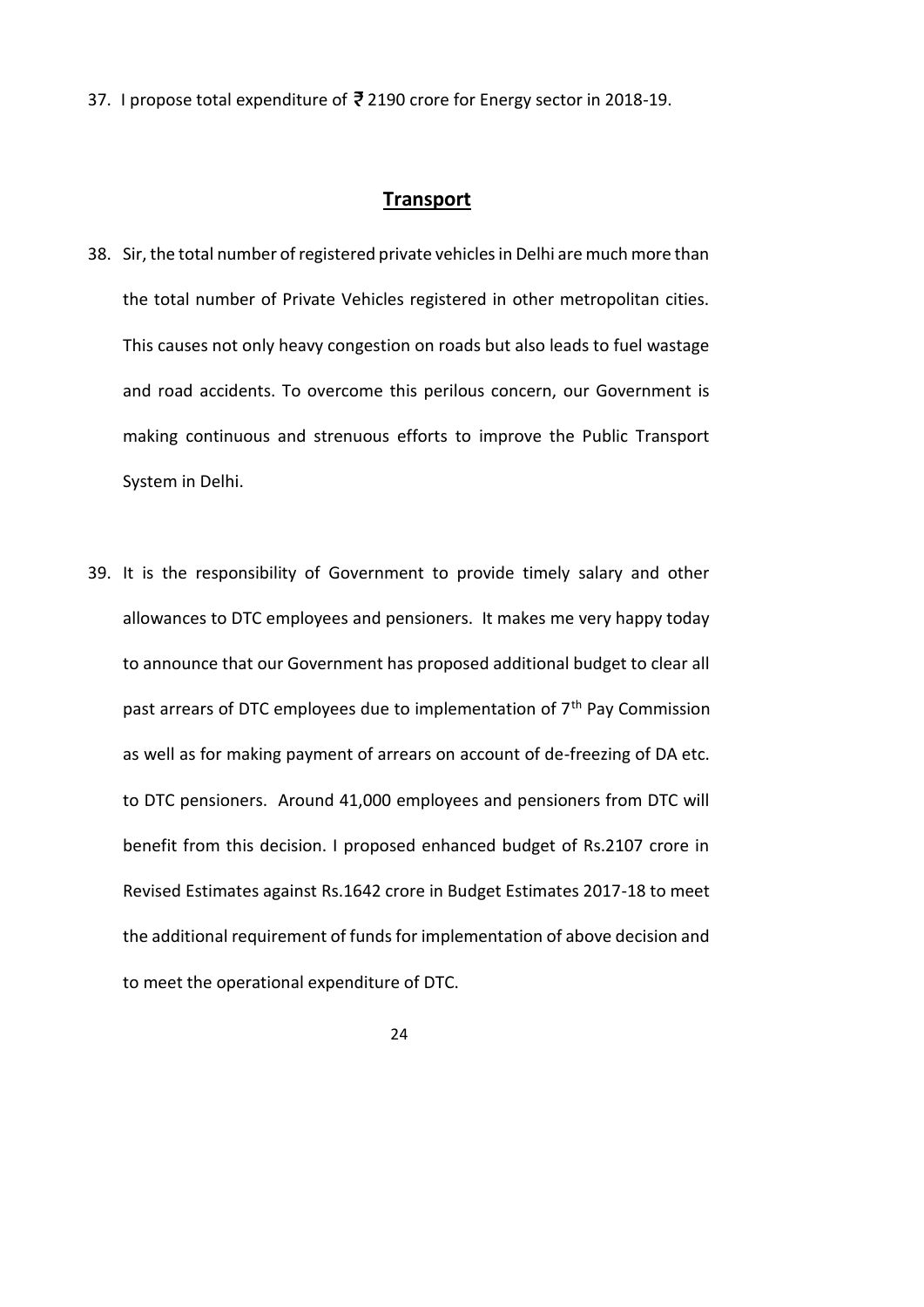- 40. The issue of new Auto Rickshaw permits in Delhi had been pending for several years. Last year, our Government has made a concerted effort to sanction 10,000 new permits. I am happy to share that 8600 new permits for Auto Rickshaws have already been issued and registration completed, and the remaining will be issued very soon.
- 41. To ensure road safety in Delhi, our Government has already initiated the construction of 12 Automated Driving Test track in partnership with Maruti Suzuki Foundation which will be completed in 2018-19. This will ensure that all driving test in Delhi are conducted with minimal manual intervention and with best assessment techniques. In next few weeks, we will bring out a draft of road safety policy for Delhi and establish a Delhi Road Safety Fund to ensure the road safety very soon.
- 42. The work to induct 1000 standard size buses in DTC fleet will be started during 2018-19. I propose an outlay of  $\bar{z}$  150 crore in 2018-19 in addition to already released fund of  $\bar{z}$  199.55 crore in 2012-13 for purchase of buses by DTC.
- 43. In continuation, about 1000 new cluster buses will also be added under cluster scheme in 2018-19. I propose an outlay of  $\bar{z}$  450 crore in 2018-19 for meeting the viability gap funding of cluster buses.

<sup>25</sup>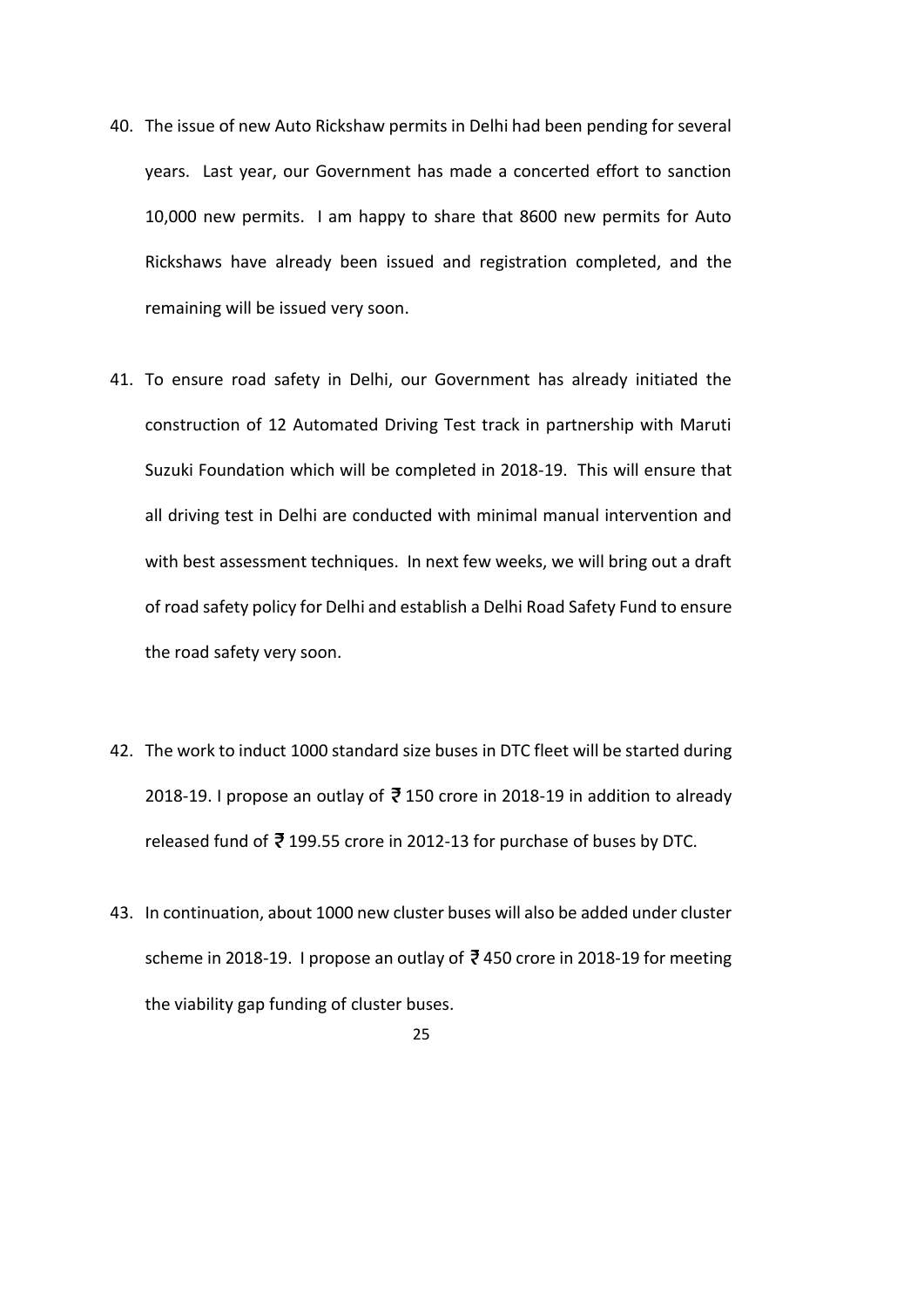- 44. Automatic fare collection system through on-board electronic ticketing in Cluster Buses has been fully introduced. DTC has also started implementing 'Electronic Ticketing Machines System' in its buses. A pilot project for implementation of Common Mobility Card in DTC and Cluster buses has been launched from January 2018 in 200 DTC and 50 Cluster buses and the same will be implemented in all buses from April 2018 whereby Delhi Metro Rail Card can be used for tendering fare in buses using ETMs.
- 45. To accommodate new buses being purchased by DTC and to be added under cluster scheme in 2018-19, seven bus depots at Dichaun Kalan-II, Bawana Sector-I, Rewla Khanpur, Rani Khera-I, Rani Khera-II, Rani Khera-III, & Dwarka Sector 22 have been completed. Bus depot at Kharkhari Nahar will be completed by March, 2018. Six new bus depots at Gumanhera, Mundela Kalan, Rohini Sector-37, East Vinod Nagar, Bawana Sector-5 and VIU Burari will also be constructed in 2018-19 for which I propose an outlay of  $\bar{z}$  80 crore.
- 46. Our Government has taken various measures for Safe Public Transport. Night Bus Service of DTC has been augmented by increasing from 38 buses on 8 routes to 85 buses on 24 routes. Gender Sensitization Program for bus crew is being conducted on a regular basis by DTC for safety of women passengers.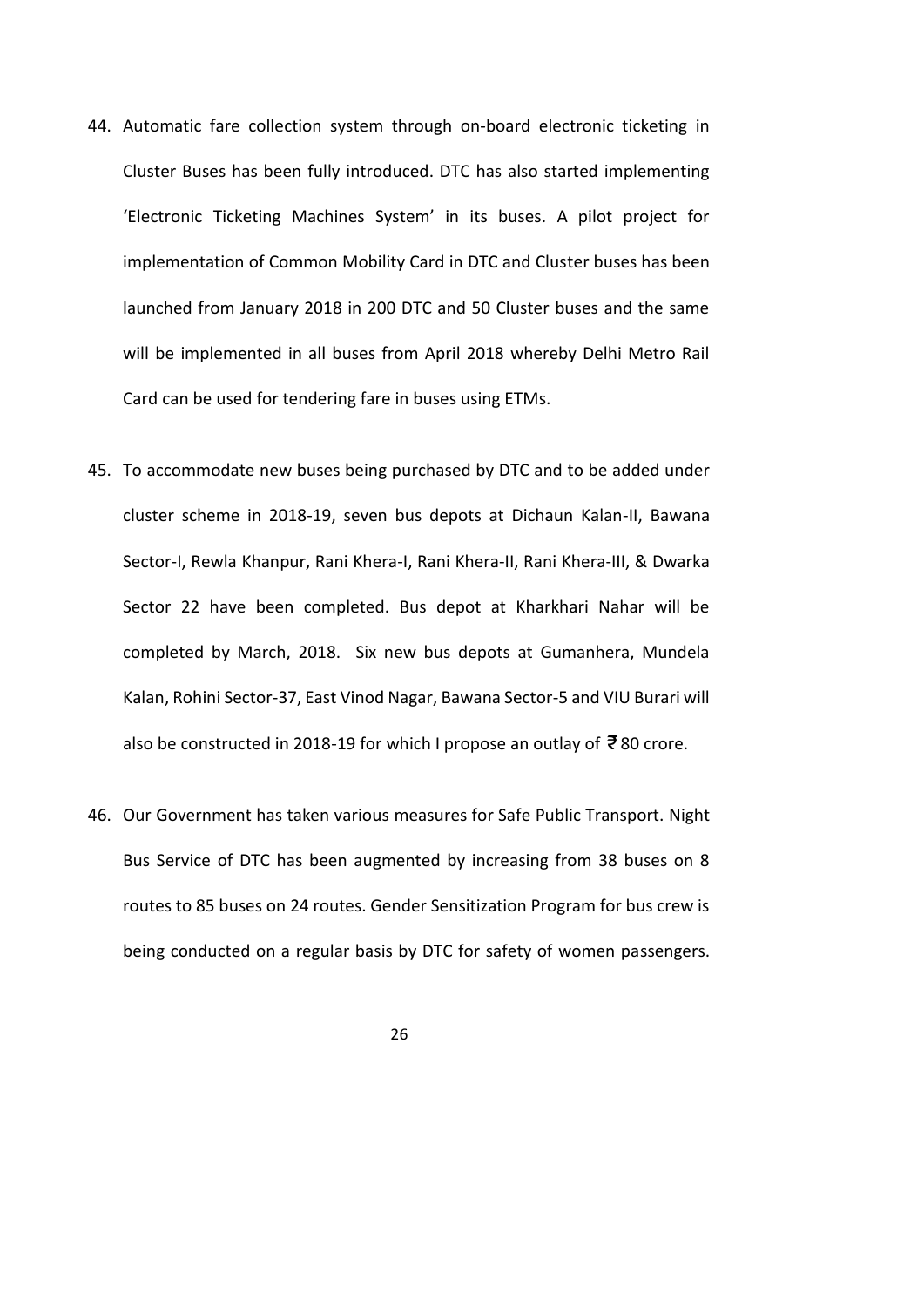For safety and security of women passengers, 2370 Civil Defence Marshal and 120 Home Guards are already deployed in DTC buses.

# **Education**

- 47. Speaker Sir, our Government aspires to make Delhi an educational hub and has been working sincerely in this direction. Education sector has the highest share of 26 percentage of budget allocation in 2018-19. I propose total outlay of  $\bar{z}$  13,997 crore under Education sector in 2018-19. This includes revenue budget of  $\bar{z}$  13,238 crore and capital budget of  $\bar{z}$  759 crore. An amount of  $\bar{z}$  6019 crore is earmarked for implementation of various schemes, programmes and projects under Education sector. The proposed outlay of  $\overline{3}$  6019 crore in 2018-19 is 95 percent higher than the Revised Estimates of  $\bar{z}$  3083 crore in Education sector in 2017-18 and 70 percent higher than the Budget Estimates of  $\bar{z}$  3525 crore.
- 48. Priority for huge investment has been given to augmentation of infrastructure facilities in terms of construction of additional classrooms, new school buildings, playgrounds, clean toilet facilities etc. Improving quality of education, introducing pre-school learning classes in existing schools, making learning interesting with fun and integrating education with sports activities are some of the thrust areas of the Government in
	- 27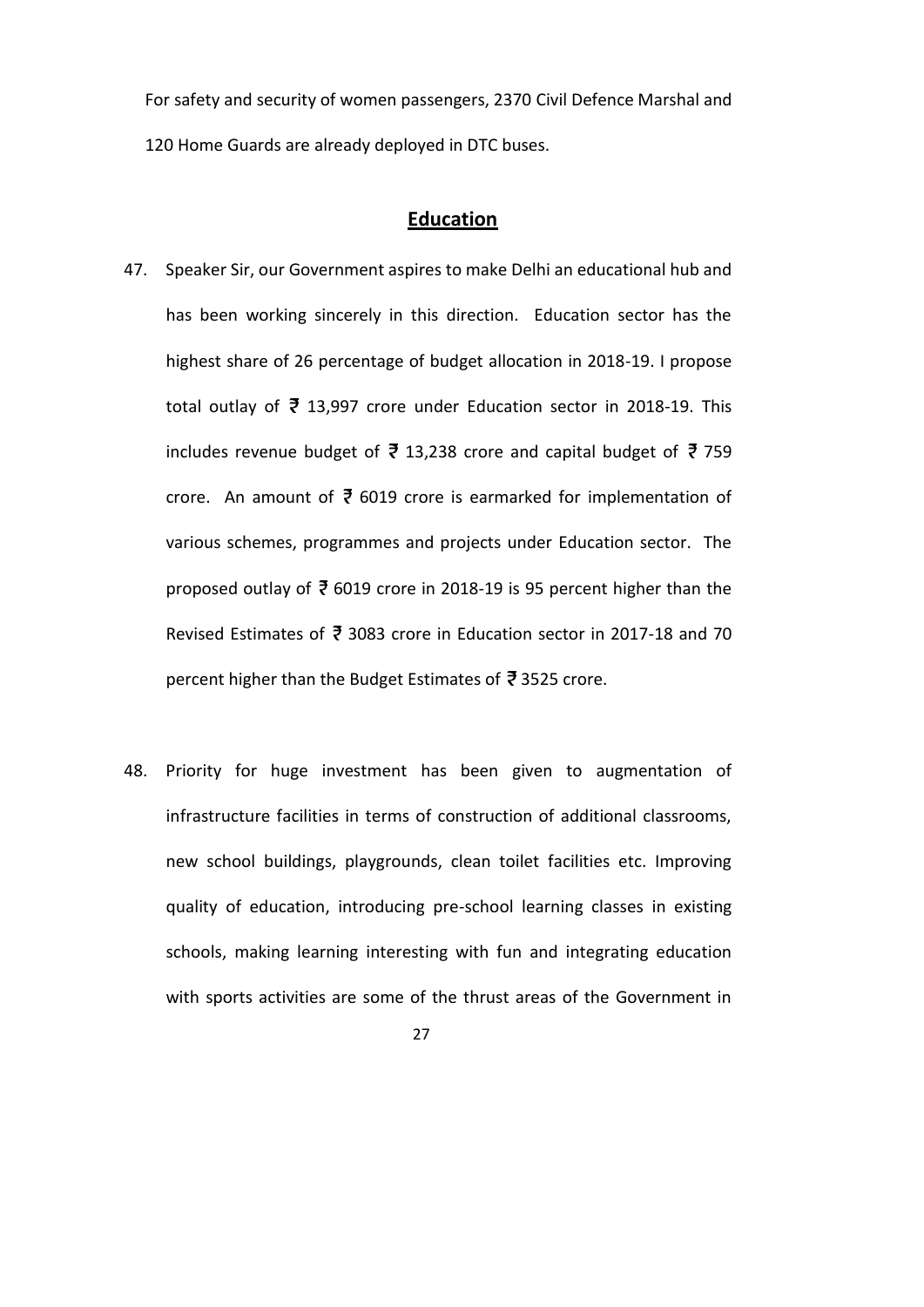2018-19. Our Government is also focused on improvement of Skill development programmes, creation of more academic opportunities in higher education, incentivising higher education through scholarships to students and promotion of research and development activities.

49. In the first year, our Government worked on rapid augmentation of basic infrastructure in schools. This work has now gained momentum. After that, in the second and third year, we started working on teacher motivation and imparting them World Class training. This work has also made good progress. From next year, our Government is going to start a new curriculum – Happiness Curriculum in all government schools. Under this programme different activities are being developed for students of Nursery to Class VIII to train the young minds to make them happy, confident and content human beings and for developing their personality. The curriculum will include components that will instil self awareness and care, reduce stress and anxiety, help manage depression, build ability to focus on education & work and encourage creative critical thinking. Such a holistic approach in education will result in building healthy minds of our children that will enable them to lead a happy life.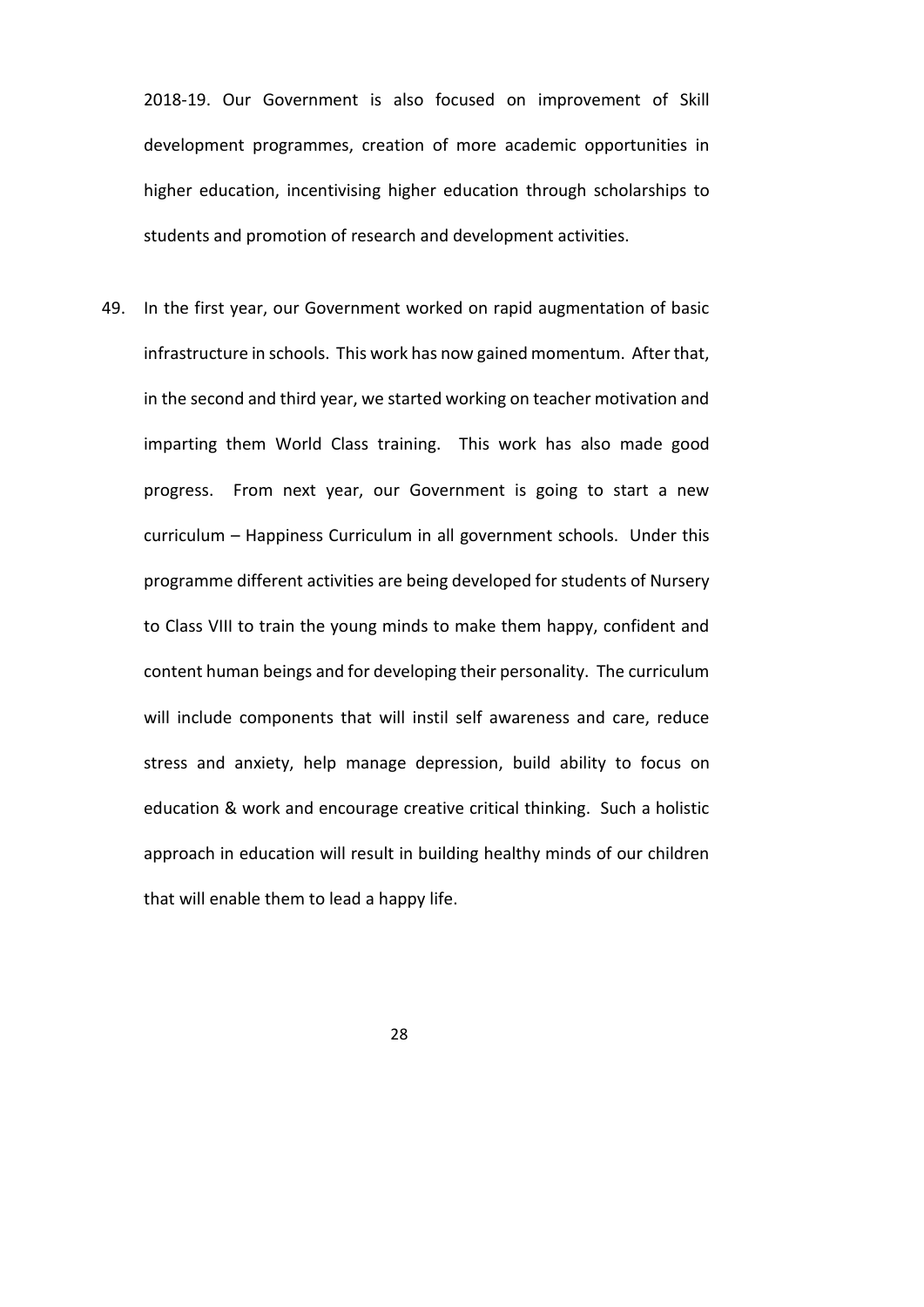- 50. School Management Committees (SMCs) have made a significant contribution in bringing changes in government schools. 12 out of 16 Members of SMC are the parents. This collective partnership has improved the accountability of schools. Therefore, from next year, SMC of each school will be given a budget of  $\overline{z}$  5 lakh, which will be utilised for purchasing books for library, teaching aids etc. to make education interesting and for minor repair works in schools. Besides, SMC would be able to engage resource persons on short term basis in schools who will teach music, art, dance and help the students preparing for IIT – Medical entrance test through extra classes. The decision to utilise this fund will be taken in the meetings of SMCs and for this, school will not depend on any one.
- 51. In the last two years, we have tried to engage parents with the schools through Mega PTMs, because we believe that successful education is only possible through collective efforts of school, students and parents. We intend to take forward this initiative by organising workshops in schools for parents so that they can play an active and constructive role for education of their children.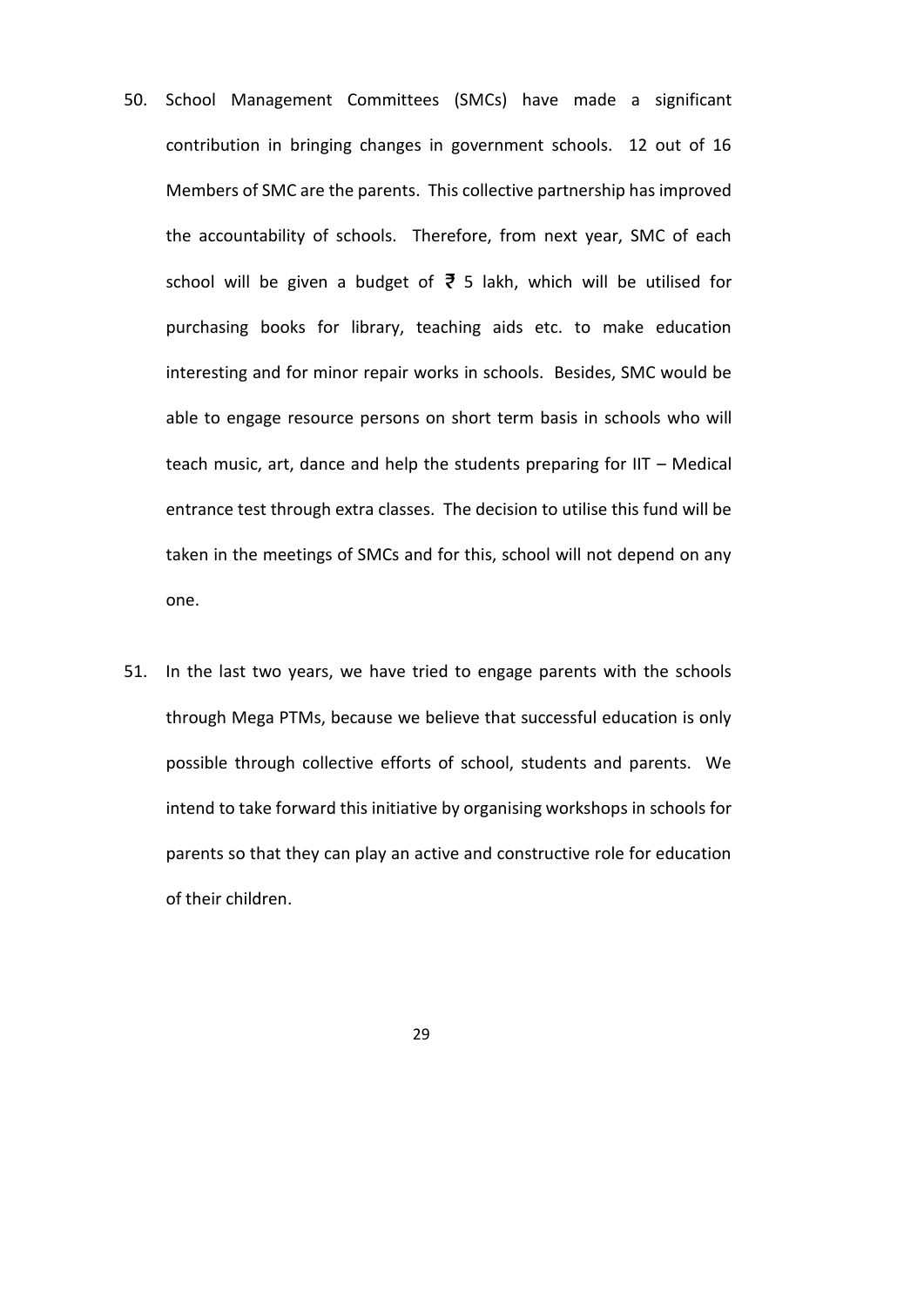- 52. Augmentation of educational infrastructure has continuously been done to maintain ideal teacher pupil ratio in terms of Right to Education Act and Government has planned a number of new capital projects in 2018-19. We have planned to construct 12,748 additional classrooms and 30 new school buildings and setting up of Nursery classes in 366 Sarvodaya Vidyalayas. Pre-primary classes have already been started in 155 Sarvodaya Schools. Government has also started Commerce Stream in 144 schools.
- 53. Our Government has started "Chunauti 2018" programme in order to develop the text book reading ability and basic maths skill of students of primary classes. Keeping in view its good results, now we are going to start, a new programme "Mission Buniyad". Through this programme special campaign during April to June will be organised for students from Class – I to VIII of Delhi Government and DMC schoolsto improve reading ability and maths skills.
- 54. To promote safety and security of students and to ensure proper monitoring of school activities, about 1.2 lakh CCTV cameras will be installed in all Government school buildings, for which an outlay of  $\bar{z}$  175 crore has been proposed in the Budget Estimates 2018-19. About 150-200 cameras will be installed in each school building. The speciality of this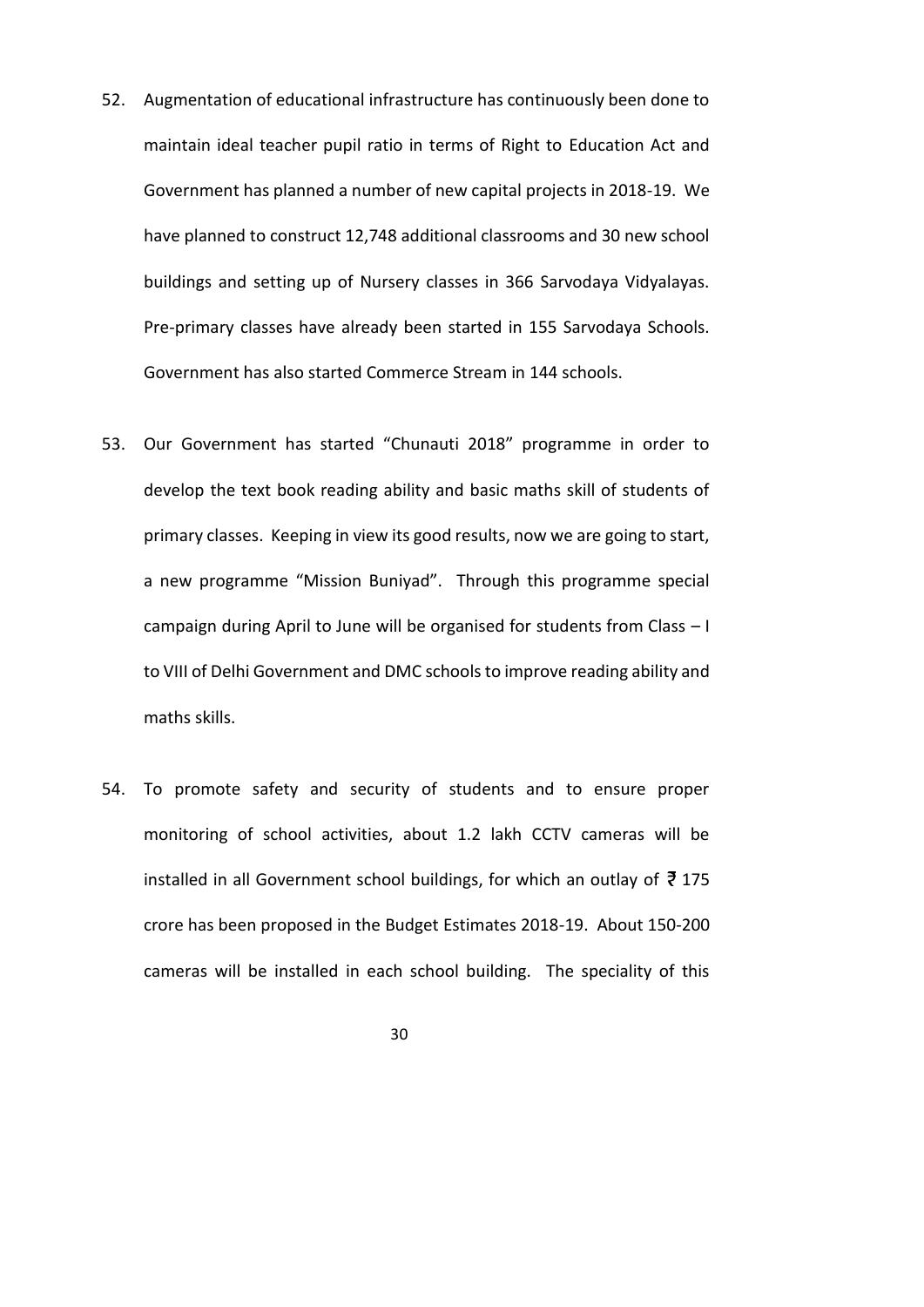project is that parents will now be able to see the classroom activities of their children online.

- 55. Besides giving World Class training to the teachers, the Government is committed to providing them modern facilities. Till now, a lot of time of teachers is wasted in making list of students, preparation and uploading of results etc. Government will provide computer tablets to all school teachers so that they can maintain online records of their students. This will help in preparing consolidated data in respect of attendance, results, scholarships etc. rather than preparing different lists for each of the above. The use of tablets will also be helpful for online training of teachers and improving quality of education. Staff rooms in schools are being modernised and coffee machines are being provided for the teachers.
- 56. We are starting self-defence classes in government schools for girl students to prepare them for defending themselves in different situations. Selfdefence training programme will inculcate self confidence among girl students, make them to be more aware of surroundings and prepare them for the unexpected situations at any time. For this purpose,  $\bar{z}$  10 crore has been provided in the Budget of Education Department.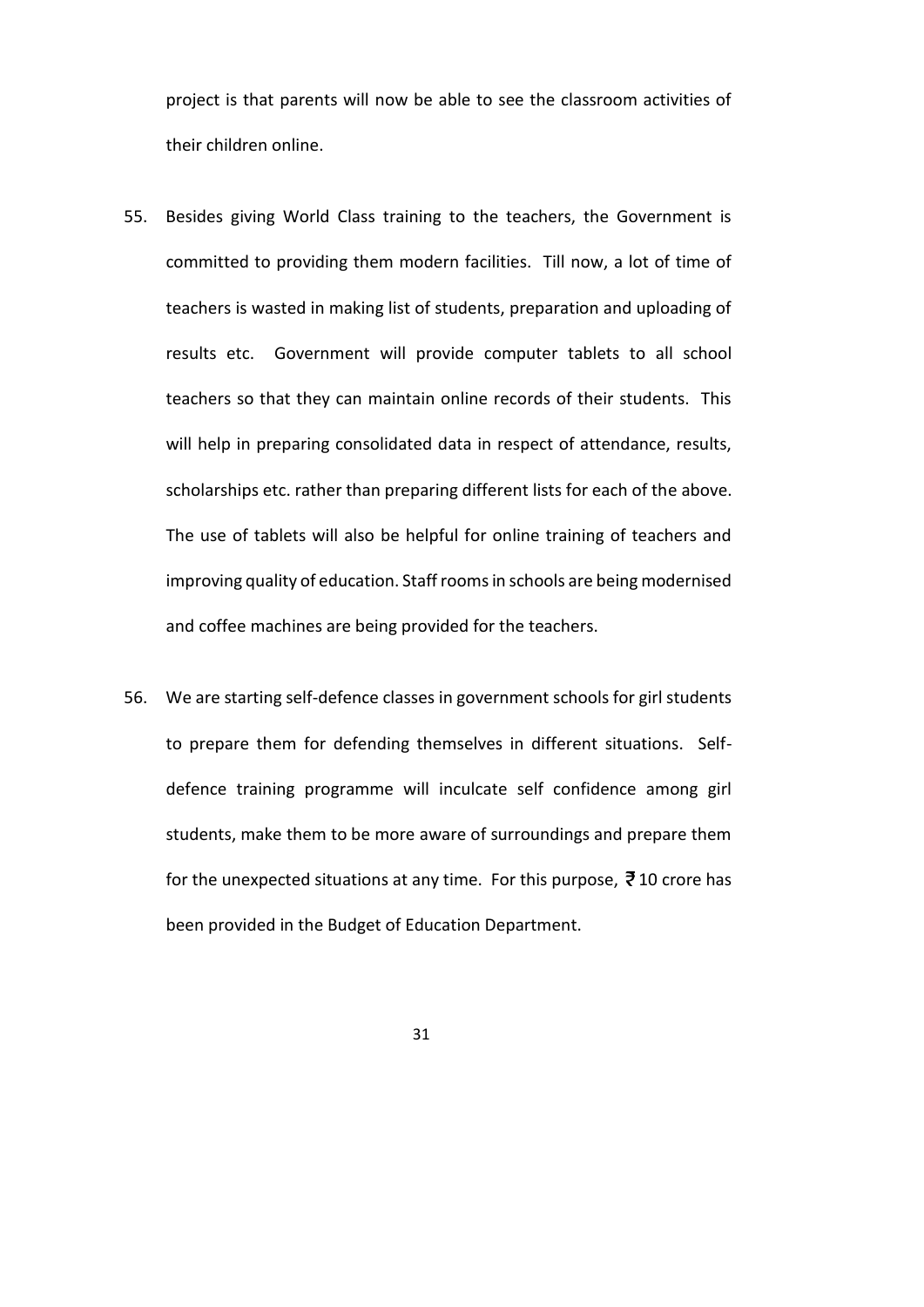- 57. Parents of the students in schools are concerned with the safety and security of their wards. The parents of students who are to get admission, do not have access to authentic information regarding quality of education, environment and facilities available in schools. Therefore, our Government is bringing a new scheme under which every school of Delhi will be evaluated, which will make healthy competition among schools on the environment and quality of study. People will thus have access to such information relating to the schools. It will help the school to prepare a road map for moving in right direction. For this purpose, Government has decided to give 25 crore to DCPCR through Education Department.
- 58. In order to encourage youngsters to join the defence services, Delhi Government has decided to incentivise the NDA cadets by giving them financial assistance / training allowance  $\omega$   $\bar{z}$  2000 per month for 03 years during the tenure of the training.
- 59. Delhi topped the country in National School Games and Delhi players are proud owner of 426 Gold, 205 Silver and 169 Bronze Medals in National School Games. Government is committed to build World Class Sports Infrastructure for upcoming sports person.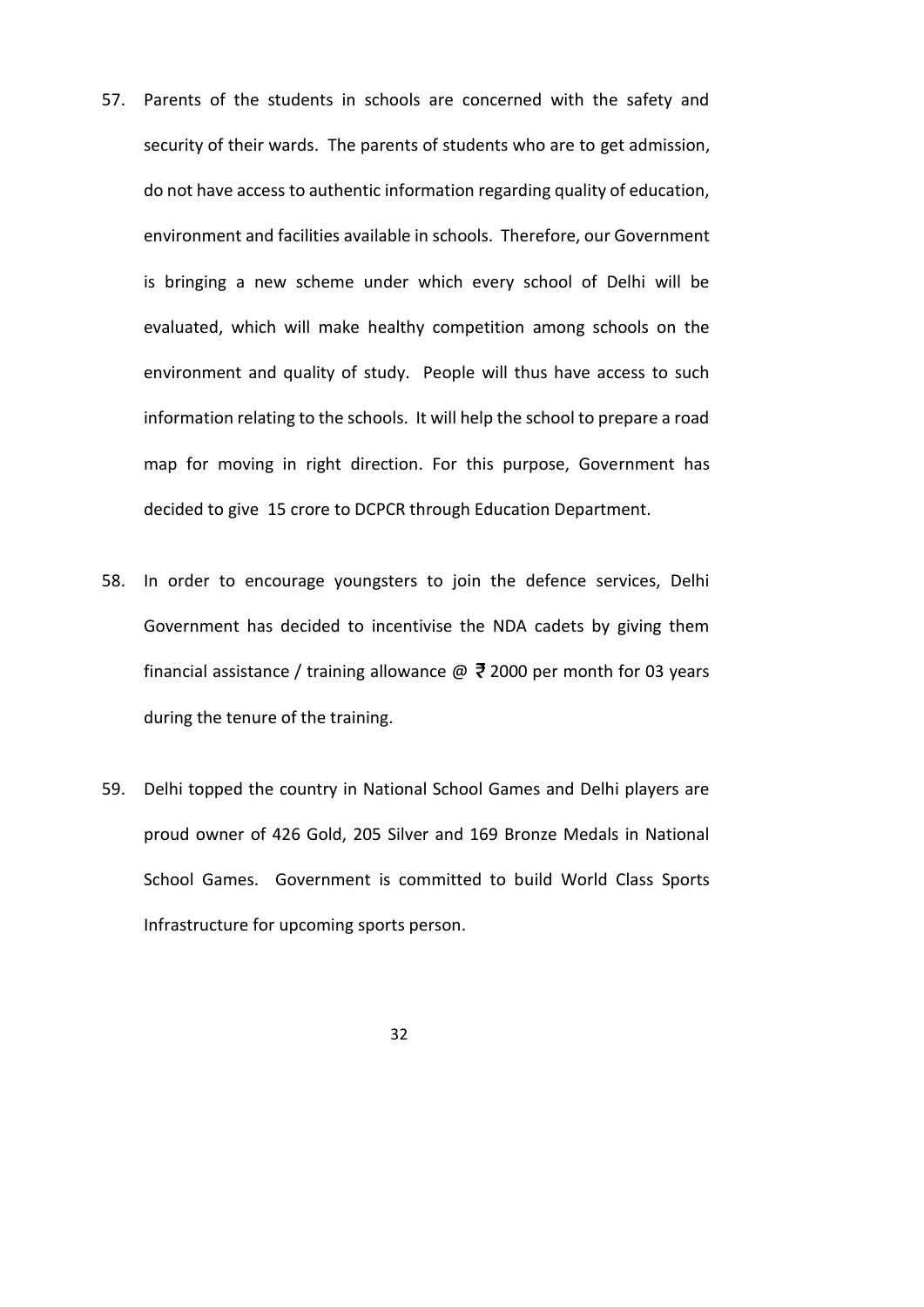- 60. To support sports persons for achieving excellence in sports, 02 new schemes i.e. "Play and Progress" and "Mission Excellence" are proposed to be implemented in 2018-19. Under "Play and Progress", sports persons in the age group of 14 to 17 years who are in the top National rankings / ratings in individual sports and represented Delhi, will be given financial assistance, so that they are encouraged to excel in the field of sports and prepare to compete in National/International Tournaments. Sport persons irrespective of any age group will be given financial support for achieving excellence in sports and to compete in National / International Tournaments under the scheme "Mission Excellence". A Budget amount of ₹ 35 crore has been provided in Budget Estimates 2018-19.
- 61. To encourage participation of people in sports activities at local level in Mohallas / colonies, a budget of  $\bar{z}$  20 crore is proposed in the 2018-19 for organising sports events/ activities in various Assembly Constituencies.
- 62. In the field of Higher Education, construction of Phase-II Campus of Indraprastha Institute of Information Technology (IIIT-D) at a cost of  $250$ crore is in full swing and is likely to be completed by March 2018 i.e. it will be completed by end of this month. This will enhance the present student

<sup>33</sup>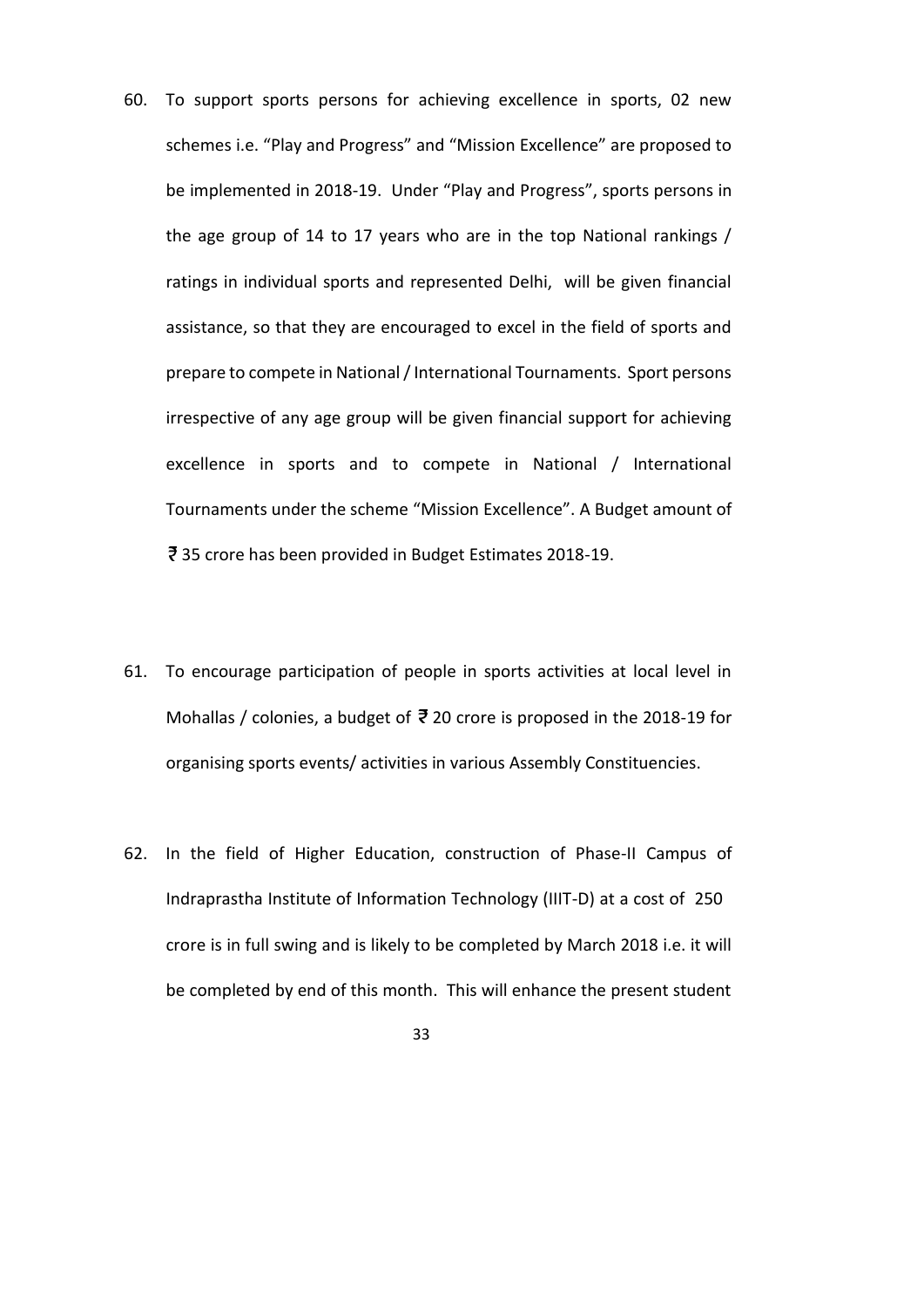strength of 1200 to 2500. Construction work of Shaheed Sukhdev College of Business Studies at a cost of 132.47 crore has been completed. East Campus of Delhi Technological University (DTU) has been started with intake capacity of 300 and total intake capacity of DTU has been increased from 2564 in 2014-15 to 3689 in 2017-18. The Institute of Technology at Rajokari and ITI at Mangolpuri have been made functional in 2016-17.

- 63. Two new Campuses of Ambedkar University have started at Karampura and Lodi Road in 2017-18. Total enrolment of Ambedkar University during the last 03 years has gone up from 1757 in 2015-16 to 2465 in 2017-18. The School of Educational Studies of Ambedkar University started functioning in Lodi Road Campus w.e.f. September 2017 with two courses: M.A. (Education) and M.A. (Early Childhood Education). Two more courses of B.Ed. and M.Ed. will be started in this campus during 2018-19.
- 64. Construction of new campus of Ambedkar University at Rohini and Dhirpur has been planned to be taken up in 2018-19. Construction of East Campus of Guru Gobind Singh Indraprastha University (GGSIPU) at Surajmal Vihar at a cost of  $\bar{z}$  271 Crore has been started in August 2017. Total intake capacity of GGSIPU has increased to 34,094 in 2017-18.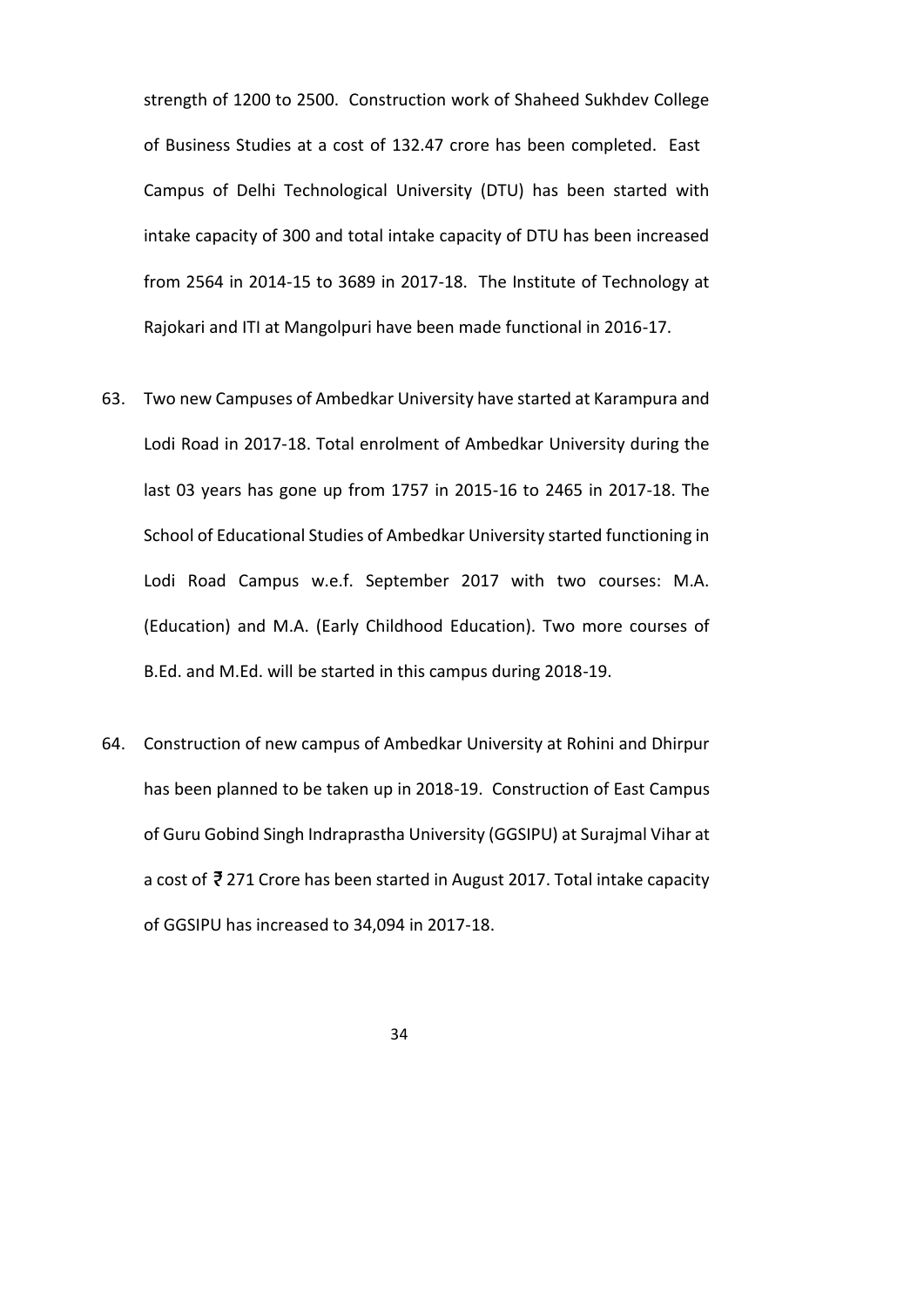- 65. The new East Campus of DTU has started functioning from Academic Year 2017-18. Expansion of existing campus of DTU and NSIT in Phase-II has been planned to enhance the student intake capacity.
- 66. Speaker Sir, I am proud to share that World Class Skill Development Centre started in collaboration of ITE Singapore, has consistently maintained record of 100% placement and the model of Skill Development program has been implemented successfully. The Government has decided to replicate the skill model by setting up 25 new World Class Skill Development Centres in Delhi aiming to train about 25,000 youth per annum. During 2018-19, I propose an outlay of  $\bar{z}$  315 crore for setting up of 25 new World Class Skill Centres and  $\bar{z}$  85 crore for construction of campus of World Class Skill Development Centre at Jaunapur at a cost of  $\bar{z}$  254 crore already approved by the Cabinet in December 2017.
- 67. I am very happy to share with you that with mandate to make Delhi a Startup Hub, Incubation Centres have been working effectively. Currently 76 Start-Ups are working in these 11 centres. These Start-ups are not just in the engineering field but also in social sciences and management. Our endeavour is to create more than 500 companies in 5 years and to make students entrepreneurs and innovative so that instead of job-seekers, they become job-providers.
	- 35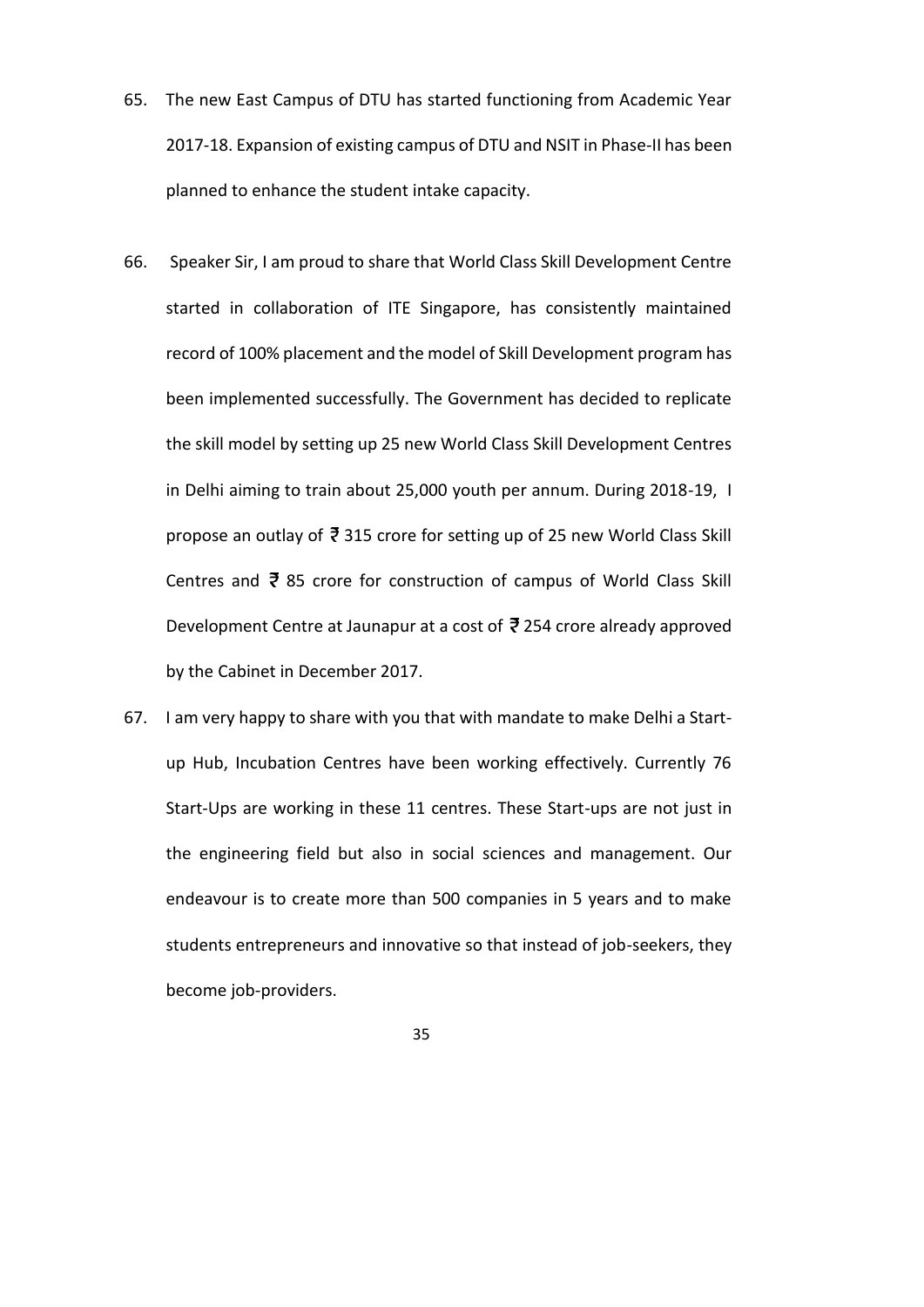- 68. To promote Research & Development activities in Higher Education, a Research Grant scheme has been implemented in the Higher Educational Institutions by giving matching grants equivalent to the resources mobilized from external sources by the Institute. IIIT-D has set up a Research Centre, i.e. Infosys Centre for Artificial Intelligence with a 3 year Corpus Grant of  $\bar{z}$ 24 crore given by Infosys Foundation.
- 69. To make higher education more affordable, Delhi Government has launched "Merit-Cum-Means Linked Financial Assistance" scheme for providing financial assistance to students enrolled in various undergraduate courses of 7 State Universities of Delhi and their affiliated colleges/institutions. Under the scheme, students from families having National Food Security Card can avail financial assistance equivalent to 100% of tuition fee. Students not covered under food security scheme and are from families with less than  $\bar{z}$  2.50 lakh annual family income can avail benefit under the scheme to the extent of 50% of tuition fee. Benefit equal to 25% of tuition fee is extended to the students in the higher income bracket having annual family income between  $\bar{z}$  2.50 lakh to  $\bar{z}$  6 lakh.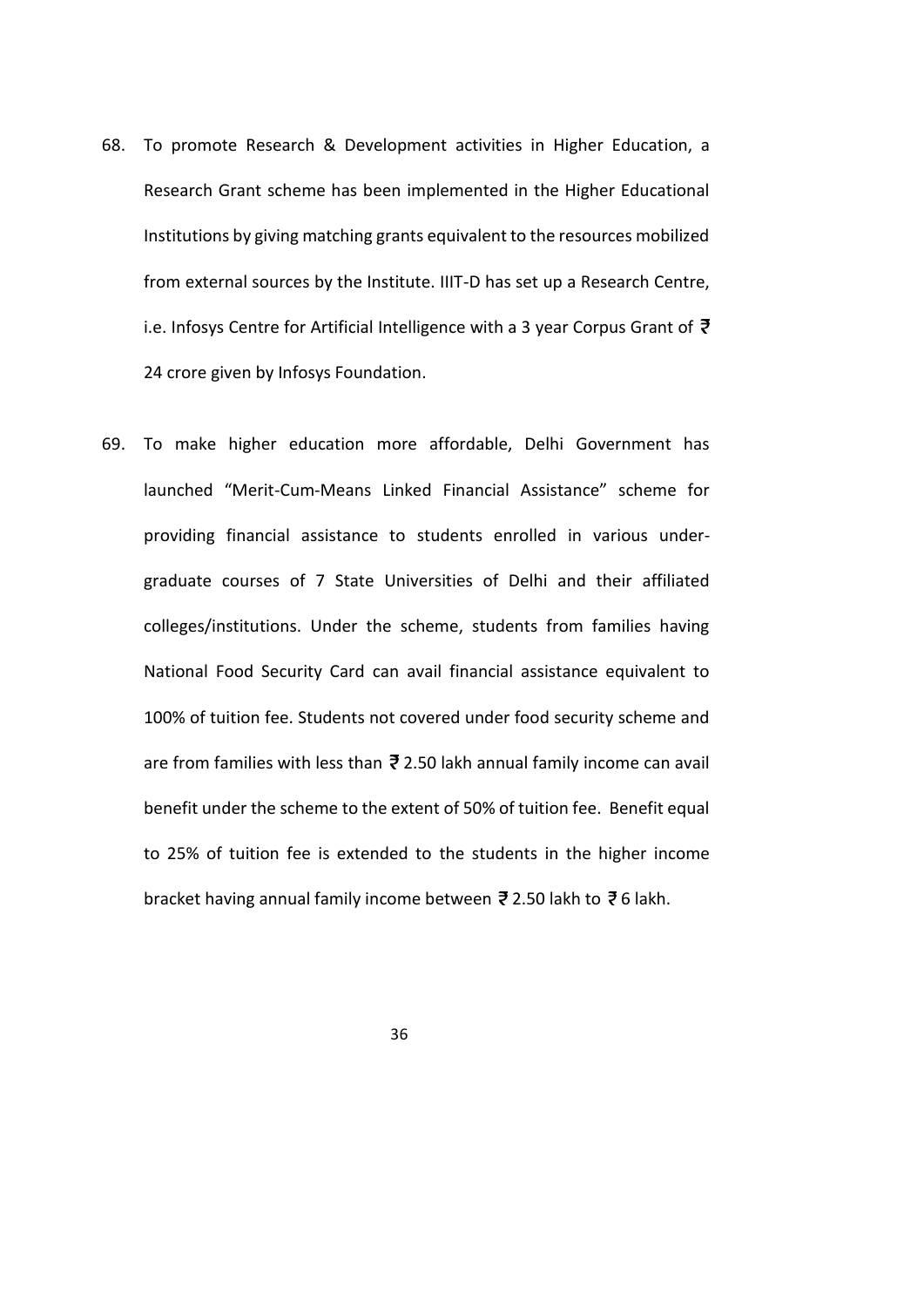- 70. The scope of Delhi Higher Education and Skill Development Loan Guarantee Scheme, which was launched by the Government in 2016-17 for giving loan support to students of Delhi passing  $10^{th}$  /  $12^{th}$  for pursuing higher education in Delhi has now been extended to cover students of Delhi studying in other States / Central institutes outside Delhi, but within India.
- 71. Delhi, undoubtedly, is a city having treasure of rich heritage and culture. Our Government has started an ambitious project to digitize and making micro film of archival records to provide information on rich heritage of Delhi to the Researchers across the globe and to motivate them for further research. This project was started seven months ago and till now, 20 lakh archival records have been digitized. I expect that the service will be available to all Researchers across globe by next month i.e. April 2018.
- 72. Sir, to promote, protect and preserve Art & Cultural of Delhi and for the same certain new initiatives are proposed to be implemented during 2018 19. An amount of  $\overline{3}$  36 crore has been earmarked separately in the budget this year for implementing a number of new programmes i.e. Setting up of 13 new Language Academies, an English Academy, Annual series of State level Dance and Singing Talent Hunt and Cultural activities in all Assembly Constituencies, Research Fellowship in Archaeology and Archive etc.
	- 37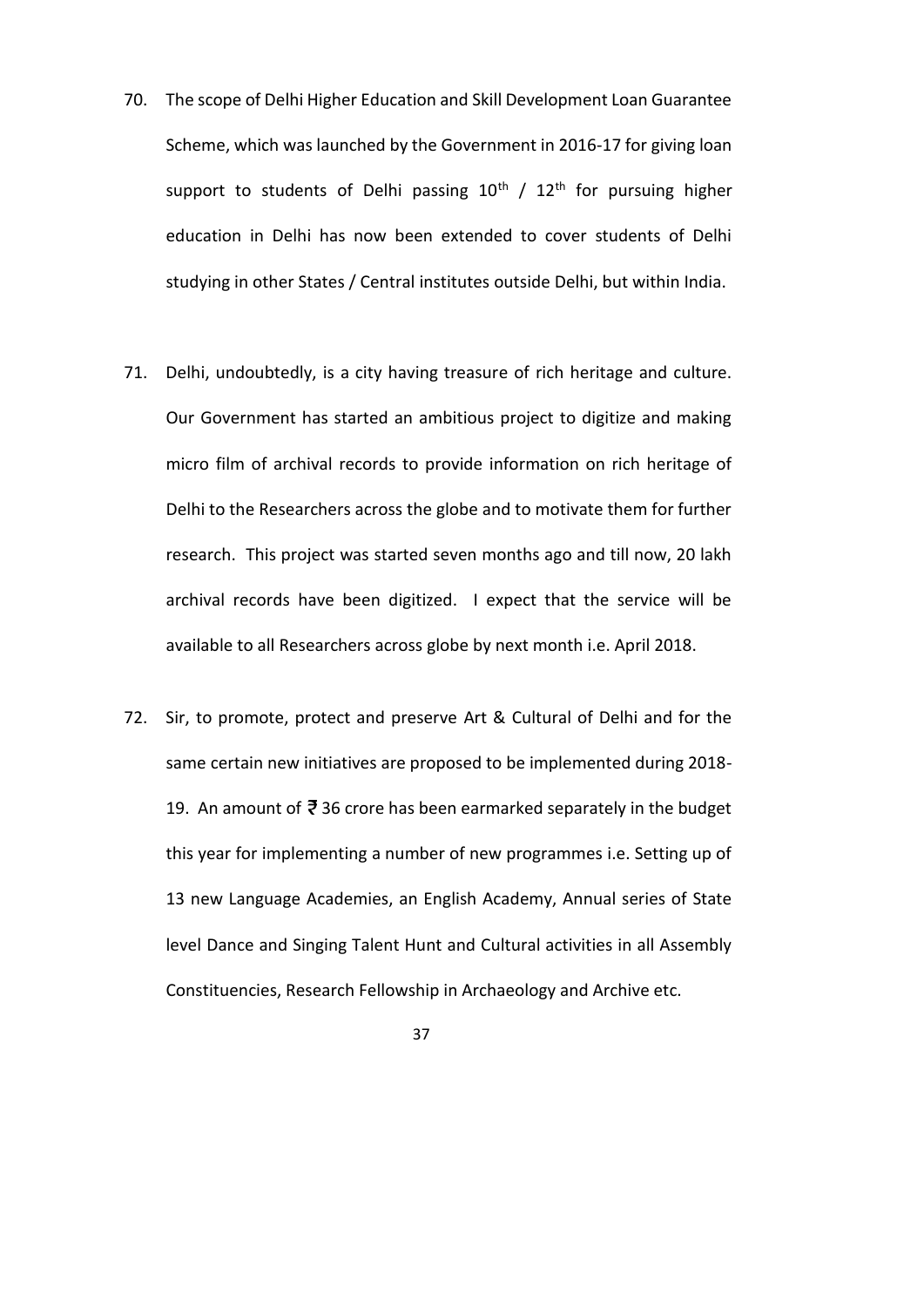#### **Health**

- 73. Sir, Our Government has laid a lot of emphasis on providing better health facilities to the Citizens of Delhi covering un-served and under-served areas particularly JJ Clusters, slums, un-authorized colonies, densely populated areas and rural areas. Three tier health infrastructure having Mohalla clinics, Polyclinics and Hospitals is being developed in Delhi. To provide health care services nearest to the citizens of Delhi, 164 Aam Aadmi Mohalla Clinics have been established so far. About 80 lakh persons had availed health services at Mohalla clinics till now. Land sites at 530 places have been identified to establish Mohalla clinics and our target is to construct 1000 Mohalla clinics. Similarly, 24 Polyclinics are in operation and 94 more dispensaries have been identified for starting polyclinics so as to reduce burden on the Government hospitals. An outlay of  $\bar{z}$  403 crore is proposed for Mohalla clinics and Polyclinics in 2018-19.
- 74. Sir, Our Government is committed to raise the total bed strength from 10000 beds to 20000 beds in its hospitals for providing better health care services to citizens of Delhi. 600 bedded Hospital at Ambedkar Nagar and 800 bedded Hospital at Burari will be ready in 2018-19. The construction work of 1500 bedded Hospital at Dwaraka is at advance stage. 2546 new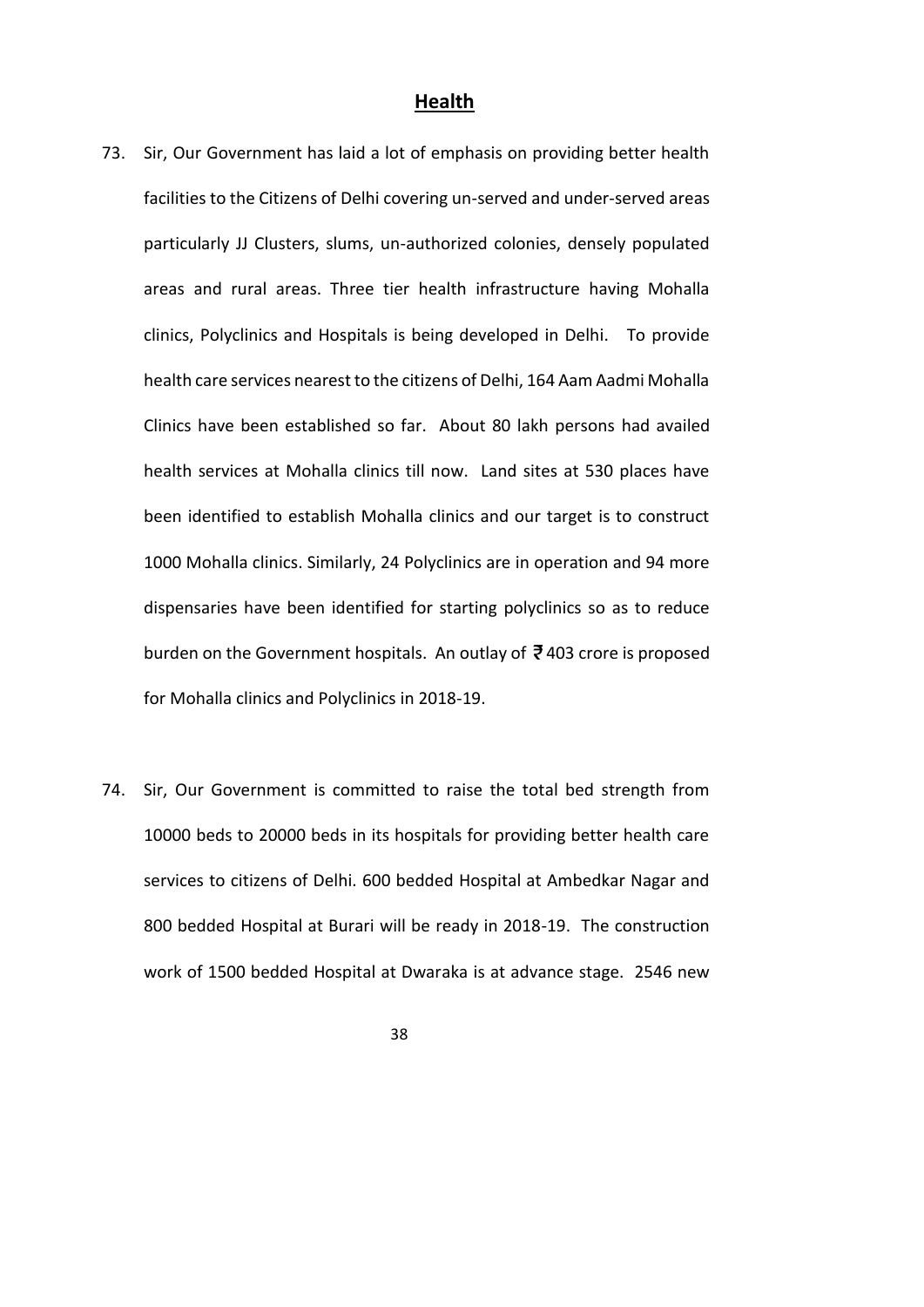beds will be added in 7 existing Delhi Government Hospitals. Further, new Hospitals at Madipur, Jwalaheri, Hastsal, Sarita Vihar, Deendarpur, Keshavpuram, and Chattarpur are at planning stage. An outlay of  $\bar{z}$  450 crore is proposed for the construction of new hospitals and remodeling of existing Delhi Govt Hospitals.

- 75. Laboratory diagnostics services are being provided free of cost to all patients attending the Delhi Government Hospitals along with provision of radiological services such as MRI, CT, PETCT, Radio Nuclear Scan, Ultrasound, Colour Doppler, Echo, TMT, EEG and EMG in designated empanelled private centres after referral from Delhi Government Public Health Facilities. An outlay of  $\bar{z}$  20 crore is proposed for this purpose in 2018-19.
- 76. Our Government has also decided to bear the cost of medical care of road accident victims, Acid attack victims and thermal burn injury etc. of incident occurred in Delhi, irrespective of the income or residence of the victims. Further, 24 Delhi Government hospitals have been authorized to refer the patients to 48 empanelled Private Hospitals for free surgeries. An outlay of  $\overline{5}$  50 crore is proposed in 2018-19 to bear this expenditure through Delhi Arogya Kosh.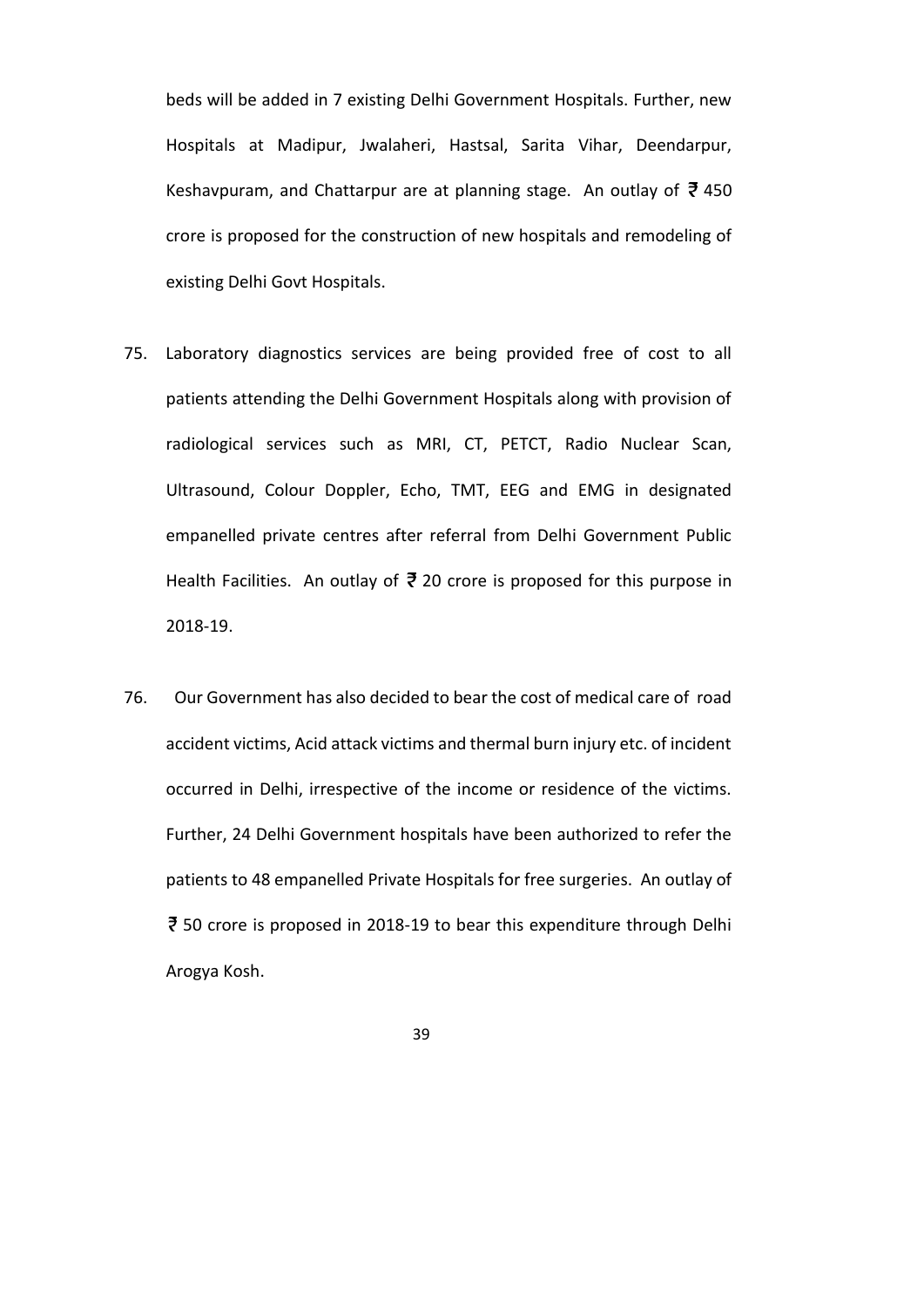- 77. A pilot project for "First Responder Vehicle" (FRV) with 16 Motorcycles, to be manned by trained ambulance manpower, in East Delhi will be started to reduce the response time and also helpful to reach in narrow streets of congested areas within shortest possible time. Our Cabinet and Hon'ble Lt. Governor have already approved this scheme.
- 78. Rogi Kalyan Samitis will be set up in each Assembly Constituency having Jan Swasthaya Samiti as its sub-committee in each public health facility like Mohalla clinic, Polyclinic, Delhi Government Dispensaries and seed PUHCs so as to ensure better community participation in management of Healthcare services. An outlay of  $\overline{5}$  50 crore is proposed in 2018-19. The proposal has been concurred by the Cabinet and approval of Hon'ble Lt. Governor is being sought.
- 79. Mobile Van Clinics providing health care services specifically for Eye and Ear care will be established. An outlay of  $\overline{z}$  15 crore is proposed for the year 2018-19. The Cabinet and Hon'ble Lt. Governor have approved this scheme.
- 80. Our Government will launch Universal Health Insurance Scheme to cover treatment of citizens of Delhi in empanelled private hospitals and Government hospitals. A Committee has been constituted to prepare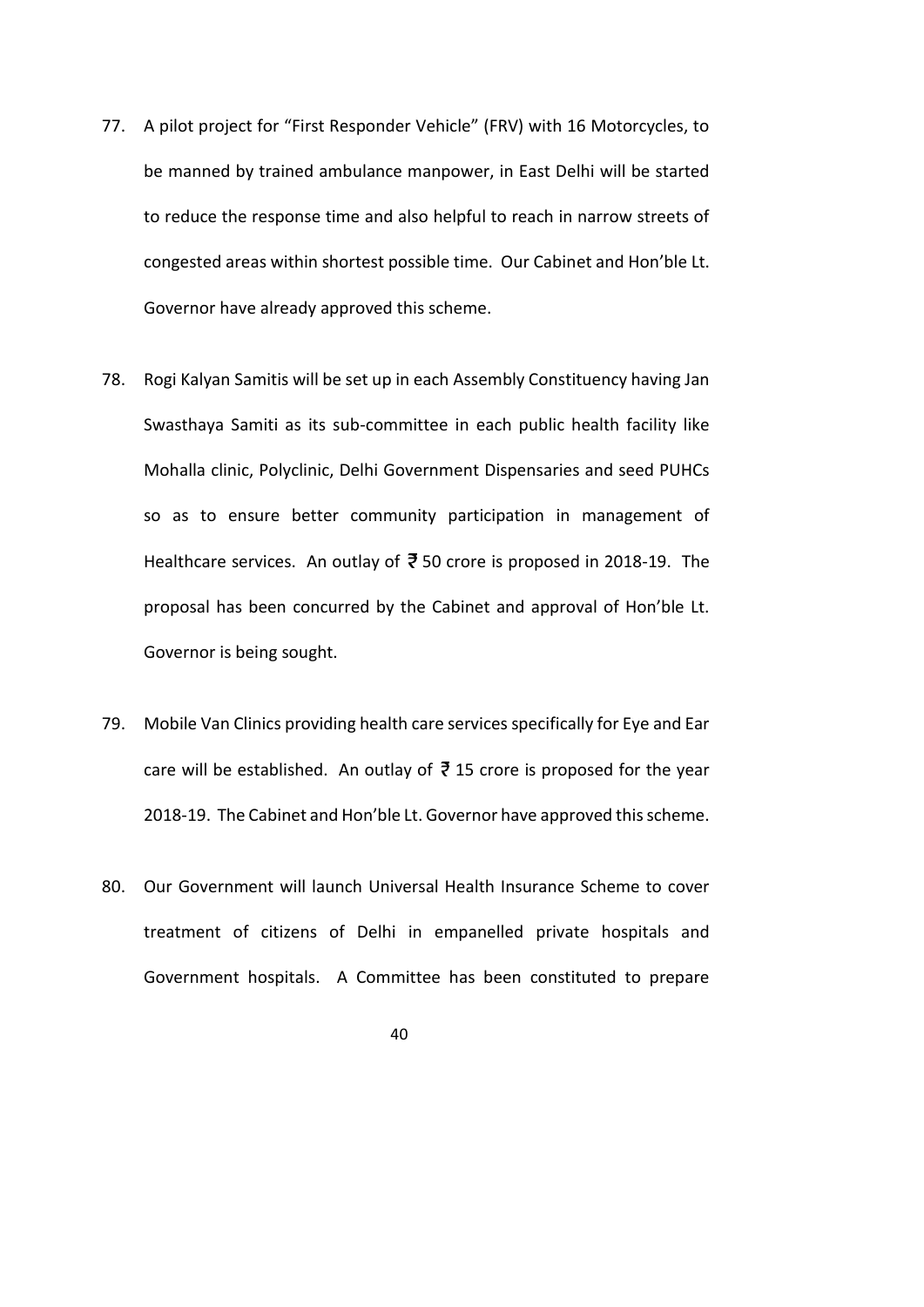detailed guidelines of the scheme. An outlay of  $\bar{z}$  100 crore is proposed for this scheme in 2018-19.

- 81. Our Government will focus on improving skills of health professionals. The Doctors and paramedical staff will be sent for trainings at reputed National and International Institutions for their professional development and capacity building. An outlay of  $\bar{z}$  10 crore is proposed for this scheme in 2018-19.
- 82. I propose total outlay of  $\overline{5}$  6729 crore on Health sector in 2018-19. This includes revenue budget of  $\bar{e}$  5741 crore and capital budget of  $\bar{e}$  988 crore. An amount of  $\bar{z}$  3259 crore is earmarked for implementation of various schemes, programmes and projects under Health sector. The proposed outlay of  $\overline{3}$  3259 crore in 2018-19 is 51.44 percent higher than the Revised Estimates of  $\bar{z}$  2152 crore in Health sector in 2017-18 and 24 percent higher than the Budget Estimates of  $\bar{z}$  2627 crore.

### **Social Security & Welfare**

83. As a mark of respect for the senior citizens of Delhi and to provide support to them in their spiritual journey, our Government is planning to implement a new scheme "Mukhya Mantri Tirath Yatra" forthe people in the age group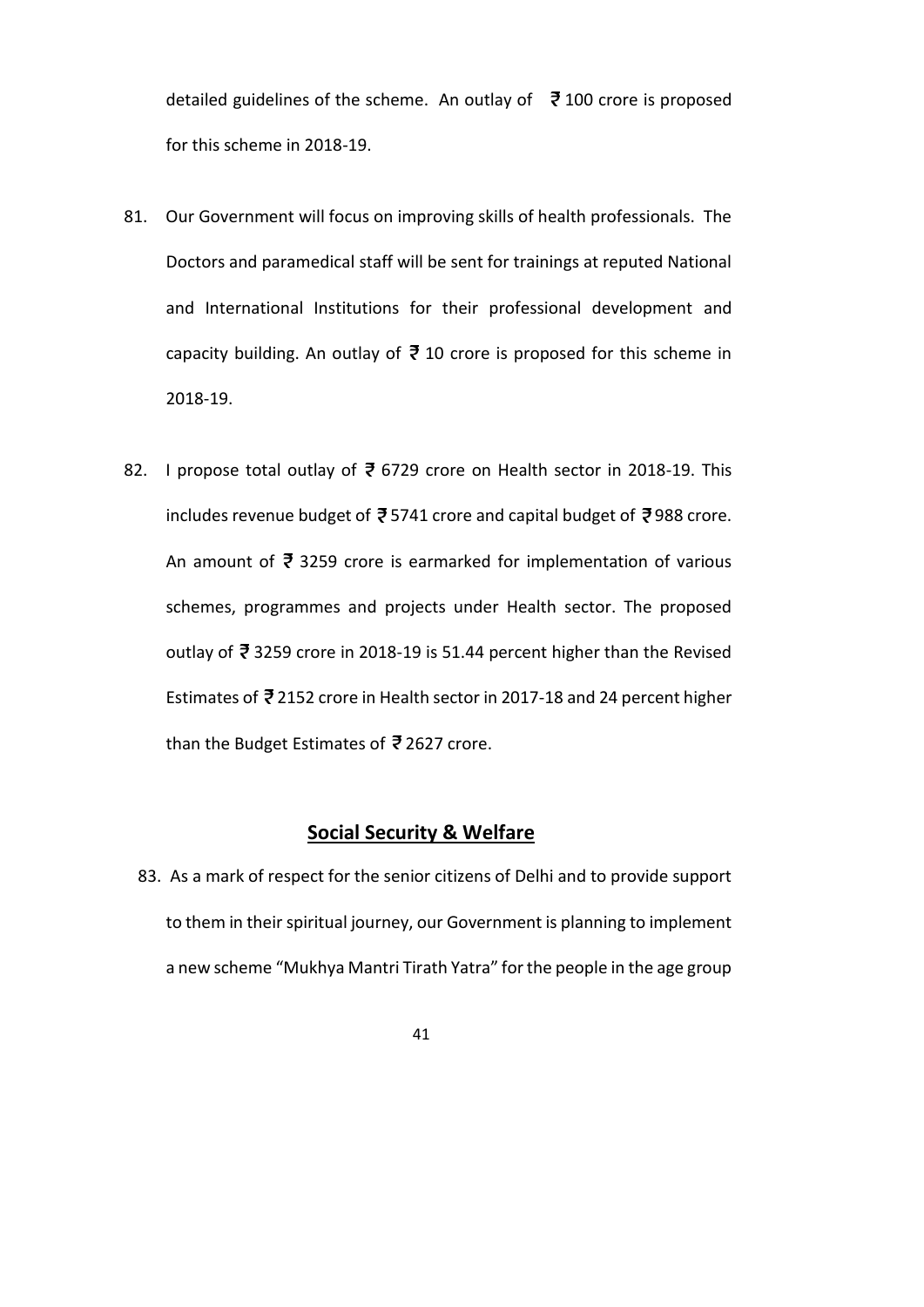of 60 years and above. Around 77,000 senior citizens who are bonafide residents of Delhi, will be sent on various religious trips, for which, the entire cost is to be borne by the Government including the insurance of pilgrims. An amount of  $\overline{3}$  53 crore has been provided in the Budget during 2018-19. This scheme has been approved by the Cabinet. But approval of Hon'ble Lt. Governor is still awaited. Hopefully, Hon'ble Lt. Governor will approve this important scheme for senior citizen of Delhi at the earliest.

- 84. Sir, Our Government is committed to the welfare of poor and deprived sections of society specially, women in distress, senior citizen, persons with special needs, scheduled castes, scheduled tribes, OBCs and Minorities and accordingly implementing a number of schemes for their welfare. We give financial assistance to approximately 7 lakh beneficiaries which include senior citizens, persons with special needs, women in distress, widows. The allocation under these schemes is  $\bar{z}$  1833 crore in 2018-19 as compared to  $\overline{3}1778$  crore in Revised Estimates 2017-18 and  $\overline{3}$  1091 crore spent in 2016-17.
- 85. The Government has decided to enhance the level of services in 10,897 Anganwadi Centres under ICDS Project, which provide services of nutrition,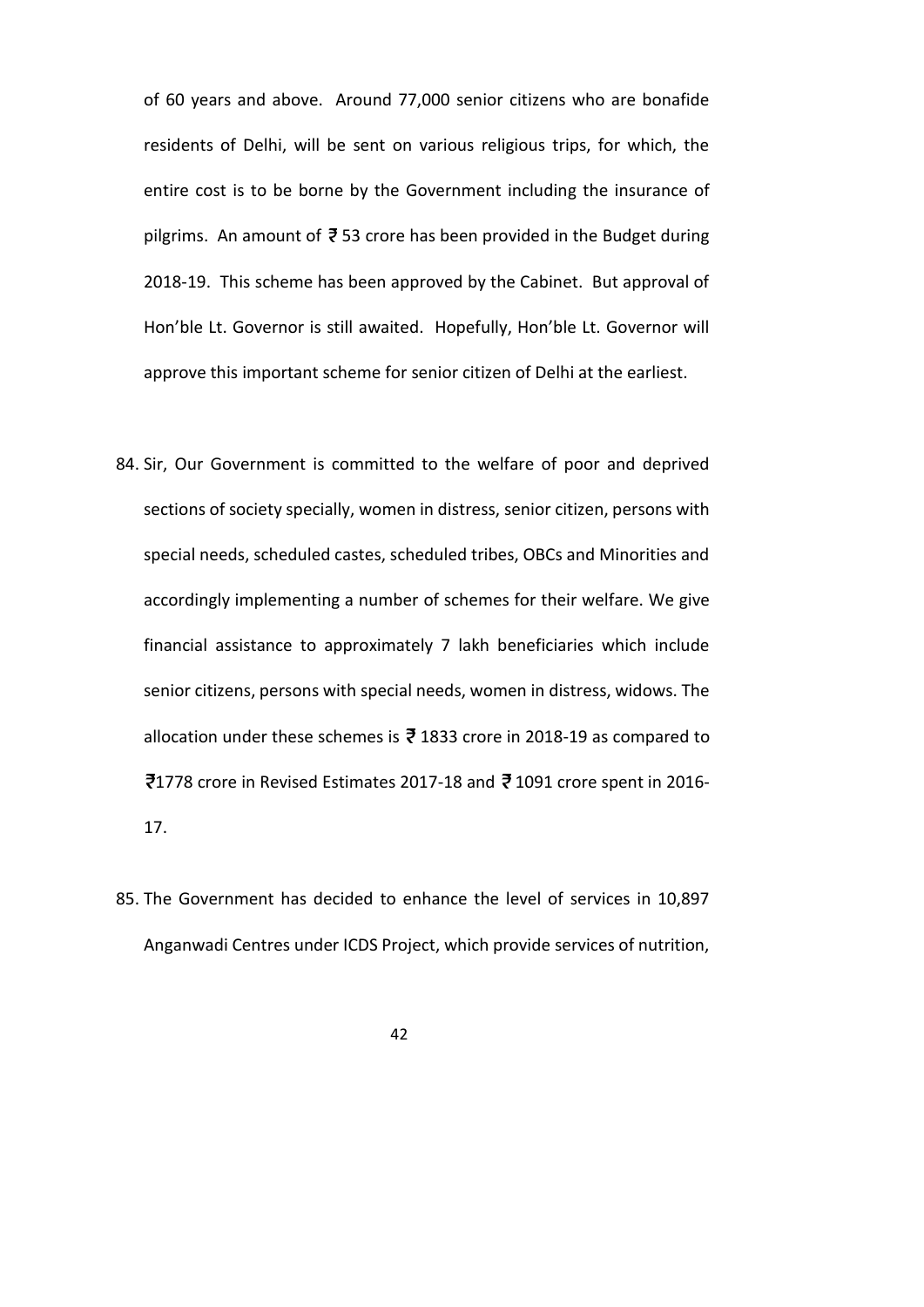health services, vaccination and pre-school activities etc. to around 12 lakh children and women.

- 86. Sir, our Government will install CCTV camera in all Anganwadi Centres and will provide Mobile to Anganwadi Workers which will help in proper monitoring and reporting of services and programmes under ICDS project. The Government has taken up "Incentivised Anganwadi Upgradation Scheme" wherein Department will create model Anganwadi Centre by providing different items like Tables, Chairs, Floor Mat, Wall Toys etc. for children during 2018-19. I also propose a new scheme, "Training for Parents and Anganwadi Samitis on Early Childhood Education". I propose an allocation of  $\bar{z}$  56 crore under these schemes and  $\bar{z}$  541 crore under the ICDS in 2018-19.
- 87. Our Government has started three Halfway Homes Navkiran I & II in Rohini Sector-3 for women and Navchetna in Rohini Sector-22 for men in November, 2017. Two more Halfway Homes will be operationalised in 2018 19.
- 88. I propose a Fixed Deposit Scheme in the name of students related to SC/ST/OBC/Minorities on the pattern of "Ladli Scheme" till the age of 18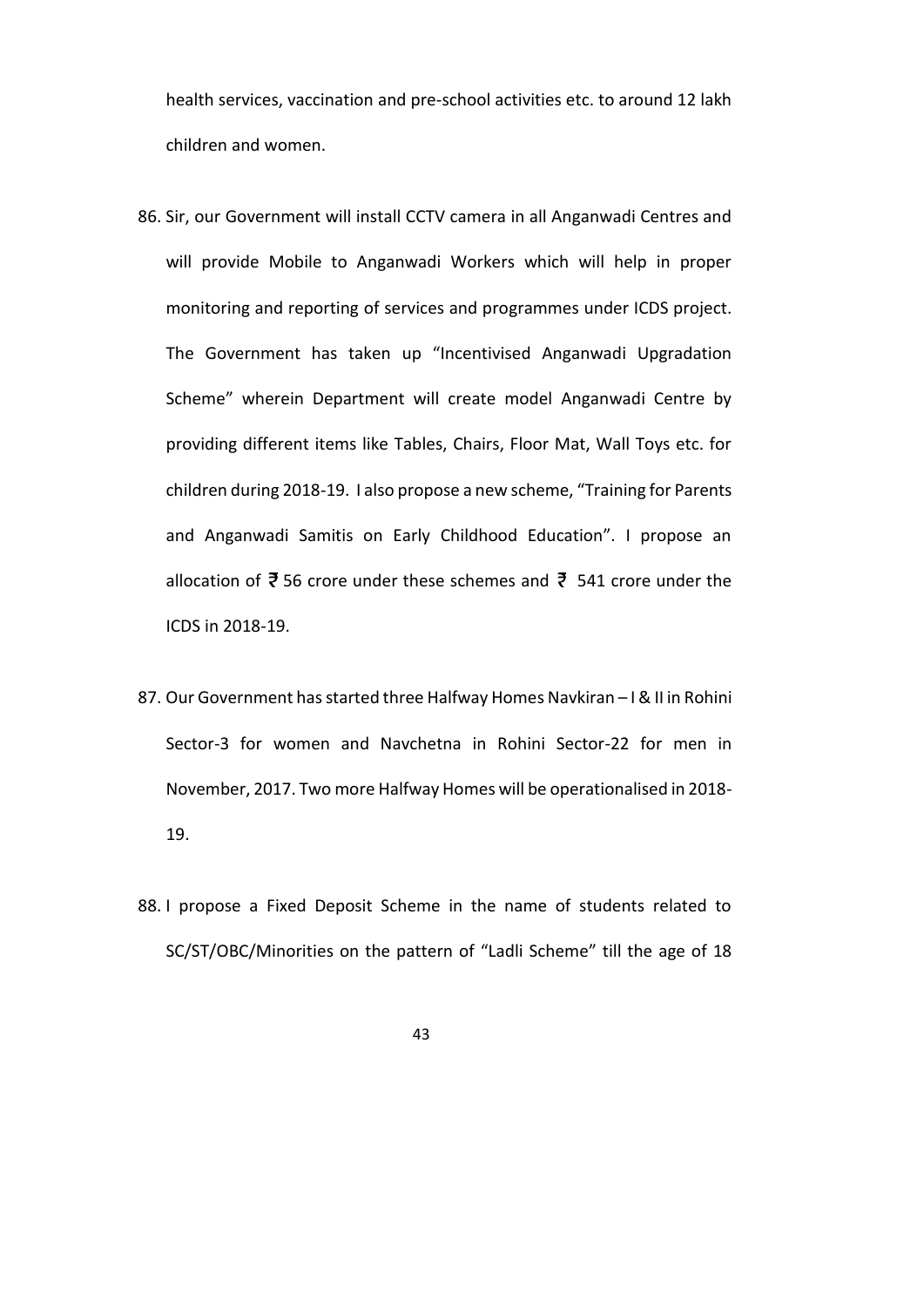years. Hopefully, Hon'ble Lt. Governor will also approve this scheme of Government for poor students.

- 89. An amount of  $\bar{z}$  1152 crore is proposed under Scheduled Caste sub plan (under 789 budget head) in 2018-19 which is 9.5 percent higher than the Revised Estimates of 2017-18.
- 90. Our Government has launched a scheme "Jai Bhim Muhkhyamantri Pratibha Yojana" under which coaching is provided to SC students passing  $10^{\text{th}}$  /  $12^{\text{th}}$  or studying in class  $12^{\text{th}}$  from the schools in Delhi through reputed private coaching institutions to enable them to clear various competitive examinations. Free coaching is provided to SC students having family income up to  $\bar{z}$  2 lakh and 75% fees will be borne by Government for SC students having family income up to  $\overline{6}$  lakh. Further, stipend of  $\overline{6}$  2500 per month will be given to these students during the duration of coaching ranging from 4 to 5 months. An amount of  $\overline{3}$  24 crore is proposed under this scheme in 2018-19.
- 91. We have also decided to implement a new scheme, "Prevention of Alcoholism and Substance (Drug) Abuse". The aim of this scheme is to strengthen the de-addiction and rehabilitation services and to make supplementary measures in this direction. The community based

<sup>44</sup>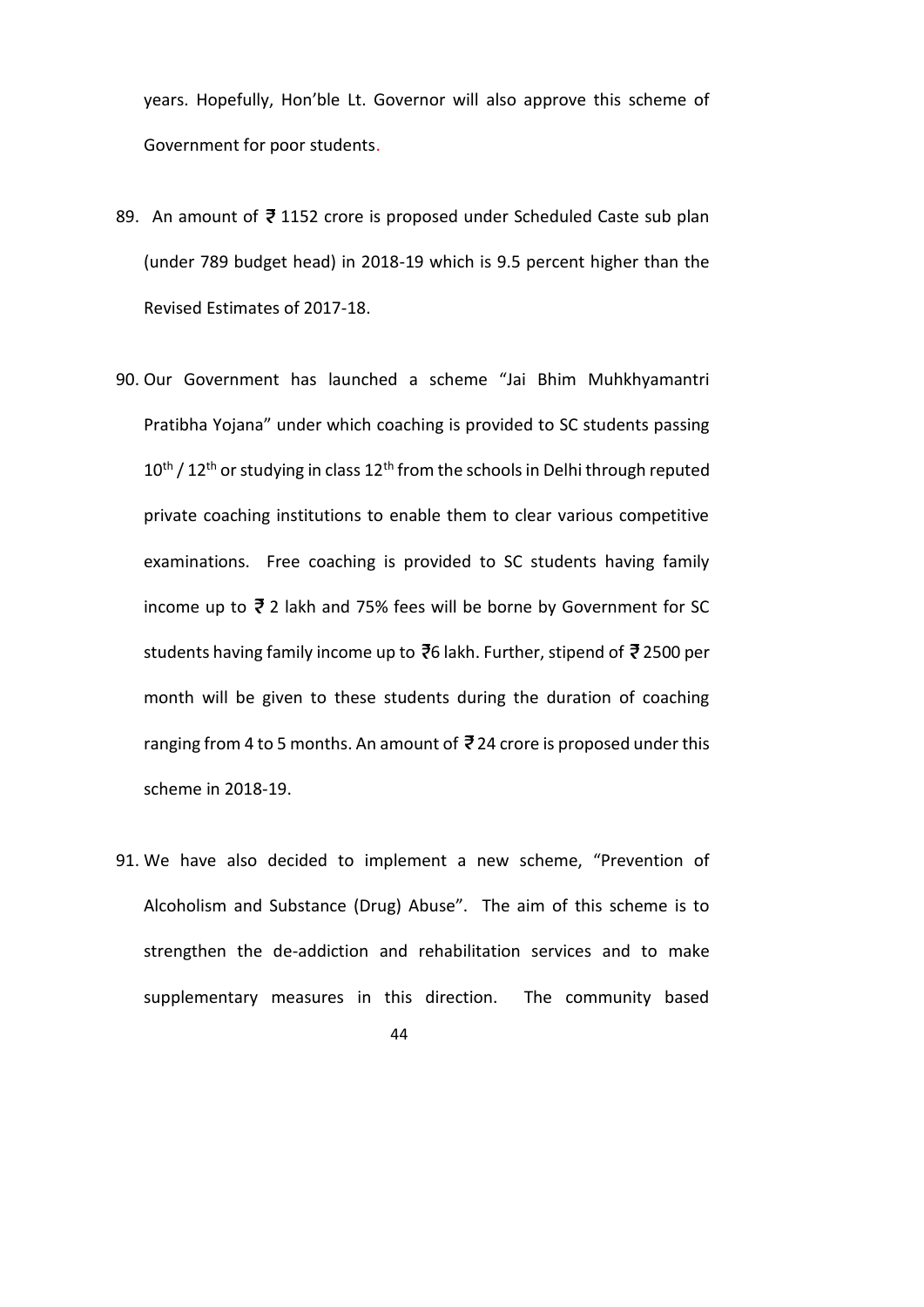organisation will be involved in this programme. For this, Rs.1 crore is proposed for year 2018-19 which may be enhanced, if required. This scheme will be implemented after the approval of Hon'ble Lt. Governor.

92. I propose an outlay of  $\overline{e}$  4155 crore on Social Security & Welfare sector in 2018-19. An amount of  $\overline{3}$  3700 crore is earmarked for implementation of various schemes, programmes and projects under Social Security & Welfare sector.

#### **Water Supply and Sewerage**

- 93. Speaker Sir, Delhi Jal Board has improved its performance and undertaken a number of measures for efficient management.
- 94. You will be surprised to know that there is no bulk meter anywhere to know how much water comes to Delhi and how much of the total water is supplied to which colony. In the last 70 years, we do not have any data to know how much water is supplied to which colony, water stolen and lost to due to leakages till date. In the review of last Outcome Budget it comes to notice that 47 percent of the water in Delhi is non-revenue water. It means, Delhi Jal Board does not know that its water lost due to theft or leakage. For the first time, our Government has come with a project of installing bulk
	- 45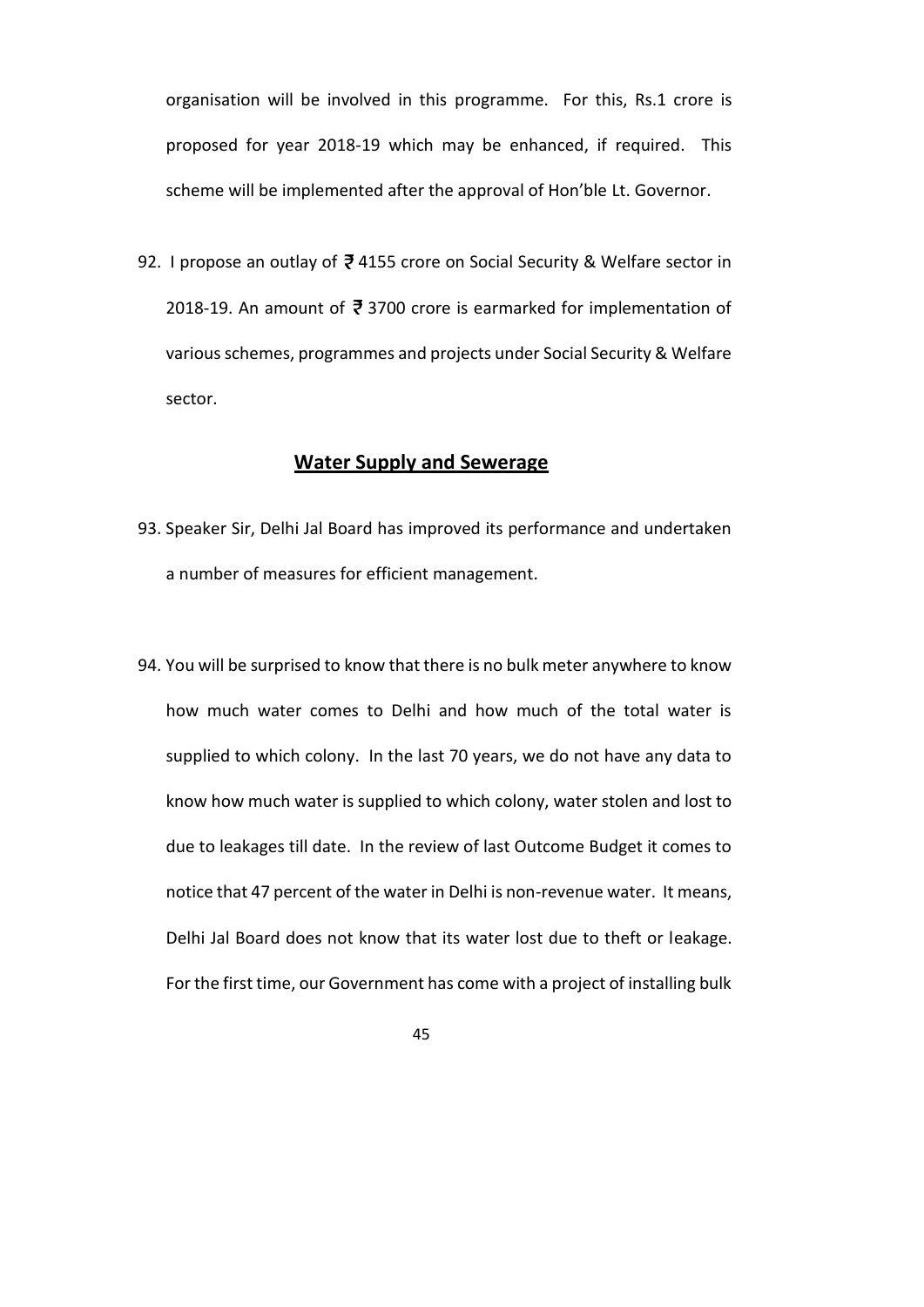water meters in whole of Delhi to know where the water is going. These meters will be installed at all the Water Treatment Plants, Primary and Secondary UGRs and tapping to prevent water theft and it will help water audit on daily basis. We will upload the entire data on bulk water meters on website so that citizens of Delhi could know that how much of water is being supplied to their colony by Delhi Jal Board. The full framework to complete this project will be placed in the next part of my Budget.

46 95. Delhi Government is working to change the full concept of sewerage treatment. Earlier large sewerage treatment plants were installed in Delhi. Delhi Jal Board gets 450 MGD water from these treatment plants, out of which only 89 MGD of water could be used and remaining 361 MGD water flows daily into river Yamuna. This water cannot be used for drinking, however, it can be used for horticulture in parks and road side, workshops, industrial cooling towers etc. Many countries in the World are utilising each drop of water from sewage treatment plants, as its saves potable water for drinking. But, in Delhi we are not able to do so because we had installed large treatment plants. Now, Government is going to install small sewage treatment plants in whole Delhi. A small sewage treatment plant will be installed in one colony and treated water will be used by residents for toilets, horticulture in area and water bodies. These projects will be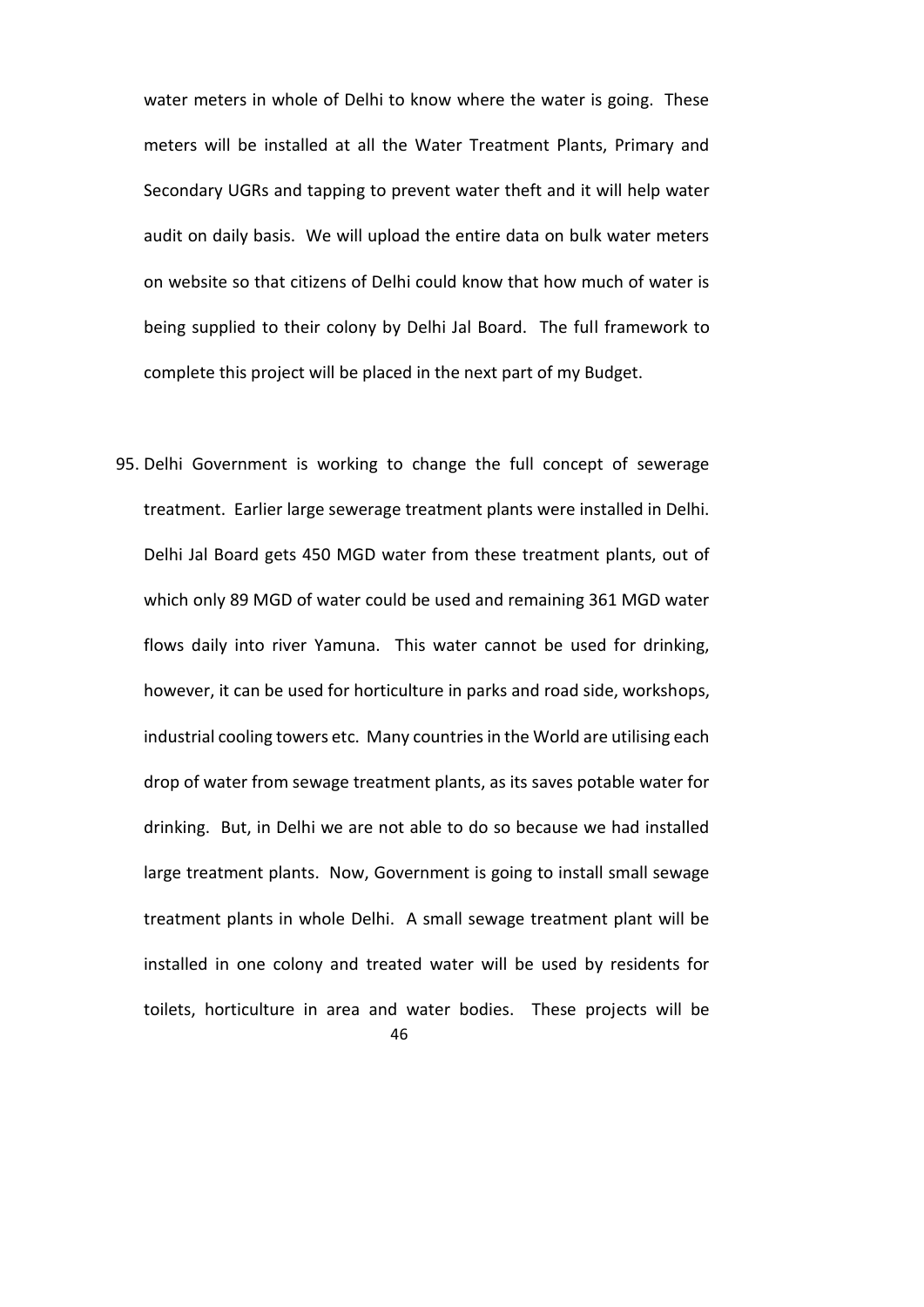installed in various colonies of Burari, Chattarpur, Kirari, Narela, Jindpur, Palla, Bawana, Kanjhwala, Badarpur, Mundka and Najafgarh, timeline of completion of these projects will be placed in my next part of Budget.

- 96. For improvement of carrying capacity of sewer lines, 162 km of peripheral sewer line has been earmarked for rehabilitation with trenchless technology. This will increase the lifespan of old sewer lines by more than 50 years.
- 97. DJB has planned to lay internal sewer line in 162 colonies in Palam, Bijwasan, Matiyala, Dwarka, Najafgrah, Mundka, Rithala and Vikaspuri Assembly Constituencies in a phased manner and shall be completed in phases by December 2020. The sewage from these colonies will be taken up for treatment in Nilothi, Dwarka, Rithala and Najafgarh STPs and about 13 lakh population will be benefitted. It is proposed to set up decentralised STPs where at present infrastructure of STPs does not exist and to start with, 07 decentralised STPs to cover 20 unauthorised colonies and 05 villages will be taken up. The work shall be started by July 2018 and to be completed by December, 2019.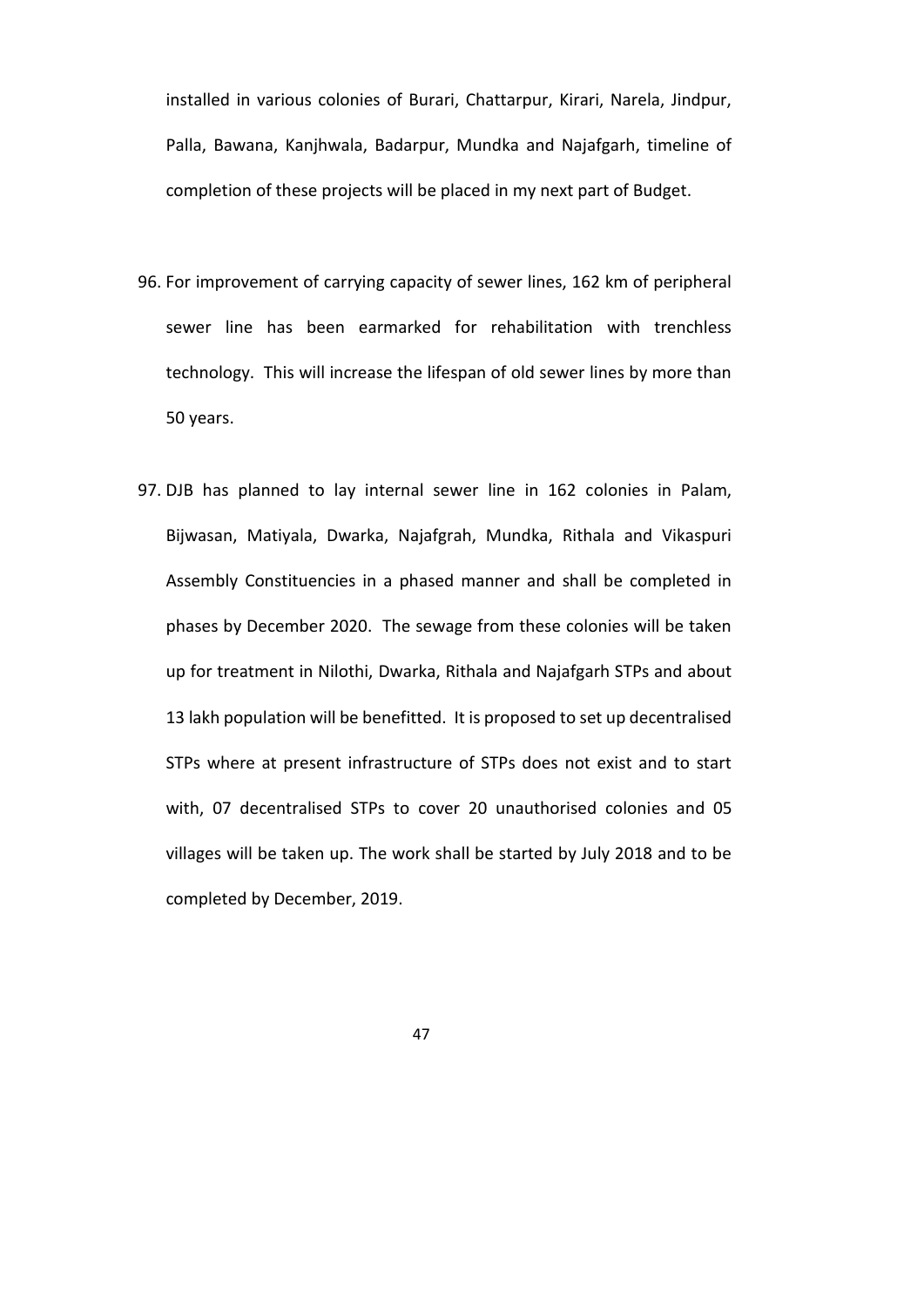- 98. Our Government is planning to regulate the septage management in Delhi for proper disposal of septage at the designated locations by formulating "Delhi Water Board Septage Management Regulations 2018". This Regulation will become a part of Delhi Water Board Act 1998 after getting necessary approvals.
- 99. For strengthening of existing water transmission system, replacement of 15 km of old and leaking pipelines under the command of Wazirabad Treatment Plant is at an advance stage of completion. It is expected that approximately 45 MGD (million gallons per day) of water will be saved, which will benefit short-supply areas of Central and South Delhi. Besides, replacement of 80 km old distribution network will be taken up in 2018-19.
- 100. Delhi Jal Board has taken up construction work of Under Ground Reservoirs and Booster Pumping stations at Mayapuri and Sonia Vihar for rationalisation and equitable water supply. On commissioning of these Reservoirs by February – 2019, approximately 5 lakh people will be benefitted. Two more Reservoirs at Najafgarh and Mundka are at advanced stage of construction and likely to be completed by December – 2018. On commissioning of these two Reservoirs, filtered water supply will be extended to approximately 80 unauthorised colonies and 10 villages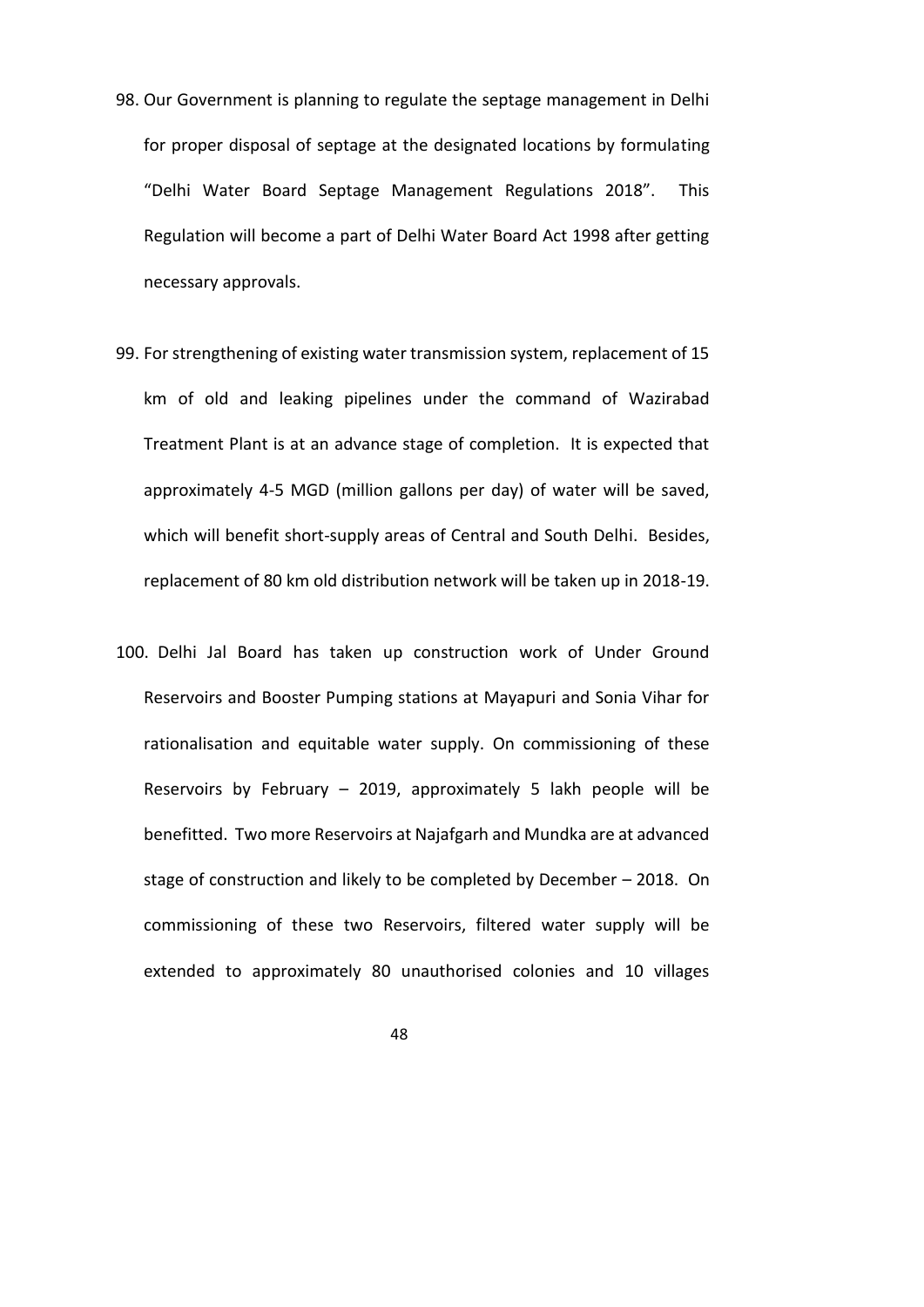covering approximately 4.5 lakh population. Out of 1665 unauthorised colonies, piped water supply network has already been extended to 1209 colonies upto December 2017 from 1144 colonies in 2016-17. Piped water supply network in remaining colonies will be extended by December 2018 in phased manner.

101. I propose total expenditure of  $\bar{z}$  2777.50 crore for Water Supply & Sewerage in 2018-19 for various schemes, programmes and projects which includes  $\bar{z}$  427.50 crore for 20 KL free life-line water scheme benefitting around 4.5 lakh beneficiaries per month. The total allocation for Water Supply & Sanitation in 2018-19 is 19.85 percent more than the Revised Estimate of 2017-18.

#### **Housing and Urban Development**

102.Sir, our Government is committed to provide better living conditions in unauthorised colonies by providing basic civic amenities like construction of roads and drains, water supply, sewerage, sanitation and street lights etc. The funds are provided mainly to the executing agencies DSIIDC, I&FC & DJB. During 2018-19, ₹1500 crore has been proposed for infrastructure development in the unauthorised colonies as against  $\bar{z}$  840 crore in RE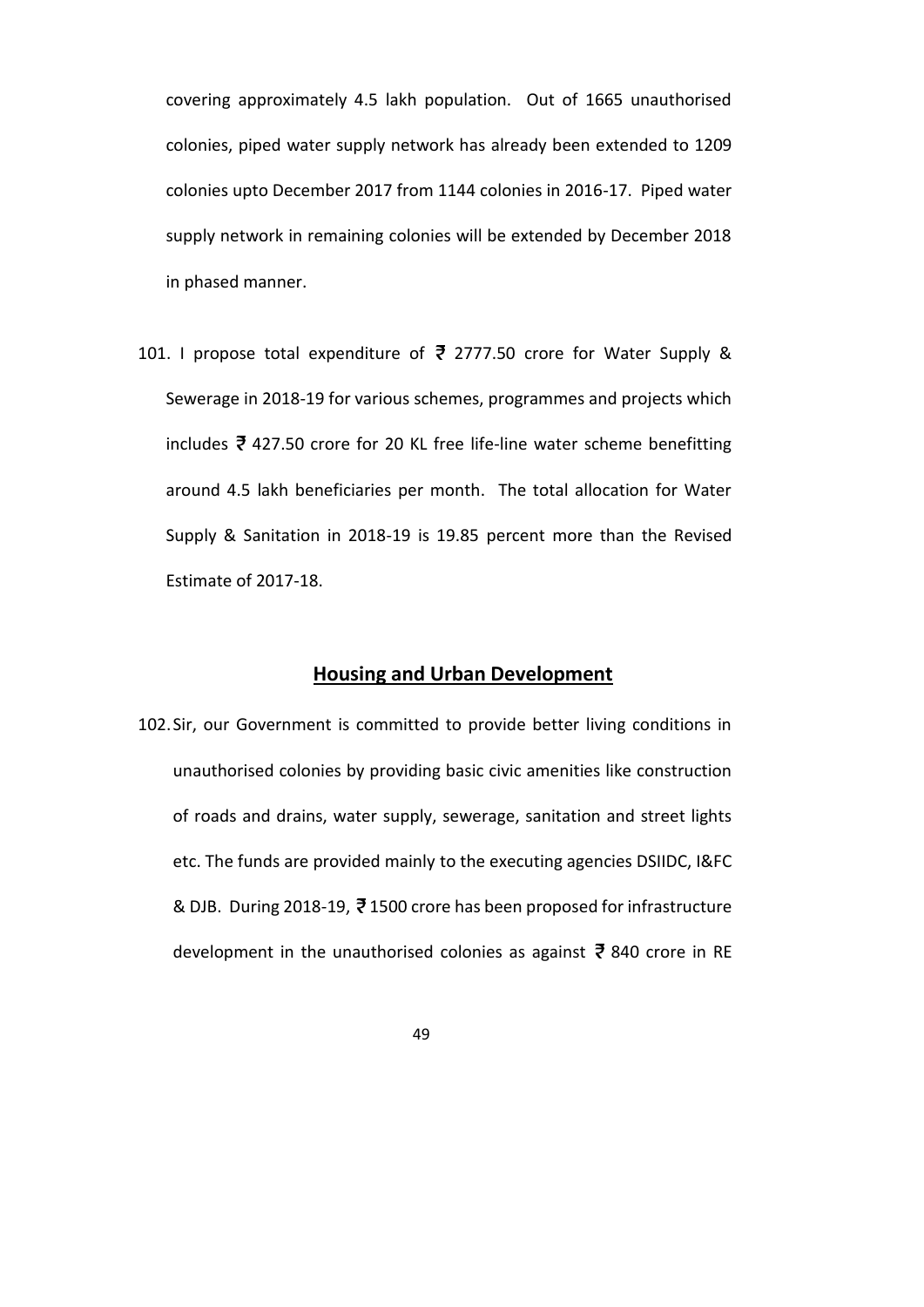2017-18. It means funds for development of infrastructure in unauthorised colonies has been nearly doubled.

- 103. In addition to this, an outlay of  $\overline{z}$  100 crore has been proposed in the Budget Estimates 2018-19 to take up augmentation of infrastructure and undertaking development works in major markets and trading areas of Delhi. This is an important initiative of the Government. Generally, government collects GST from the market but if the trader wantsto do any development work in their market then, no one is there to hear their voice. Under this scheme, funds will be disbursed for development works on the recommendation of Market Association.
- 104.Sir, Government of NCT of Delhi has recently notified Delhi Slum & JJ Rehabilitation and Relocation Policy on 11.12.2017 for in-situ rehabilitation of JJ dwellers on the same land or in the vicinity within a radius of 5 km in built up flats. Under the policy, the cut-off date of eligibility has been extended to 01.01.2015, due to which, around 90% residents of JJ Basties will be eligible for getting a house. During 2017-18, 1600 JJ families shifted to Dwarka and Baprola. Delhi Urban Shelter Improvement Board (DUSIB) will take up the in-situ rehabilitation projects of JJ Basties at Sangam Park, Lajpat Nagar, Dev Nagar, Karol Bagh and
	- 50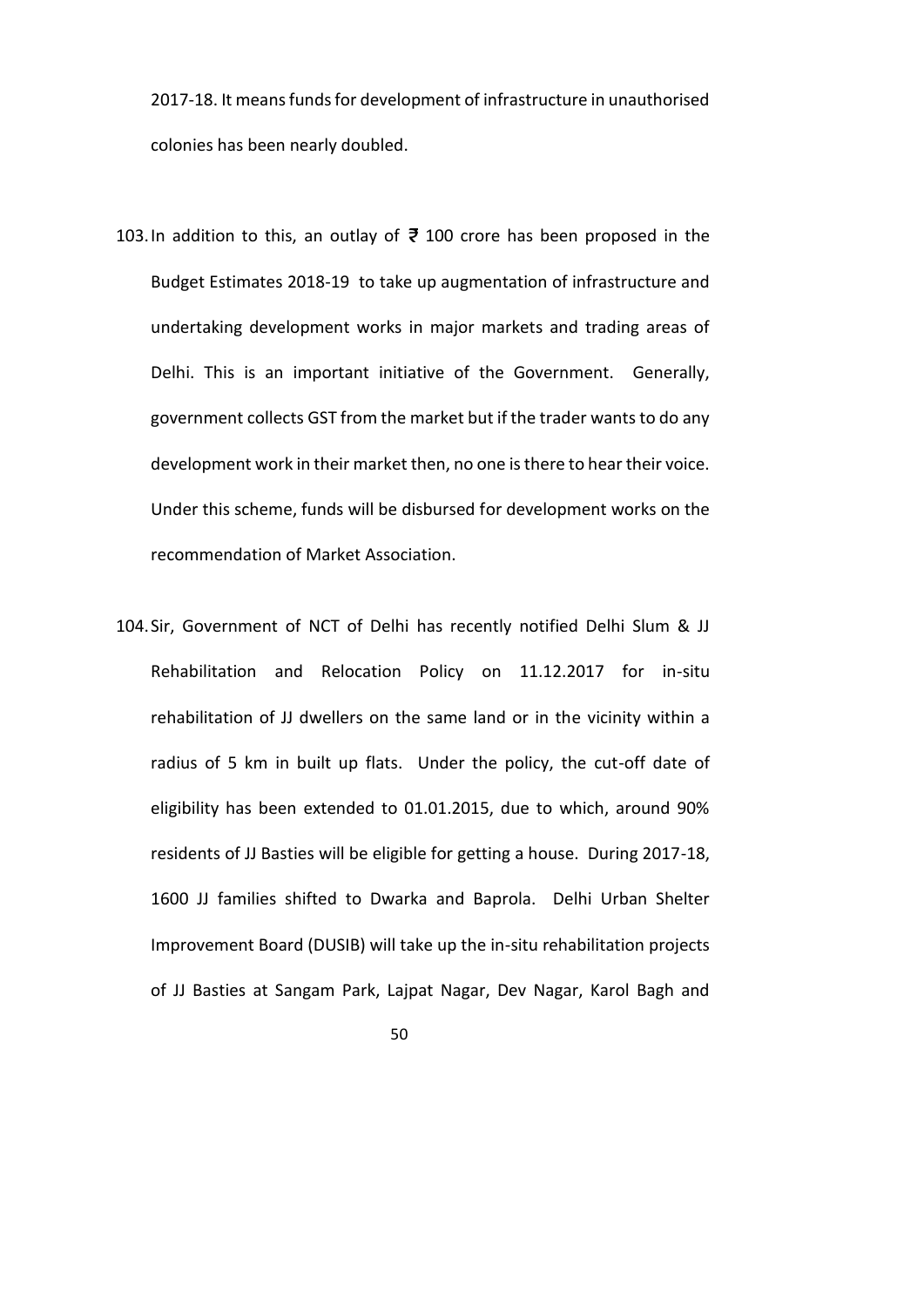Bhalswa Jahangirpuri. Work will be start on this project after approval of Hon'ble Lieutenant Governor.

- 105.DUSIB has been consistently making efforts to give good sanitation facilities to jhuggi dwellers by giving access to well maintained and safe toilets in the neighbourhood. During the past 03 years, around 16000 toilet seats were renovated / constructed. From  $1<sup>st</sup>$  January 2018 these toilets complexes have been made available 24x7 to slum dwellers "free of charge".
- 106. I propose total expenditure of  $\overline{5}$  3106 crore for Housing & Urban Development in 2018-19 for various schemes, programmes and projects which is 71 percent higher than the Revised Estimate of  $\bar{z}$  1812 crore in 2017-18.

### **Road & Other Basic Infrastructure**

- 107. Sir, Elevated corridor at Outer Ring Road from Vikaspuri to Waziradbad has been made signal free with saving of about 45 minutes in travel time from Vikaspuri to Wazirabad.
- 51 108. Construction of elevated road over Barapullah nallah (Phase – II) is likely to be completed by March 2018. This will decongest on the Ring road besides reducing travel time by 15 to 20 minutes. Construction of elevated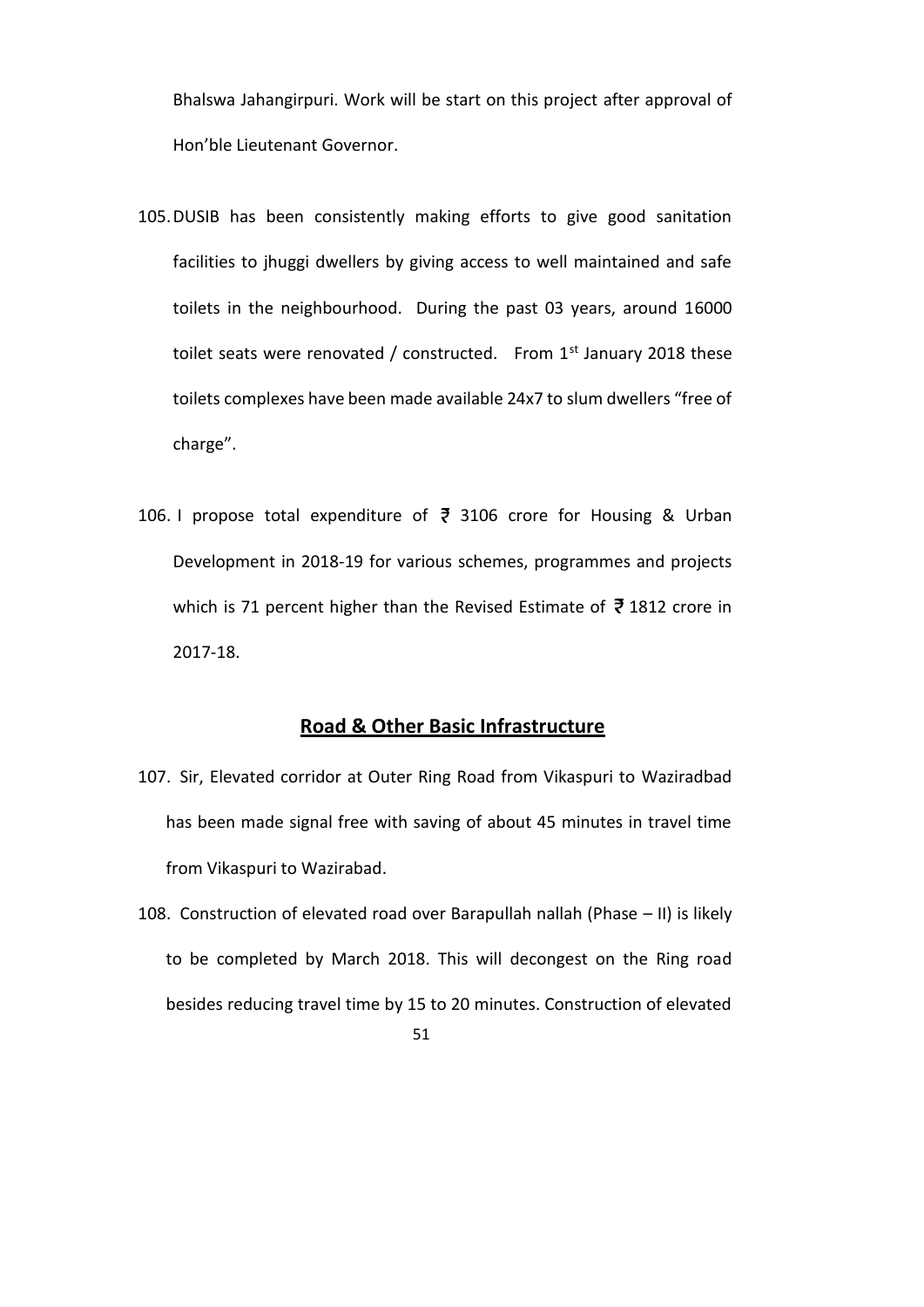road of Barapullah Phase – III from Sarai Kale Khan to Mayur Vihar will be completed by December 2018 at a project cost of  $\overline{5}$  1260 crore. After completion of elevated road, travel time will be reduced to  $10 - 12$  minutes against existing 30 minutes. Construction of Elevated Road over Najafgarh Drain from Kakrola More to Wazirabad will be started during 2018-19. It will be constructed on Grade Road parallel to Najafgarh drain in a stretch of 25 Kms.

- 109. Construction of single flyover from Munirka to Army Hospital on the outer ring road and underpass at Junction of BJ Marg at Inner road is likely to be completed by June 2018. The travel time between Munirka and Army Hospital will be reduced by 20 minutes after completion of the project.
- 110. Construction of tunnel below ITPO from Bhairon road Ring Road Junction to Purana Quila Road with length of 700 metres is in progress. After completion of the project, there will be easy access from India Gate to Ring Road and travel time in this stretch will be reduced by  $10 - 15$  minutes.
- 111. Construction of flyover at Karawal Nagar, Bhajanpura Junction and flyover at Gagan Cinema, Nand Nagri T-Junction and Underpass at Loni Road on Mangal Pandey Marg of 6.5 Kms length at a cost of  $\bar{z}$  450 crore will be started in the year 2018-19. After completion of the project travel time will

<sup>52</sup>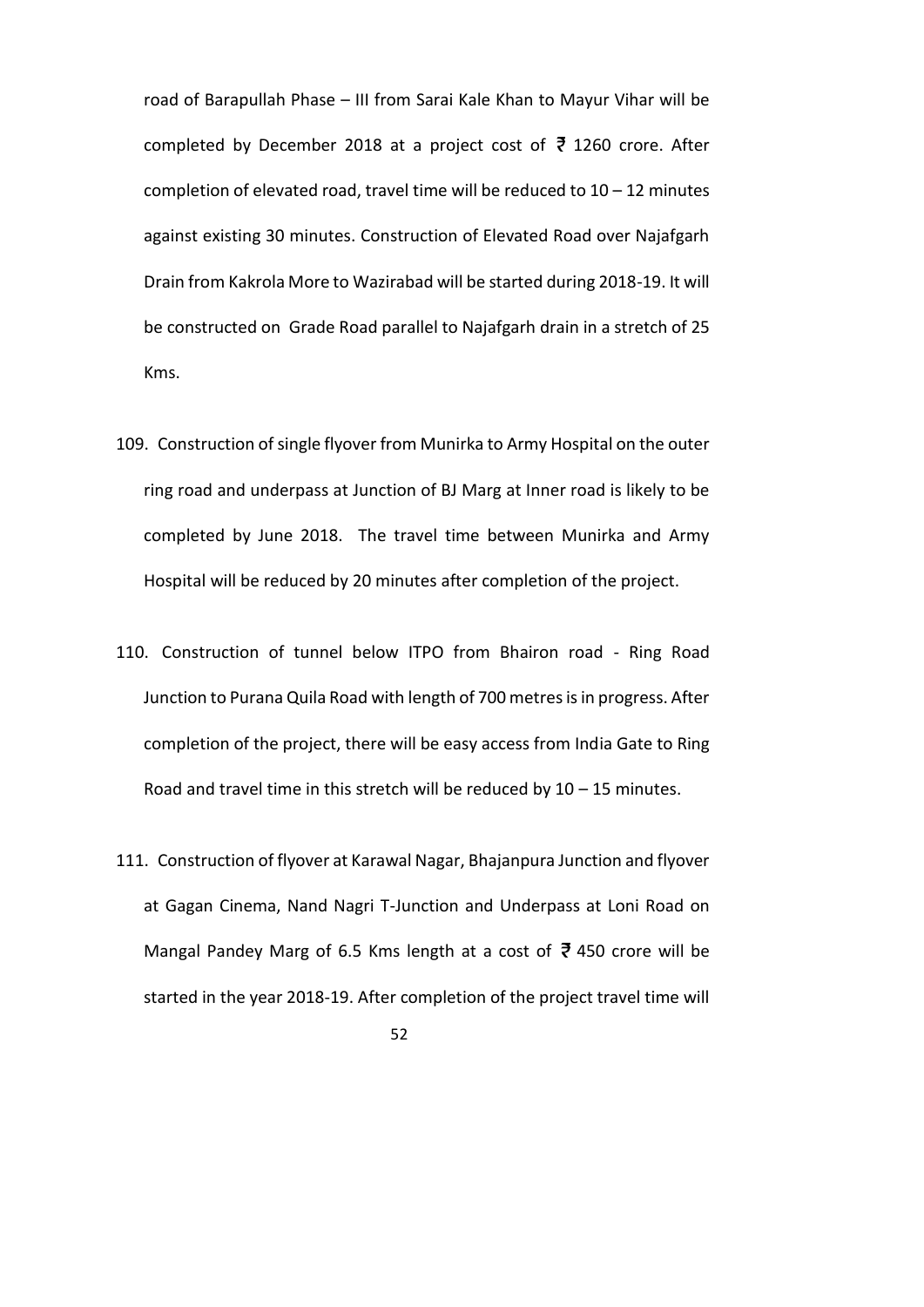be reduced by 40 minutes. Construction of Kalindi Bypass between DND flyover and Faridabad along Yamuna and Agra Canal will also be started in  $2018 - 19.$ 

- 112. Construction of Elevated road from Signature Bridge to Kalindi Kunj Bypass will also be started during 2018-19. It will decongest Ring road between Wazirabad and DND Flyover. The travel time will also be reduced by 20-30 minutes after completion of the project.
- 113. We are committed to provide the WIFI facility in Delhi. To speed up the work of WIFI facility, now the project is being handed over to PWD from Department of IT. I propose an outlay of  $\overline{e}$  100 crore for WIFI project in 2018-19.
- 114. I propose total expenditure of  $\bar{z}$  5145 crore for Public Transport including Road Infrastructure in 2018-19. This includes revenue budget of  $\overline{3}3080$ crore and capital budget of  $\bar{z}$  2065 crore. An amount of  $\bar{z}$  2568 crore is earmarked for implementation of various schemes, programmes and projects under Transport Sector.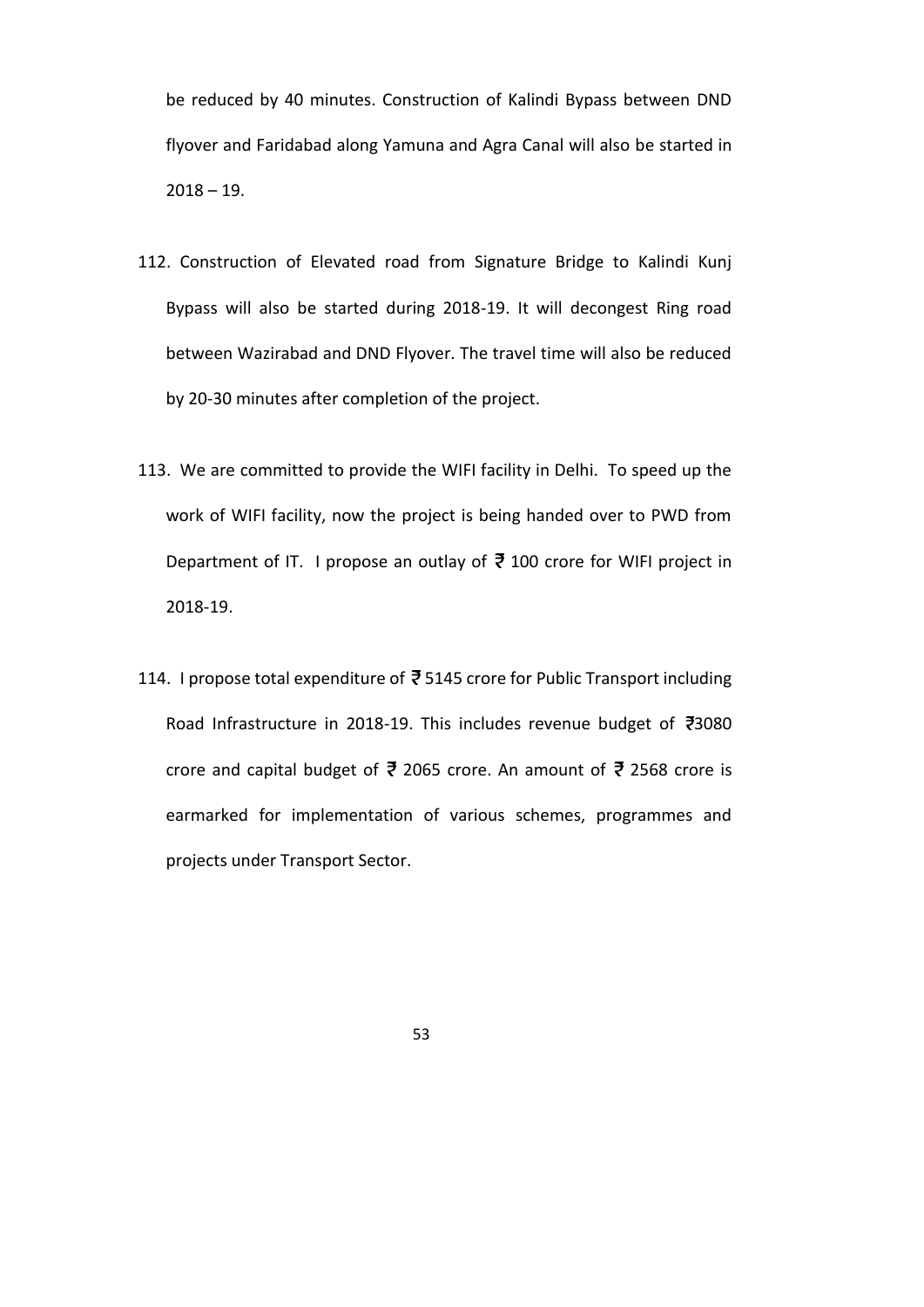#### **DEVELOPMENT**

- 115. Sir, Delhi Village Development Board has been constituted with the aim for all round development of all villages of Delhi. To enable the Hon'ble MLAs to see the status of their rural development projects online, an IT application will be developed with the help of NIC.
- 116. Our Government will implement a new scheme "Smart Krishi Yojana" with the objective to develop High Tech Demonstration Firms in rural areas of Delhi. The farmers will learn and adopt newly developed techniques and crop varieties to enhance their crop production. I propose an outlay of  $\bar{z}$  10 crore for this scheme in 2018-19. An Agriculture Policy will also be prepared for overall development of agriculture and horticulture in Delhi.
- 117. The Soil Testing Lab has been upgraded. Earlier, soil samples were being tested only on 03 parameters which have now been tested on 12 parameters for the benefits of farmers of Delhi.
- 118. Azadpur mandi is India's largest mandi in terms of recorded volume of transaction per annum, in fresh fruit and vegetables. Government is committed to implementing e-Mandi project for all mandis in Delhi, and especially in Azadpur mandi, to ensure transparency in transactions, better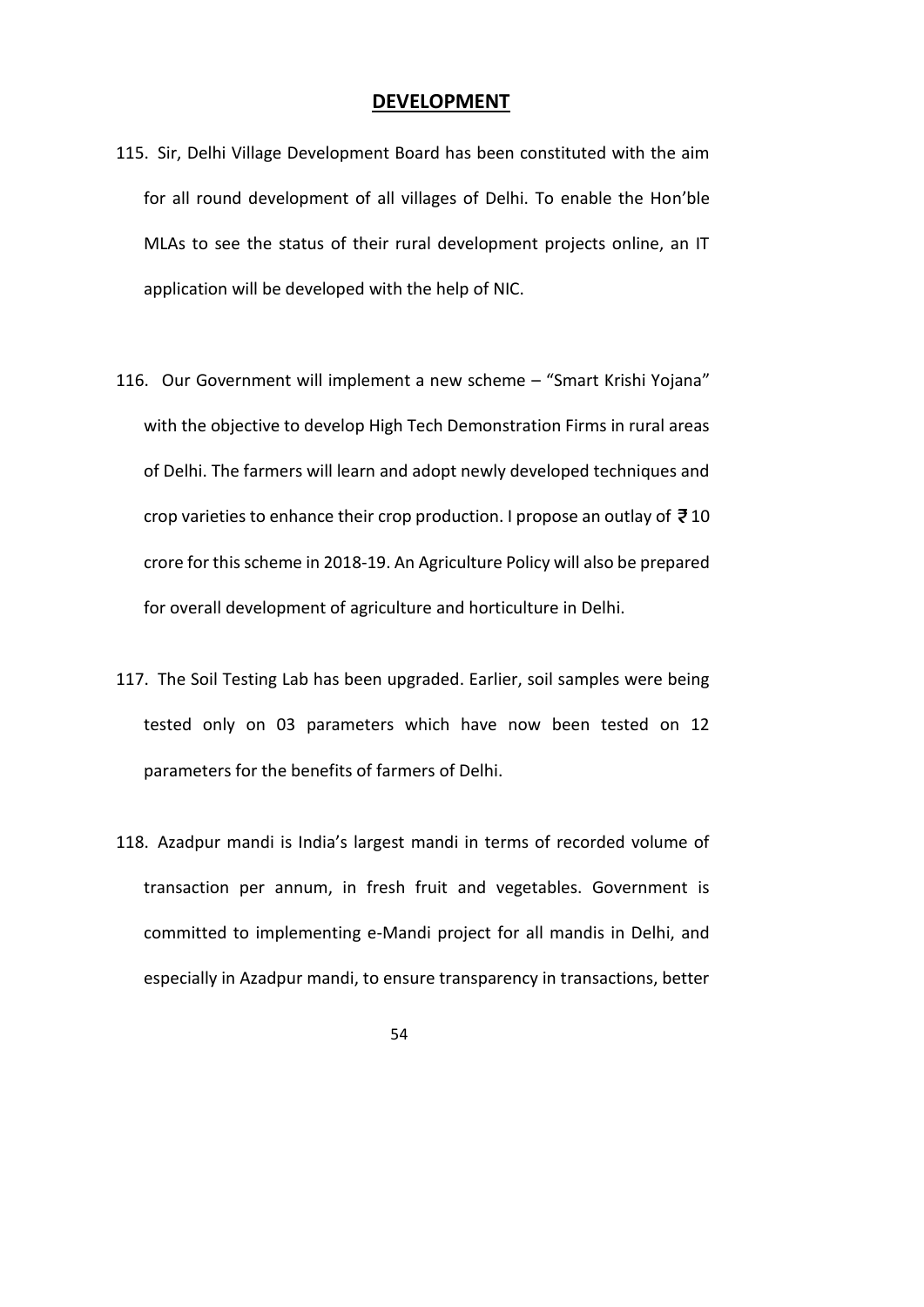pricing to the farmers, shortening the payment cycle for the farmers. This will be the biggest endeavour in the country, as no state has been able to implement e-Mandi in perishable goods, on this scale, so far.

- 119. I propose total expenditure of  $\bar{z}$  694 crore for Village Development and Flood Irrigation in 2018-19. This includes revenue budget of  $\bar{z}$  364 crore and capital budget of  $\overline{e}$  330 crore. An amount of  $\overline{e}$  345 crore is earmarked for implementation of various schemes, programmes and projects under Village Development and Flood Irrigation Sectors.
- 120. Now, I turn to Part B of my Speech.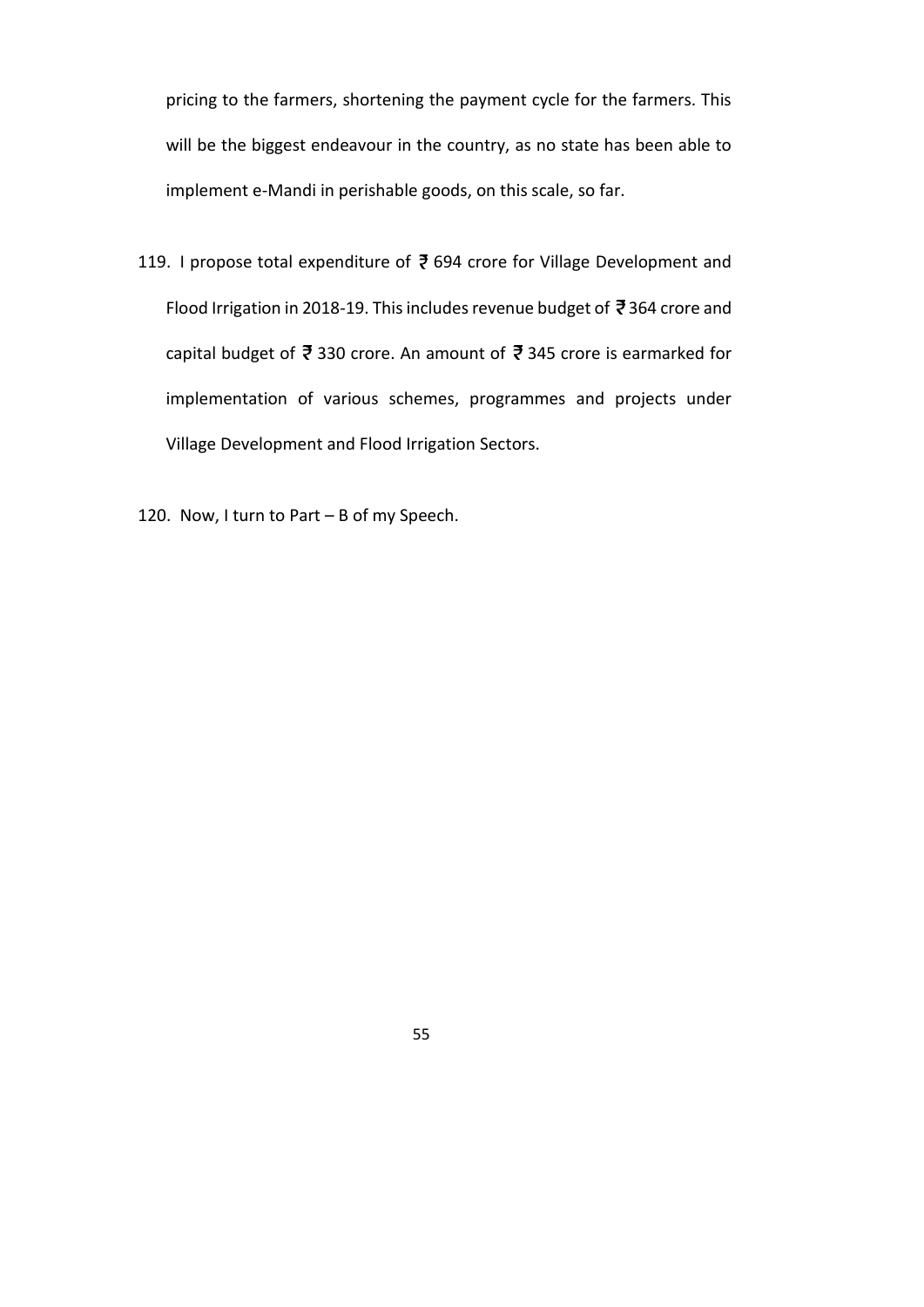- 121. Hon'ble Speaker Sir, after implementation of Goods and Services Tax (GST) from July, 2017 onwards, GST is the main source of revenue for the Government. During the current financial year, upto February 2018, we have collected revenue of  $\bar{z}$  22,887 crore, registering a growth of 17.6% over last year. It is estimated that we will be able to touch the revised target of  $\overline{z}$  26,000 crore in the current financial year.
- 122. Under VAT registration, the department has issued instructions so that Registration Certificates are issued to the dealers without field verification by VAT inspector. The verification may be done afterwards. This ensures that the dealer gets his Registration Certificate promptly.
- 123. The major achievement of the department has been to successfully rollout GST on 1<sup>st</sup> July 2017 and its successful integration with the rest of India. The Department has been successful in migrating 75% of its existing dealers on to the GST platform. Also, about 2.25 lakh new registrations have also been approved. Before implementation of GST, 50 interactive sessions with Traders/Market Associations, were held and approximately 6700 Traders participated in the programs. Traders awareness meetings were organized in major markets and were attended by many Traders Associations.
	- 56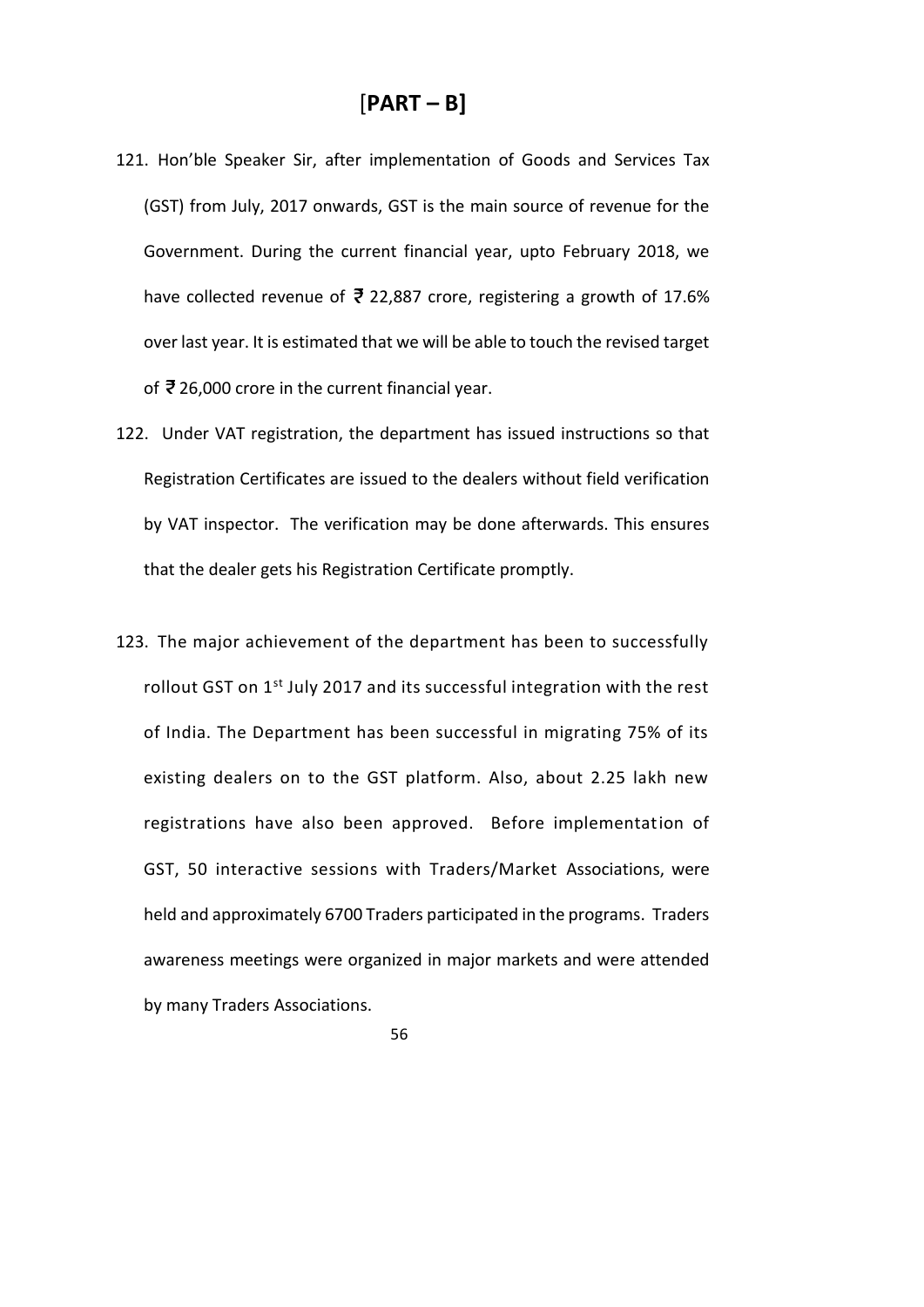- 124. For better coordination and communication with Traders and Market Associations, GST Assistance Committees have been formed to redress the grievances on GST matters. These Committees are working as bridge between Traders community and the Departments to sort out genuine complaints of Traders.
- 125. Mr. Speaker Sir, the Excise Department has been making constant efforts to meet the objectives and targets set for the Department. The Government has fixed the revised target of  $\overline{e}$  4700 crore, as Excise Revenue for the year 2017-18. Excise Revenue of  $\overline{z}$  4016 crore has been realized upto February 2018 registering a growth of 6.9% in the corresponding period last year.
- 126. To check illegal smuggling of liquor into Delhi and bootlegging activities, regular intelligence is being gathered. Suitable action, including registration of 851 FIRs and 854 arrests were made in 2017-18 and action is taken under appropriate provisions of Excise Act. About 3.5 lakh illegal bottles of liquor has been seized. Excise Department has put continues efforts to control illegal consumption of liquor and to maintain balance between monitoring of its targets and availability of liquor.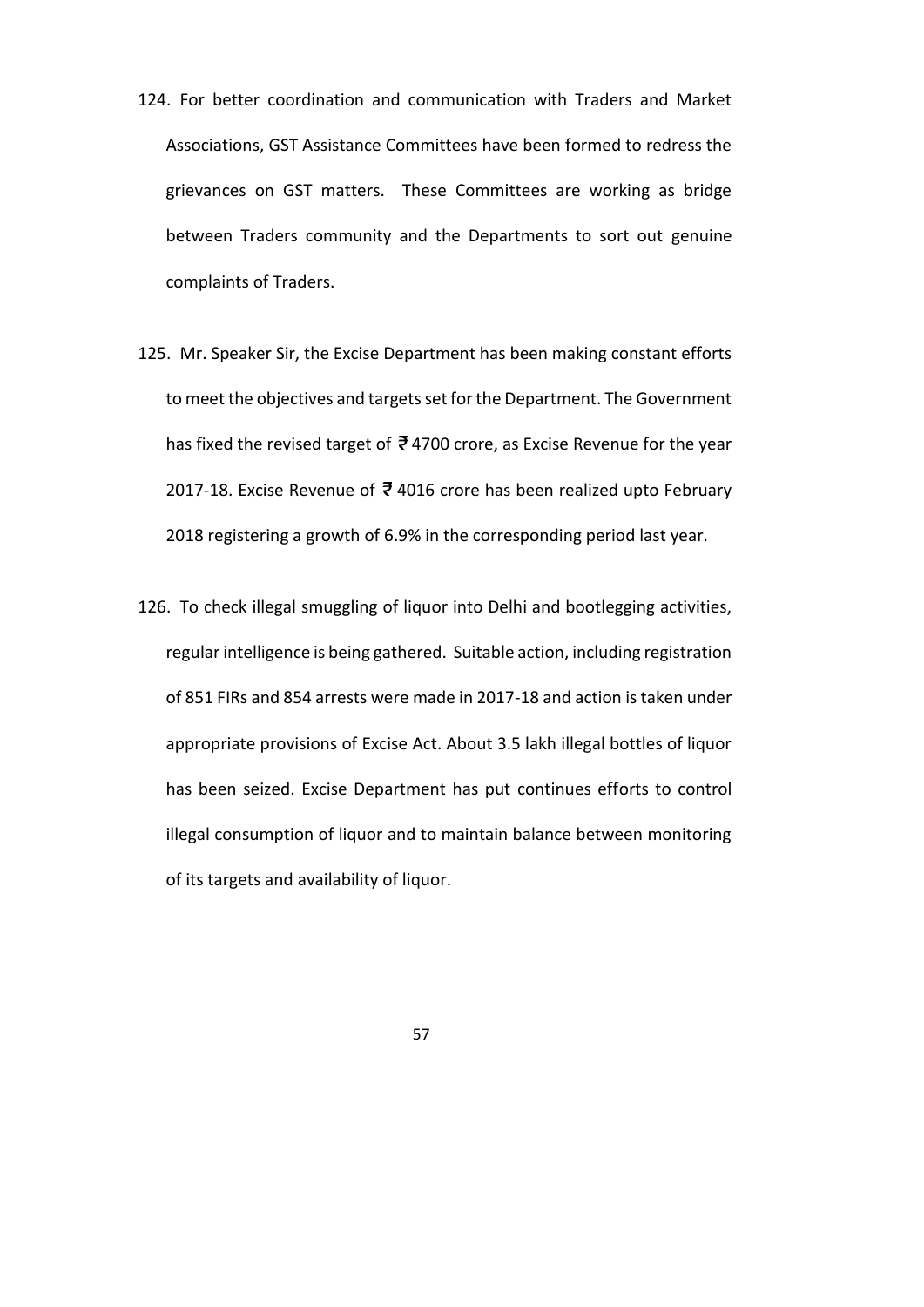# **[PART C]**

- 127. Sir, I would like add one more section to this year's budget the Timeline Budget. It will form Section C of the budget. Under this, we will put up the timelines of various important schemes announced in this year's budget to the House during the budget presentation itself.
- 128. As mentioned earlier under the Green Budget proposals, our Government has decided to induct 1000 electric busesin Delhi. I would now like to share that our government has prepared a detailed timeline for this. Starting with the appointment of consultant to construction of bus depots to the supply of buses, which tasks will take how much time has been mentioned in detail along with timelines in the annexure to my budget speech. Under this project, the appointment of consultant will be completed by  $1^{st}$  June 2018, tenders will be invited by  $31^{st}$  August 2018, and by 25<sup>th</sup> September the tenders will be opened. By 15<sup>th</sup> November, winning bidder will be decided and letters issued and by March 2019, I am very happy to announce that electric buses will start plying on the streets of Delhi.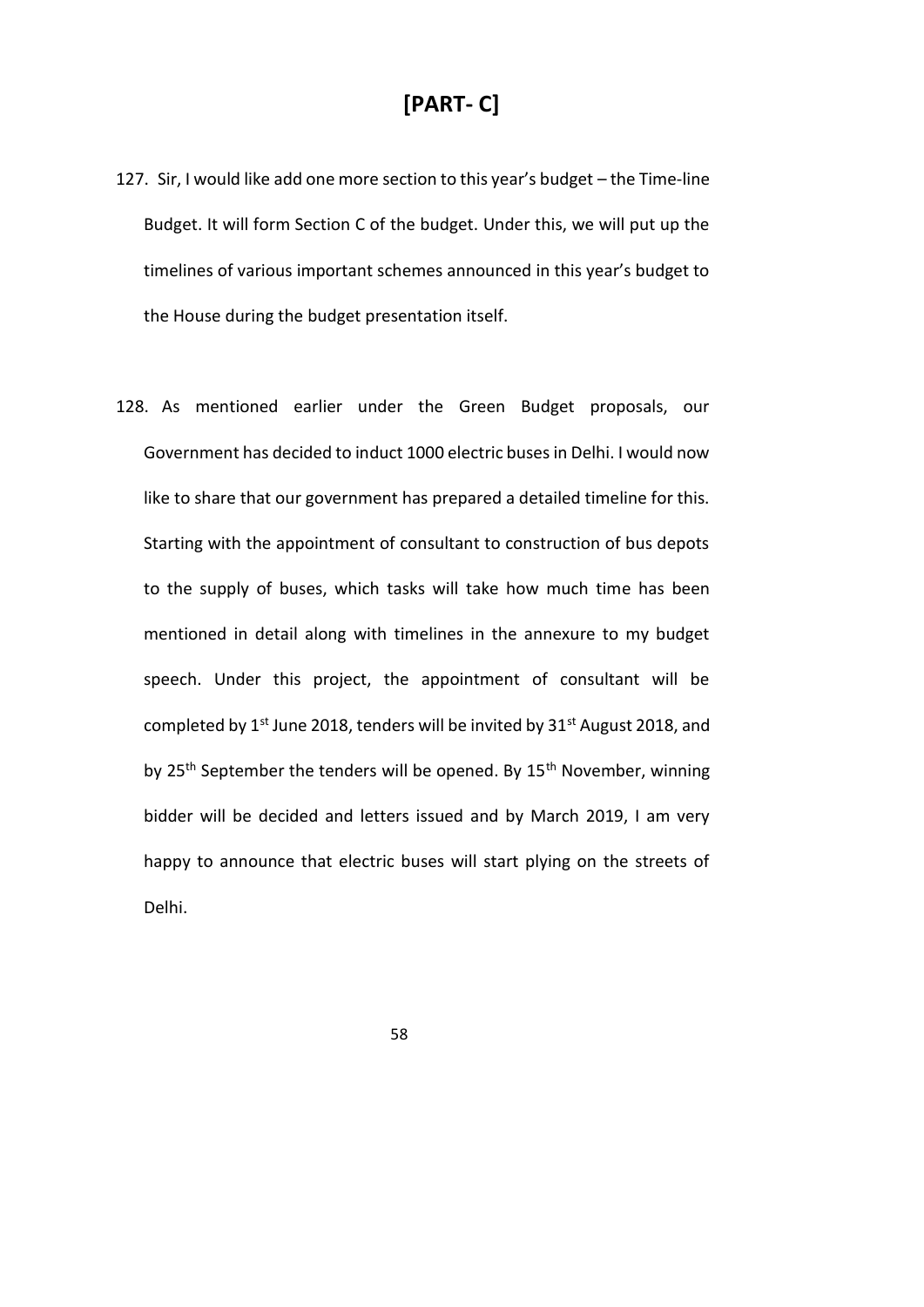- 129. Our Government has also decided upon the timelines to purchase 1000 new buses under DTC. Bids will be received for this project by 11 May 2018 and post opening of bids and finishing financial evaluation, work order will be issued by 20 July. The first batch of 40 buses will arrive by 20<sup>th</sup> November 2018 and subsequently 120 buses will arrive every month for 8 months adding up to another 960 buses on the streets of Delhi.
- 130. Similarly, the Government has prepared timelines for induction of 1000 new cluster buses in Delhi. The technical evaluation of bids is currently under progress and by 6 April 2018, financial bids will be opened and after taking the approval of the cabinet by 30 April, letter of award will be issued by 31 May 2018. Between September and November 2018, 251 buses will arrive on roads in different sectors, and between December2018 to February 2019, the remaining 749 buses will arrive on the streets of Delhi.
- 131. Sewage Treatment Plants –I had mentioned earlier about the scheme to setup decentralised sewage treatment plants (STPs) at local level. Our Government has worked out timelines for these too. In Burari area, a STP with 20 MLD capacity will be commissioned by December 2019. Similarly, in Chattarpur, a STP with 22 MLD capacity will be ready by 31 March 2020. In Kirari area, a 93 MLD STP and in Narela, Jindpur and Palla, 115 MLD STP in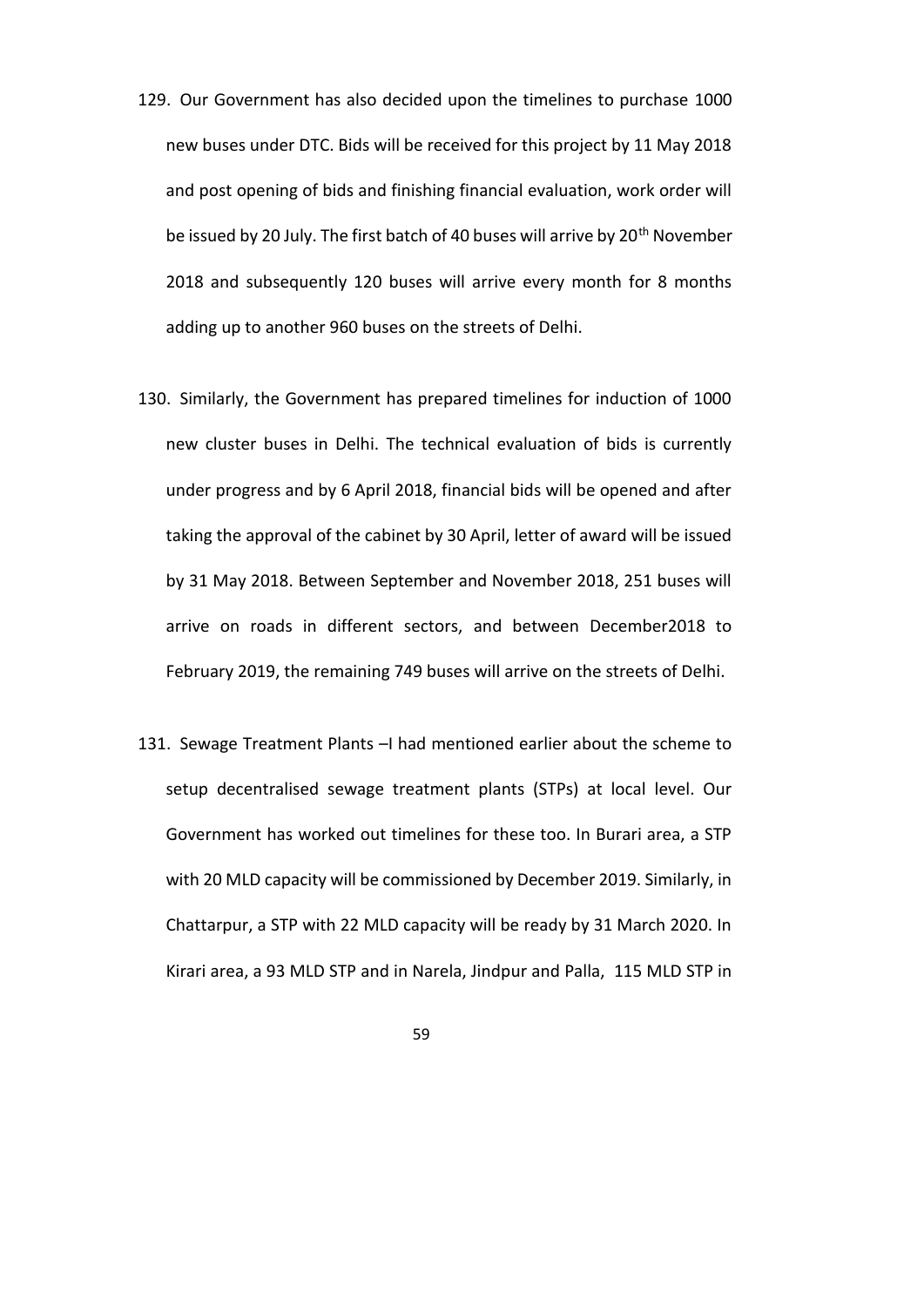each area will be ready by 31 March 2020. STPs in Badarpur, Najafgarh, Kanjhawala and Mundka too will be ready by 31 March 2020. Identification of land for all these plants will be completed by 31 June 2018 and tendering process for them will be completed by 30 November 2018.

- 132. When discussing water supply earlier, I had mentioned about the very important scheme of installing bulk water meters across Delhi's water network. I am happy to share that as per the timelines prepared by our Government, this work is already under progress and will be completed by December 2018.
- 133. I had mentioned that our Government will provide health insurance to all residents of Delhi by launching the Universal Health Care scheme. As per the timelines prepared by our Government, the RFP for this project will be finalised by 30 April 2018 and bidding process will be completed by 15 August 2018. Contract will be awarded by 15 September 2018 and by 1 December 2018, this scheme will be rolled out.
- 134. Building Mohalla Clinics has been our most important project in Health sector, and we have finalised the timelines for this too. Construction of 530 Mohalla Clinics and 230 school clinics in schools will be completed by 30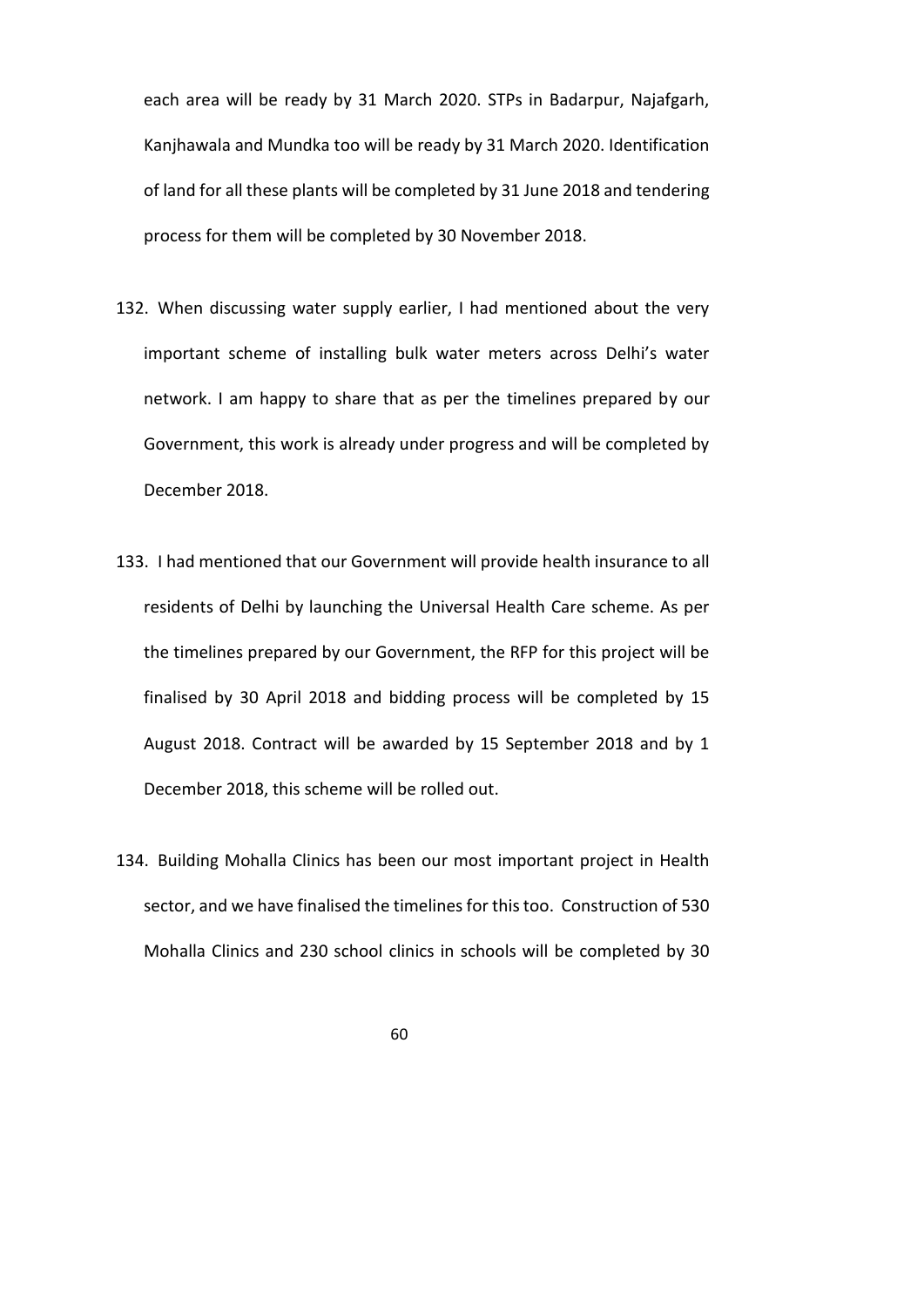October 2018. In another four months, after the recruitment of staff, all these Mohalla Clinics will be inaugurated.

- 135. Another important scheme in Health sector is developing Hospital Information Management System or HIMS. The RFP for developing HIMS will be issued by 30 June 2018. Tenders will be awarded by 30 September 2018. Software development for entire Delhi will take around six months, and after the completion of all other activities such as training, trials, purchase of hardware etc., this programme will be launched on 1 July 2019.
- 136. Doorstep Delivery of various Government services is yet another major initiative of our Government which will provide immense relief to the people of Delhi who presently have to run around Government offices for any work. We have decided the timelines for this too. The tendering process has already been started for this initiative, and as per the timelines prepared by our Government, tenders will be opened by 23 March 2018 i.e. tomorrow itself. After this, technical and financial evaluation of the proposals will be completed in April, by 1 May 2018 we will sign the Agreement with the selected company, and by 15 June 2018 this scheme will be rolled out.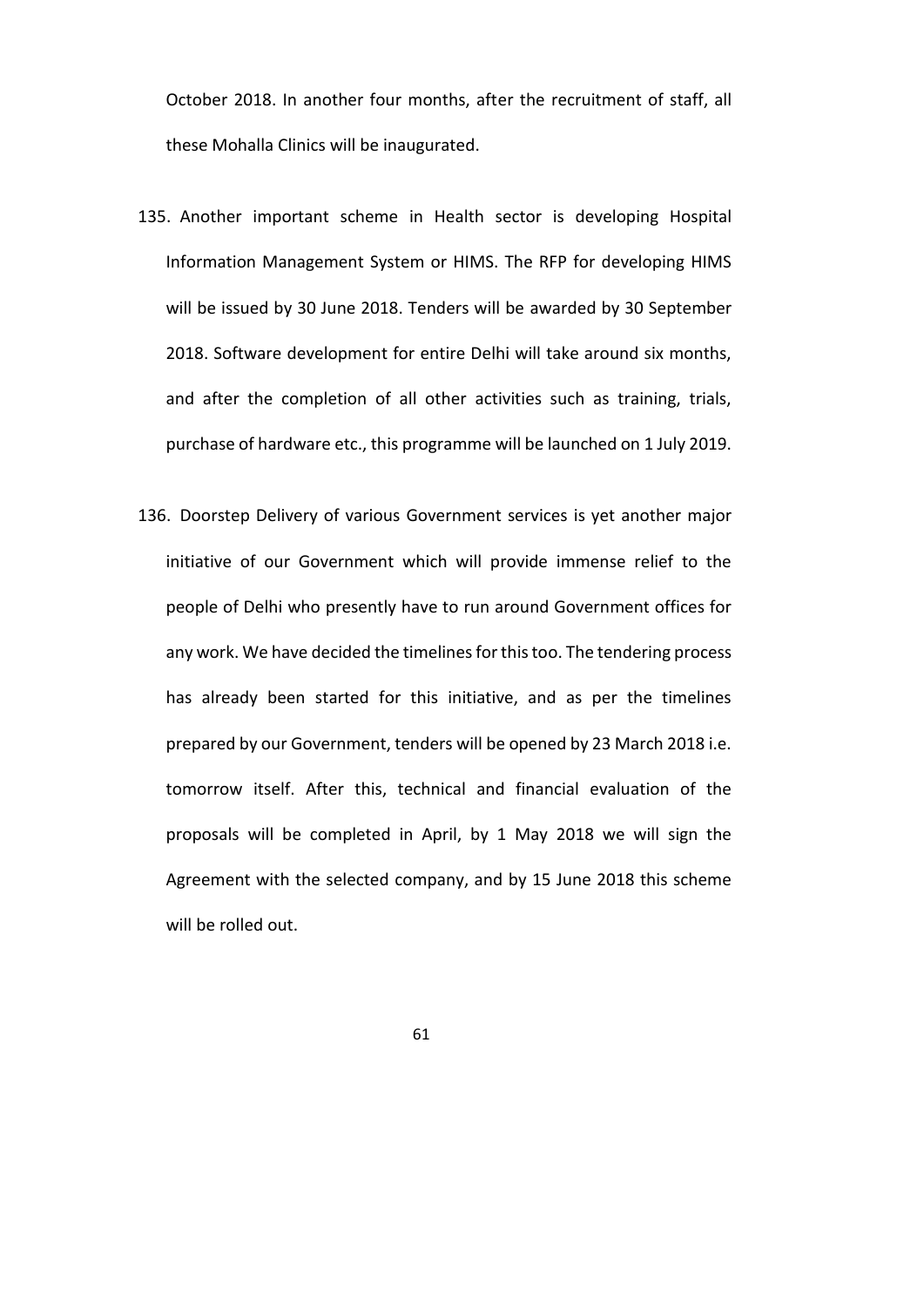- 137. Our Government is working on installation of CCTVs in Government schools. Tenders for this project will be awarded by 15 June 2018, and installation is expected to be completed between 15 July 2018 and January 2019. Prior to this, it is expected that preliminary estimates for this project will be prepared by 7 April 2018, and administrative approval and expenditure sanction will be provided by 22 May 2018.
- 138. Providing ration to the poor is among the most popular schemes in the country. But a bitter truth about this scheme is that a large portion is lost in theft. Delhi Government has taken a revolutionary step by launching a scheme to provide ration directly at the doorsteps of the poor. Titled as 'Doorstep Delivery of Ration' scheme, this will majorly benefit the poor by stopping the theft of their ration. There is some opposition to this scheme too. Those who have benefited from ration thefts so far, be they dealers or colluding officers, are opposing this scheme. But implementing this scheme will put an immediate stop to the thefts in ration and will help alleviate poverty. Approval of this scheme is currently pending with the Hon'ble Lt. Governor. As soon as this approval is received from Hon'ble Lt. Governor, a consultant will be appointed within 21 days. In another 30 days, the RFP will be prepared and a month from then, the tenders will be issued. Further, timelines for rollout will be as decided in the RFP.
	- 62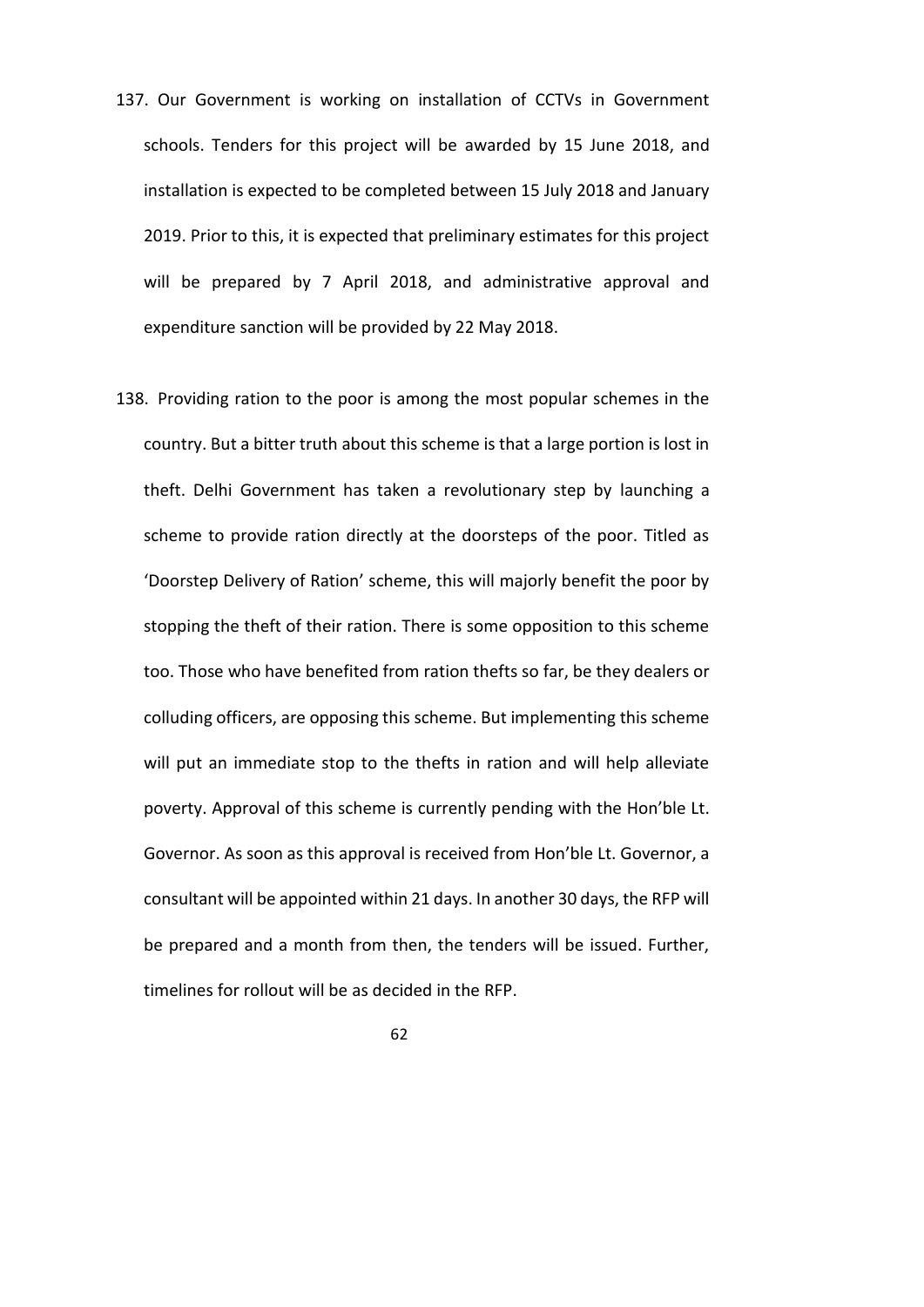- 139.The timelines of all schemes and initiatives mentioned above are available in the Annexure to the budget speech.
- 140. Sir, with these words, I commend the Budget for consideration of the House.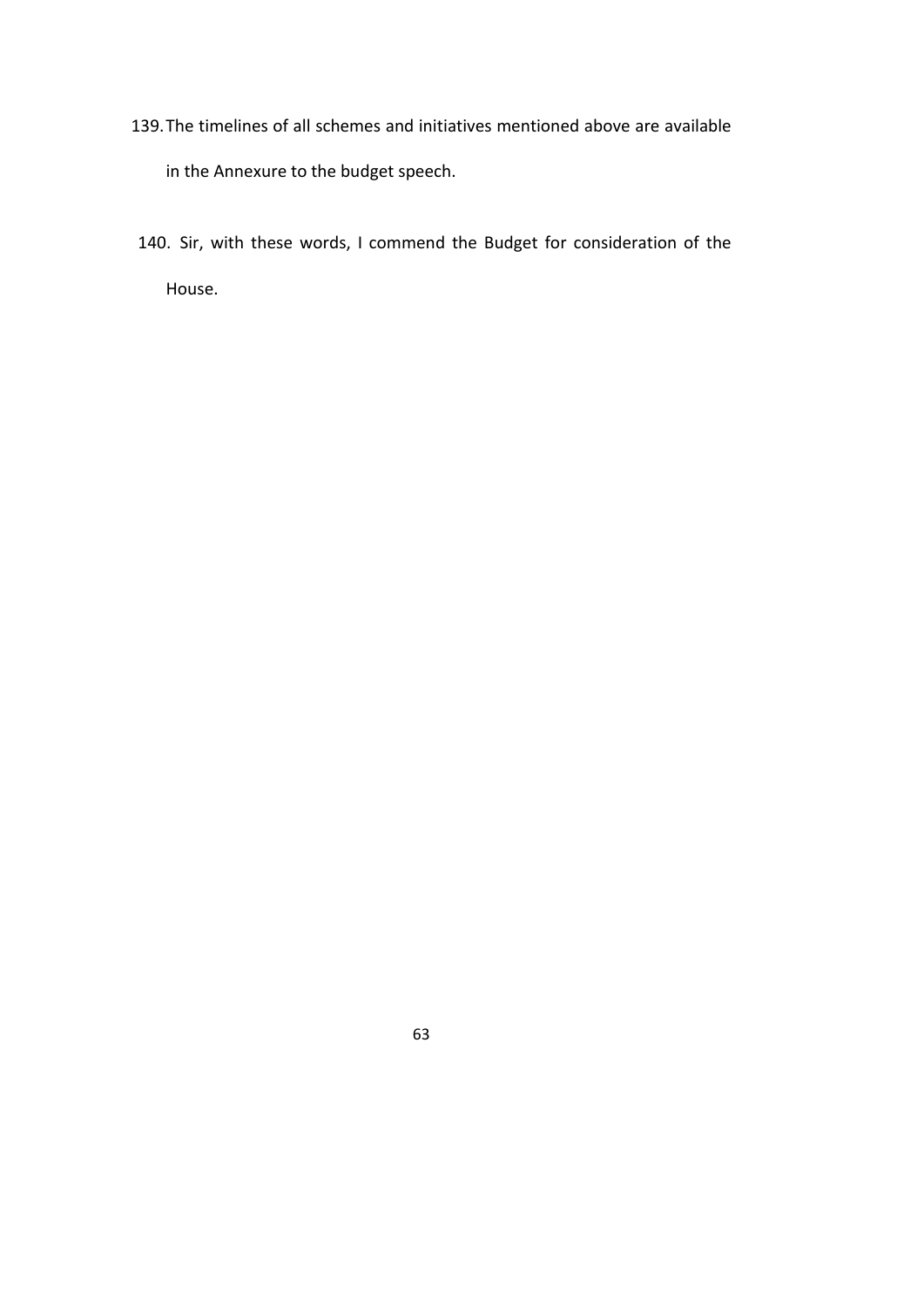# **ANNEXURE**

#### **TRANSPORT DEPARTMENT**

### **Timelines of Electric Buses**

| <b>S. No.</b>  | <b>Activity</b>                                                                                                                                      | <b>Time-line</b>                    |
|----------------|------------------------------------------------------------------------------------------------------------------------------------------------------|-------------------------------------|
| 1.             | Approval of Council of Ministers to                                                                                                                  | By 30 <sup>th</sup> April, 2018     |
|                | engage/procure 1000 low floor electric                                                                                                               |                                     |
|                | buses through cluster scheme/DTC                                                                                                                     |                                     |
| 2.             | Appointment of Consultant                                                                                                                            | By 1st June, 2018                   |
| 3.             | Drafting of specification and tender<br>document                                                                                                     | By 30 <sup>th</sup> June, 2018      |
| $\mathbf{4}$ . | Approval of Council of Ministers for<br>specification and<br>tender document<br>containing the concessional<br>model<br>including incentive, if any. | By 15 <sup>th</sup> July, 2018      |
| 5.             | Receipt of bids after floating of tenders                                                                                                            | By 31st August, 2018                |
| 6.             | Evaluation of technical submission                                                                                                                   | By 20 <sup>th</sup> September, 2018 |
| 7.             | Opening of price bids                                                                                                                                | By 25 <sup>th</sup> September, 2018 |
| 8.             | Approval of Council of Ministers for<br>financial implications to Government<br>towards subsidy                                                      | By 31st October, 2018               |
| 9.             | Issue of Letter of Indent (LoA) and signing<br>of Concession Agreement (s)                                                                           | By 15 <sup>th</sup> November, 2018  |
| 10.            | Financial closure of each project                                                                                                                    | By 28 <sup>th</sup> February, 2019  |
| 11.            | Supply of buses by the manufacturers to                                                                                                              | $31st$ March,<br>2019<br>From       |
|                | Concessionaire(s)                                                                                                                                    | onwards, subject to capacity        |
|                |                                                                                                                                                      | and production of electric          |
|                |                                                                                                                                                      | buses.                              |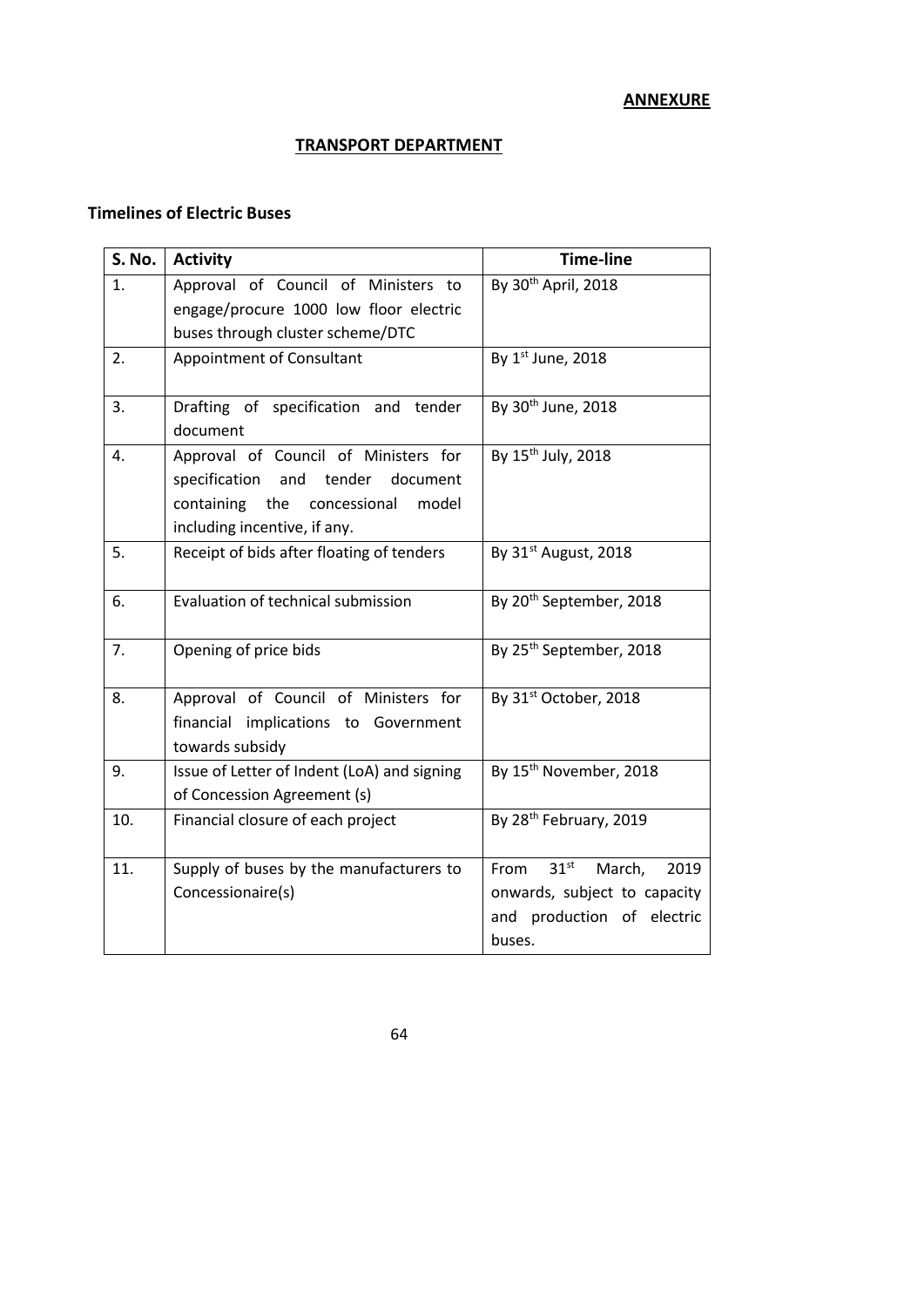# **TRANSPORT DEPARTMENT**

### **TIMELINE SCHEDULE FOR 1000 STANDARD CNG BUSES DTC**

|     | <b>Activity</b>                                                                                                                           | <b>Timelines</b>            |  |
|-----|-------------------------------------------------------------------------------------------------------------------------------------------|-----------------------------|--|
|     |                                                                                                                                           |                             |  |
| 1.  | Approval of DTC Board for floating of RFP                                                                                                 | 08-03-2018                  |  |
| 2.  | Floating of Tender and Publication of NIT in Newspapers                                                                                   | 15-03-2018                  |  |
| 3.  | Pre-bid meeting                                                                                                                           | 22-03-2018                  |  |
| 4.  | Issuing of Addendum/Freezing of Bid Document                                                                                              | 12-04-2018                  |  |
| 5.  | Last Date of submission of Bids                                                                                                           | 11-05-2018                  |  |
| 6.  | Opening and Evaluation of Technical Bids, seeking<br>clarification from the Bidders, if any, and determination of<br>Responsive   Bidders | 08-06-2018                  |  |
| 7.  | Opening of Financial Bids, Evaluation, and justification for the<br>acceptance of L 1 rates                                               | 29-06-2018                  |  |
| 8.  | Obtaining Approval of DTC Board of L1 rates                                                                                               | 13-07-2018                  |  |
| 9.  | LOI + Work Order                                                                                                                          | 20-07-2018                  |  |
| 10. | Prototype Approval                                                                                                                        | 20-10-2018                  |  |
| 11. | <b>Arrival of 40 Buses</b>                                                                                                                | 20-11-2018                  |  |
| 12. | Arrival of 120 Buses per month over a period of 8 months,<br>that is total 960 buses                                                      | 20-12-2018 to<br>20-07-2019 |  |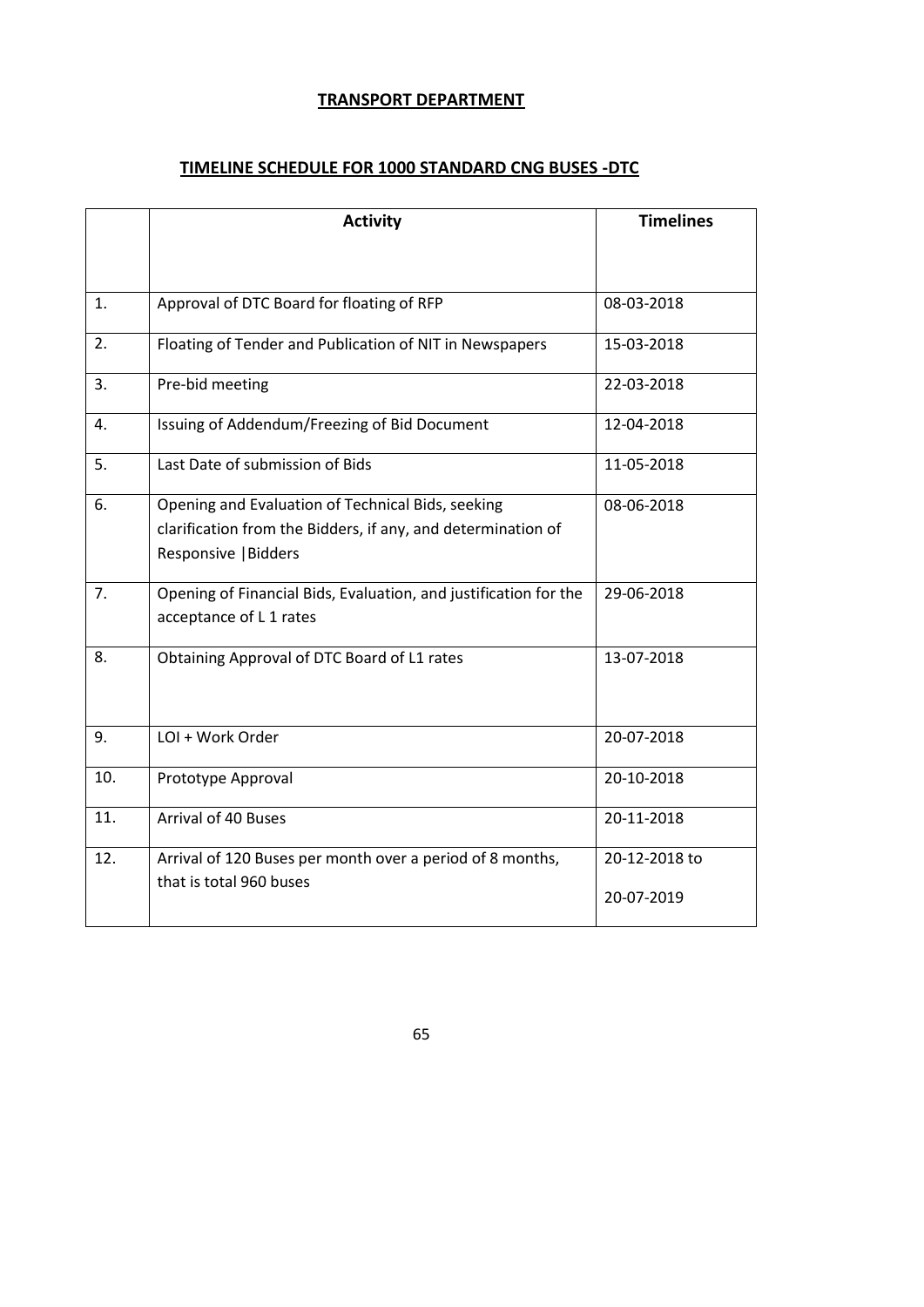# **TRANSPORT DEPARTMENT**

### **Timelines of 1000 Cluster Buses**

| Sr. No.        | <b>Description</b>                                                                                                                |                                                                             |                    |                                                                       | Date                                                              |  |  |  |
|----------------|-----------------------------------------------------------------------------------------------------------------------------------|-----------------------------------------------------------------------------|--------------------|-----------------------------------------------------------------------|-------------------------------------------------------------------|--|--|--|
| A              | <b>CURRENT STATUS</b>                                                                                                             |                                                                             |                    |                                                                       |                                                                   |  |  |  |
| $\mathbf{1}$   | Tender Opening Date for Cluster No. 13, 14 (Part),<br>21.02.2018<br>16A & 16B on e-procurement portal of Govt. of NCT<br>of Delhi |                                                                             |                    |                                                                       |                                                                   |  |  |  |
| $\overline{2}$ |                                                                                                                                   | <b>Technical Submissions by Bidders</b>                                     |                    |                                                                       | Under evaluation by<br><b>DIMTS</b>                               |  |  |  |
| 3              |                                                                                                                                   | Target date of submission of Technical Evaluation<br>Report by DIMTS to DoT | 26.03.2018         |                                                                       |                                                                   |  |  |  |
| В              | <b>ACTIVITY-WISE TIMELINE</b>                                                                                                     |                                                                             |                    |                                                                       |                                                                   |  |  |  |
| $\mathbf{1}$   | Opening of Price Bid by DoT<br>By 06.04.2018                                                                                      |                                                                             |                    |                                                                       |                                                                   |  |  |  |
| $\overline{2}$ | Submission of Financial Evaluation Report by DIMTS<br>By 16.04.2018<br>to DoT                                                     |                                                                             |                    |                                                                       |                                                                   |  |  |  |
| 3              | Approval of Cabinet (to be obtained by DoT)<br>By 30.04.2018                                                                      |                                                                             |                    |                                                                       |                                                                   |  |  |  |
| 4              |                                                                                                                                   | Issue of LOA & Signing of Concession Agreement<br>(Action by DoT)           | By 31.05.2018      |                                                                       |                                                                   |  |  |  |
| 5              |                                                                                                                                   | Financial Closure of each project                                           | 30.08.2018         |                                                                       |                                                                   |  |  |  |
| 6              | Induction Schedule of Cluster Buses                                                                                               |                                                                             |                    |                                                                       |                                                                   |  |  |  |
|                | Sr.<br>No.                                                                                                                        | <b>Cluster No.</b>                                                          | <b>Total Buses</b> |                                                                       | <b>Number of Buses</b>                                            |  |  |  |
|                |                                                                                                                                   |                                                                             |                    | September,<br>2018<br>to<br>November,<br>2018 @ 25%<br>of total buses | December,<br>2018<br>to<br>February, 2019 @ 75% of<br>total buses |  |  |  |
|                | 13<br>1                                                                                                                           |                                                                             | 350                | 88                                                                    | 262                                                               |  |  |  |
|                | 2                                                                                                                                 | 14 (Part)                                                                   | 120                | 30                                                                    | 90                                                                |  |  |  |
|                | 3<br>16A                                                                                                                          |                                                                             | 250                | 63                                                                    | 187                                                               |  |  |  |
|                | 4                                                                                                                                 | 16B                                                                         | 280                | 70                                                                    | 210                                                               |  |  |  |
|                |                                                                                                                                   |                                                                             | 749                |                                                                       |                                                                   |  |  |  |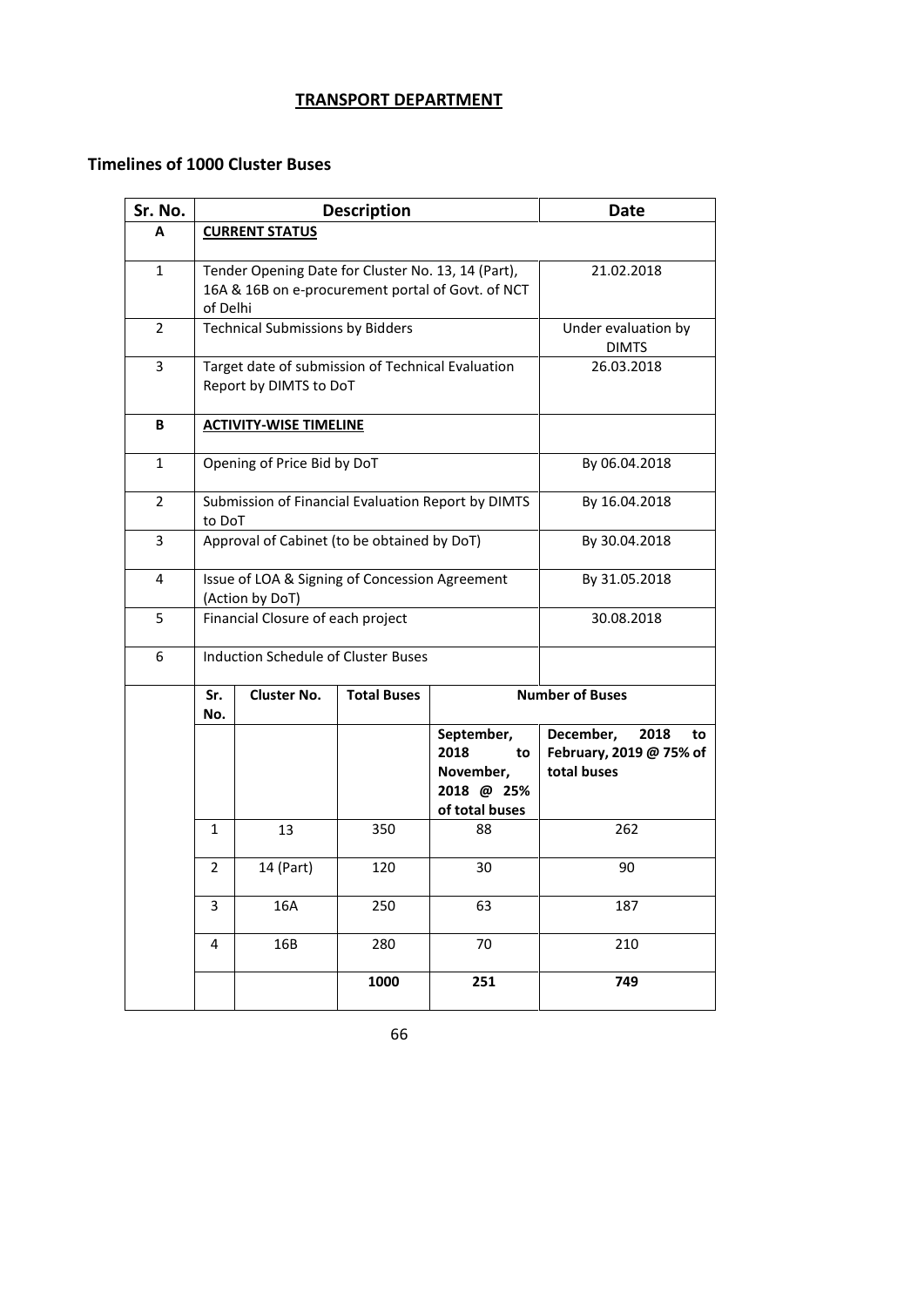# **DELHI JAL BOARD / UD**

#### **Sewage Treatment Plants:**

| <b>Name of Scheme</b>                                                                       | Capacity<br>of STPs<br>(in MLD) | Length<br>of<br><b>Sewera</b><br>ge<br>networ<br>k (in<br>$Km.$ ) | Present<br><b>Status</b>                              | Land<br><b>Identification &amp;</b><br><b>Preparation of</b><br>estimate | Invitation of<br><b>Tenders and</b><br>award of<br>work | <b>Expected</b><br>date of<br>completion |
|---------------------------------------------------------------------------------------------|---------------------------------|-------------------------------------------------------------------|-------------------------------------------------------|--------------------------------------------------------------------------|---------------------------------------------------------|------------------------------------------|
| A                                                                                           | B                               | C                                                                 | D                                                     | E                                                                        | F                                                       | G                                        |
| 1. Decentralization<br>of STPs &<br>Sewerage system<br>in Burari area                       | 20.5                            | 86                                                                | <b>Tenders</b><br>invited<br>due on<br>23/04/20<br>18 | Identified and<br>informed to<br>DM (North)                              | 31/07/2018                                              | 31/12/2019                               |
| 2. Decentralization<br>of STPs &<br>Sewerage system<br>in Chattarpur<br>area                | 22.5                            | 147                                                               | Land is<br>being<br>identifie<br>d                    | Identified and<br>being finalized                                        | 31/08/2018                                              | 31/03/2020                               |
| 3. Decentralization<br>of STPs &<br>Sewerage system<br>in Kirari area                       | 93                              | 423                                                               | Land is<br>being<br>identifie<br>d                    | 31/07/2018                                                               | 30/11/2018                                              | 31/03/2020                               |
| 4. Decentralization<br>of STPs &<br>Sewerage system<br>in Narela, Zindpur<br>and Palla area | 115                             | 350                                                               | Land is<br>being<br>identifie<br>d                    | 31/07/2018                                                               | 30/11/2018                                              | 31/03/2020                               |
| 5. Decentralization<br>of STPs &<br>Sewerage system<br>in Bawana and<br>Kanjhawala area     | 203                             | 670                                                               | Land is<br>being<br>identifie<br>d                    | 31/07/2018                                                               | 30/11/2018                                              | 31/03/2020                               |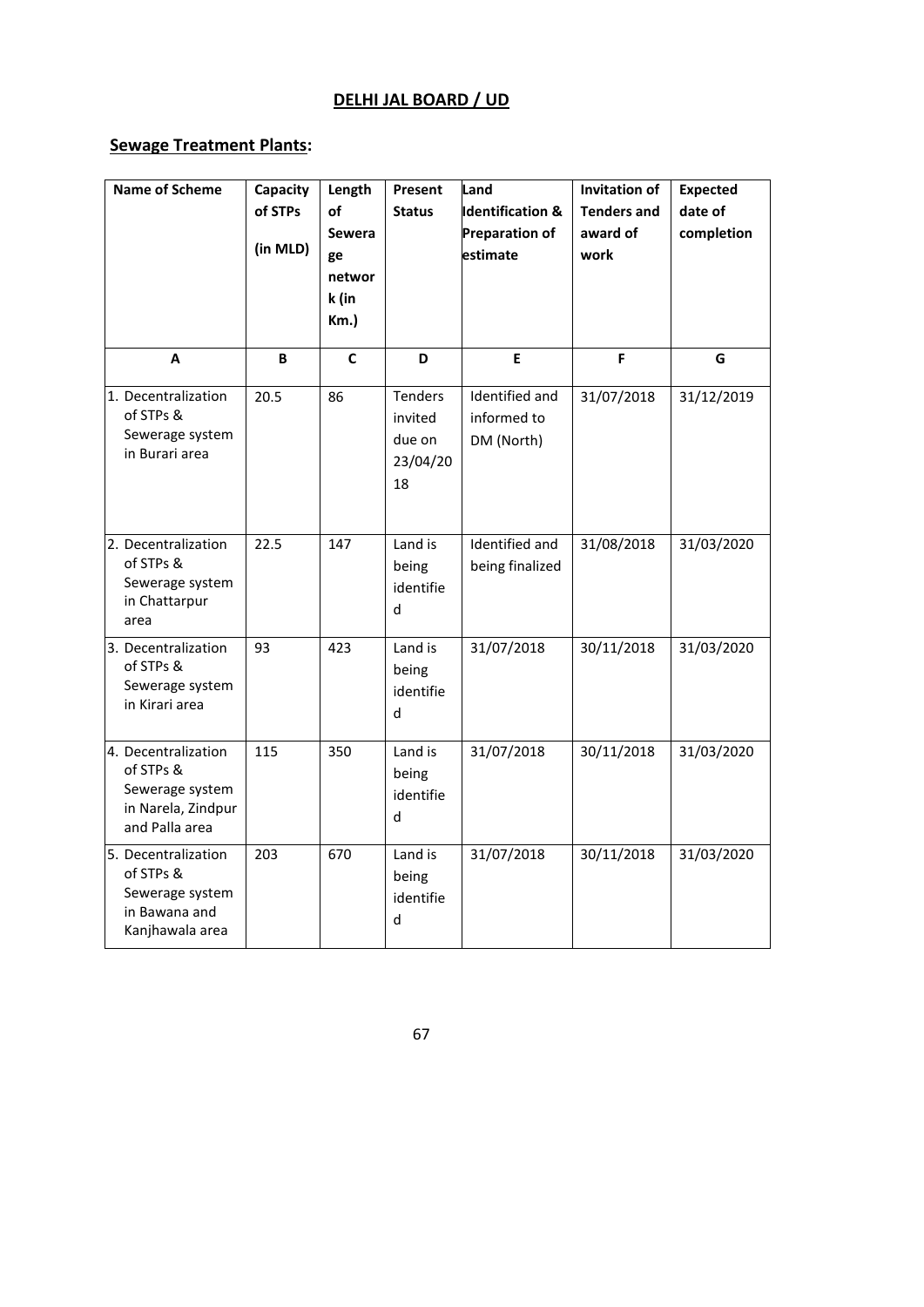| 6. Decentralization<br>of STPs &<br>Sewerage system<br>in Badarpur area                                                                            | 45  | 234 | Land is<br>being<br>identifie<br>d | 31/07/2018                                                                                                                  | 30/11/2018                               | 31/03/2020 |
|----------------------------------------------------------------------------------------------------------------------------------------------------|-----|-----|------------------------------------|-----------------------------------------------------------------------------------------------------------------------------|------------------------------------------|------------|
| 7. Decentralization<br>of STPs &<br>Sewerage system<br>in Mundka (Part)<br>area                                                                    | 15  | 25  | Land is<br>being<br>identifie<br>d | 31/07/2018                                                                                                                  | 30/11/2018                               | 31/03/2020 |
| 8. 9+5 STPs in<br>Najafgarh Area<br>(Capacity of the<br>STPs shall be<br>finalized after<br>actual flow<br>measurements in<br>the command<br>area) | 177 | 780 | Land<br>under<br>acquisiti<br>on   | Work of STPs<br>already<br>awarded.<br><b>Estimate for</b><br>internal sewer<br>lines will be<br>finalized by<br>31/07/2018 | For internal<br>Network by<br>30/11/2018 | 31/12/2020 |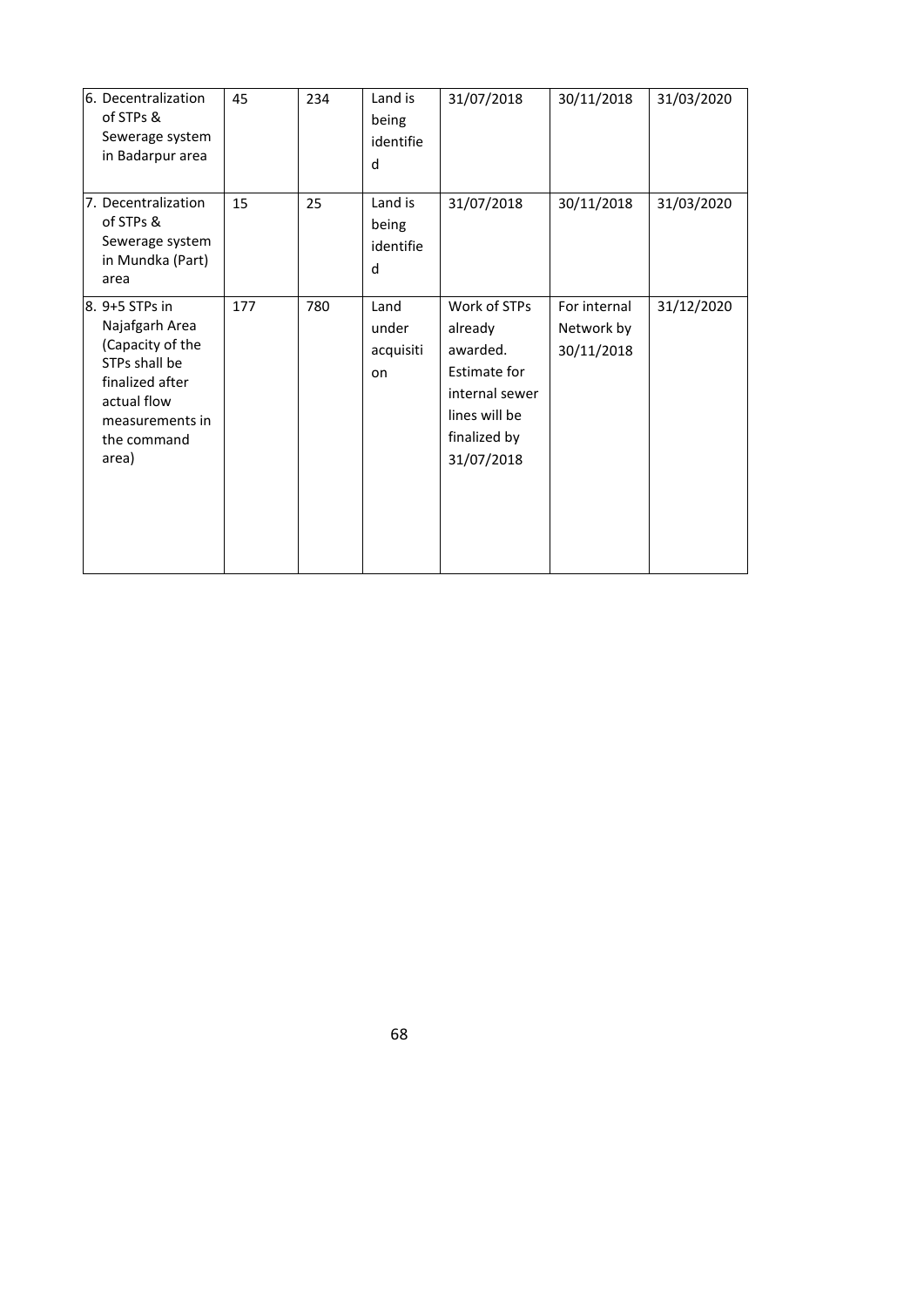### **DELHI JAL BOARD**

### **Installation of Bulk Flow Meters:**

| <b>Project Details</b>                                                                                                                                                                                                                                   | Location                                                                                                       | <b>Present Status</b>                                                       | <b>Target Date</b> |
|----------------------------------------------------------------------------------------------------------------------------------------------------------------------------------------------------------------------------------------------------------|----------------------------------------------------------------------------------------------------------------|-----------------------------------------------------------------------------|--------------------|
| A                                                                                                                                                                                                                                                        | В                                                                                                              | C                                                                           | D                  |
| 1.SITC<br>of<br>electromagnetic<br>flow<br>meters and GPS system and inlet<br>RTU for various Rising Mains across<br>Delhi including 5 years Operation &<br>Maintenance (86 Nos. Flow meters)                                                            | Inlet and Tapings<br>of Primary UGRs                                                                           | Letter of Indent<br>issued<br>on<br>21/02/2018                              | November,<br>2018  |
| 2. SITC of electromagnetic flow<br>meters to be installed at various<br>UGRs/tapings across rising mains of<br>Delhi Jal Board including 5 years<br>Operation & Maintenance (39 Nos.<br>Flow Meters)                                                     | Outlet<br>and<br><b>Tapings</b><br>of<br>Primary UGRs                                                          | It is being re-<br>invited due to<br>higher rates                           | December,<br>2018  |
| 3.SITC<br>of<br>electromagnetic<br>flow<br>meters at various UGRs/tapings<br>outlet<br>mains<br>and<br>risings<br>of<br>secondary UGRs of Delhi Jal Board<br>for secondary audit including 5<br>years Operation & Maintenance<br>(2746 Nos. Flow Meters) | Secondary<br>For<br>audit i.e.<br>Inlet,<br>Outlet<br>and<br><b>Tapings</b><br>of<br>secondary UGRs            | NIT opened on<br>07/02/2018.<br>Technical<br>evaluation<br>is<br>being done | December,<br>2018  |
| 4.Supply, Installation, Testing and<br>Commissioning<br>of<br>120<br>Nos.<br>Electromagnetic flow meters                                                                                                                                                 | Inlet and Tapings<br>of Primary UGRs<br>of<br>Chandrawal<br>Wazirabad<br>and<br><b>WTPs</b><br>command<br>area | Detailed<br>estimate<br>and<br><b>NIT</b><br>is<br>under<br>preparation     | December,<br>2018  |
| Installation<br>5.Supply,<br>and<br>Commissioning<br>13<br>οf<br>Nos.<br>Electromagnetic flow meters and<br>GPS system for West Delhi, Rohini<br>and RWS Water mains with 05 years<br>0&M                                                                | Inlet and Tapings<br>of Primary UGRs<br>of Haiderpur WTP<br>Ph-II                                              | Work<br>Completed,<br>0&M<br>in<br>progress                                 |                    |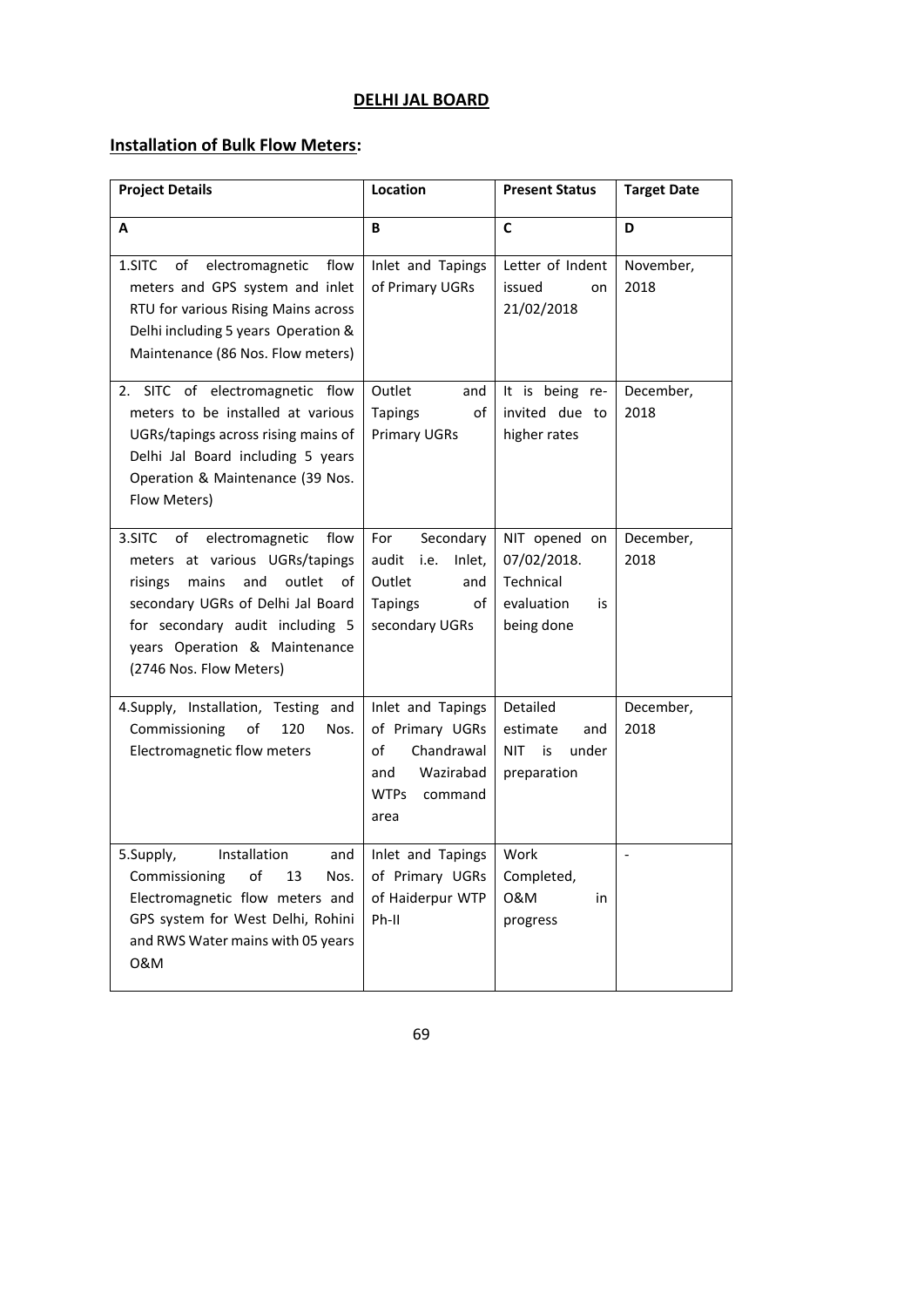# **HEALTH & FAMILY WELFARE DEPARTMENT**

### **Implementation of Universal Healthcare in Delhi:**

| <b>Milestone</b>               | <b>Time-Line</b> |  |  |
|--------------------------------|------------------|--|--|
| A                              | B                |  |  |
| 1. Finalization of RFP         | 30/04/2018       |  |  |
| 2. Floating of RFP             | 15/05/2018       |  |  |
| 3. Last date of receiving bids | 30/06/2018       |  |  |
| 4. Processing of bids          | 15/08/2018       |  |  |
| 5. Award of Contracts          | 15/09/2018       |  |  |
| Implementation of Scheme<br>6. | 01/12/2018       |  |  |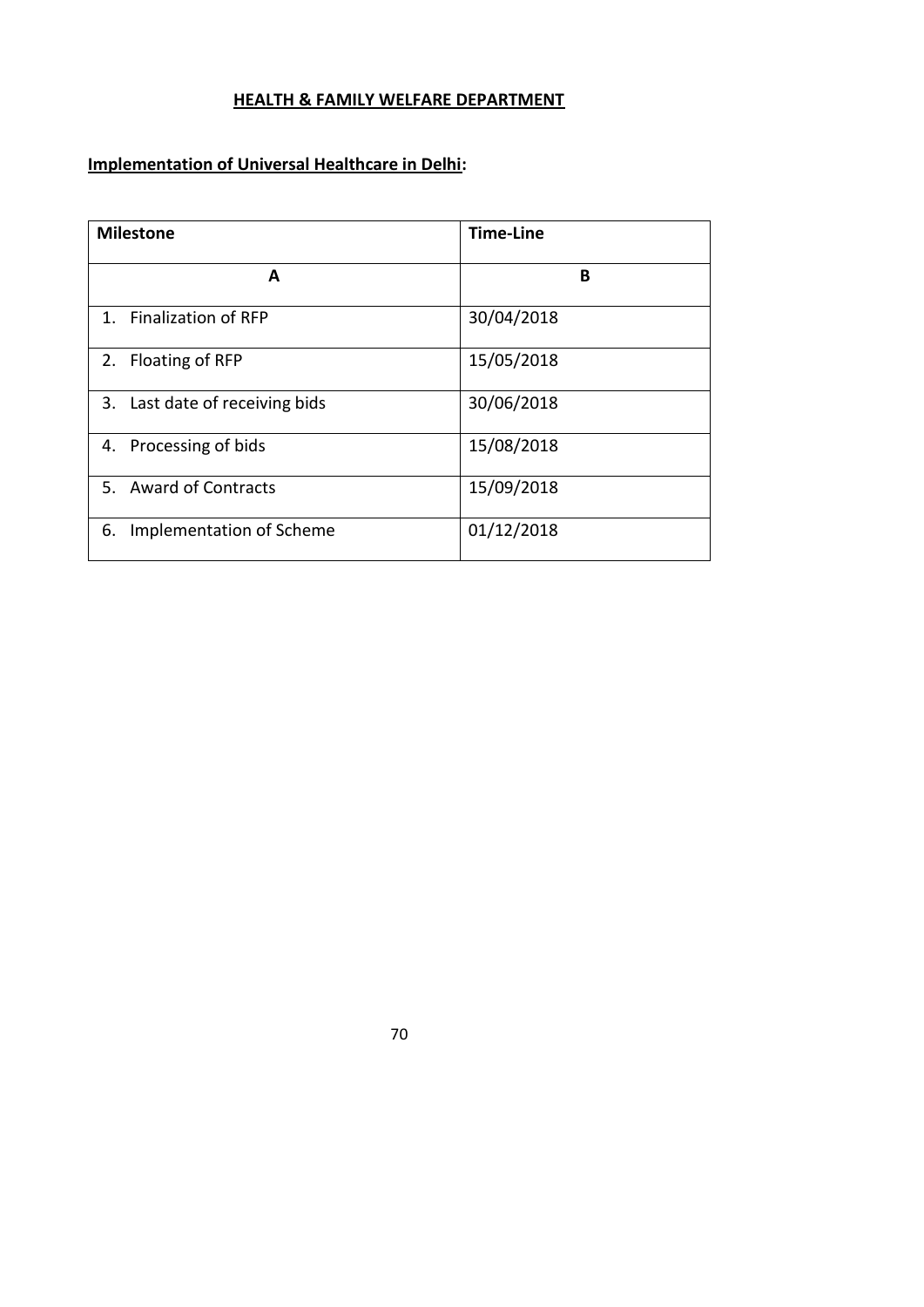# **HEALTH & FAMILY WELFARE DEPARTMENT**

# **Aam Aadmi Mohalla Clinic:**

| SI. | <b>Milestone</b>                                                               | <b>Time-Line</b>                                                                                                   | <b>Status</b>                                        | <b>Nature of</b>  |
|-----|--------------------------------------------------------------------------------|--------------------------------------------------------------------------------------------------------------------|------------------------------------------------------|-------------------|
| No. |                                                                                |                                                                                                                    |                                                      | <b>Activities</b> |
|     |                                                                                |                                                                                                                    |                                                      | Parallel/         |
|     |                                                                                |                                                                                                                    |                                                      | Sequential        |
|     | A                                                                              | B                                                                                                                  | C                                                    | D                 |
| 1.  | Identification of sites                                                        | Nil                                                                                                                | Already Identified                                   | Sequential        |
| 2.  | Allotment of<br>Sites/Permission from<br>Land Owning agencies<br>$(530$ sites) | Nil                                                                                                                | Permission granted                                   | Sequential        |
| 3.  | Joint Survey by PWD<br>and CDMOs                                               | 30/4/2018                                                                                                          | Started                                              | Sequential        |
| 4.  | Construction by PWD                                                            | <b>Six Months</b><br>(Being a semi<br>permanent<br>structure) after<br>Joint Survey<br>approval i.e.<br>31/10/2018 | Yet to start                                         | Sequential        |
| 5.  | Provision of Water &<br>Power                                                  | By 30/10/2018                                                                                                      | Yet to start                                         | Parallel          |
| 6.  | Procurement of<br>Equipment and<br><b>Medicines</b>                            | Nil                                                                                                                | Procurement<br>through contract of<br>CPA under DGHS | Parallel          |
| 7.  | Requirement of<br>Manpower                                                     | <b>Four Months</b><br>from Activity<br>No.4 completion                                                             | Yet to start                                         | Parallel          |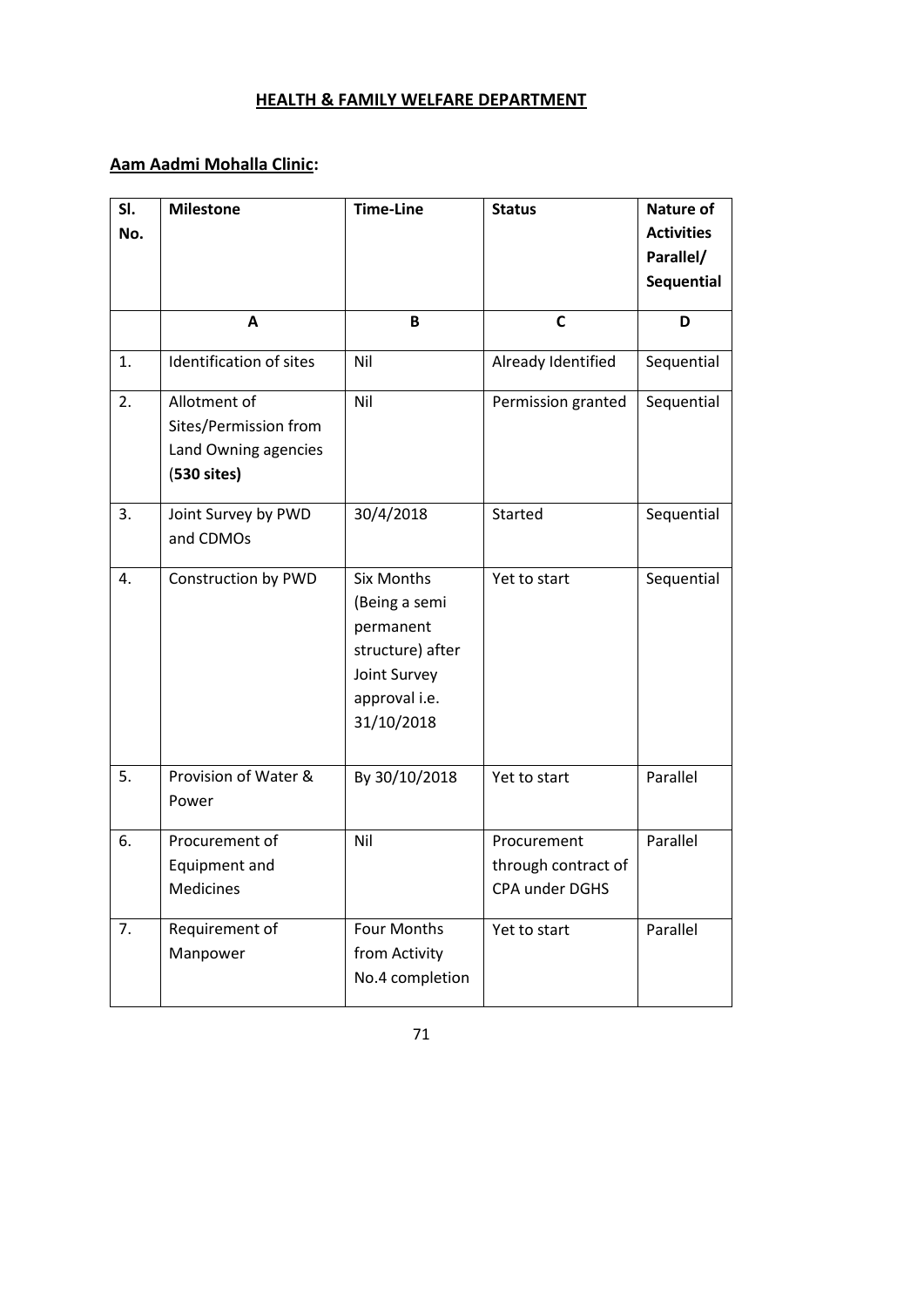# **HEALTH & FAMILY WELFARE DEPARTMENT**

#### **Implementation of Hospital Information Management System:**

| SI.<br>No. | <b>Milestone</b>                                                                                                                             | <b>Time-Line</b>                             | <b>Status</b>    | Nature of<br><b>Activities</b><br>Parallel/<br><b>Sequential</b> |
|------------|----------------------------------------------------------------------------------------------------------------------------------------------|----------------------------------------------|------------------|------------------------------------------------------------------|
|            | A                                                                                                                                            | B                                            | C                | D                                                                |
| 1.         | <b>Finalization of Tender Document</b><br>through IT Department                                                                              | 15/05/2018                                   | Under<br>Process | Sequential                                                       |
| 2.         | Requisite vetting by concerned<br>Departments                                                                                                | 15/06/2018                                   | Yet to start     | Sequential                                                       |
| 3.         | Floating of RFP                                                                                                                              | 30/06/2018                                   | Yet to start     | Sequential                                                       |
| 4.         | Last date of receiving bids                                                                                                                  | 15/08/2018                                   | Yet to start     | Sequential                                                       |
| 5.         | Award of Tender                                                                                                                              | 30/09/2018                                   | Yet to start     | Sequential                                                       |
| 6.         | Development of software                                                                                                                      | 6 months i.e.<br>01/10/2018 to<br>31/03/2019 | Yet to start     | Sequential                                                       |
| 7.         | Training of Staff in batches of 40                                                                                                           | 2 months i.e.<br>01/04/2019 to<br>31/05/2019 | Yet to start     | Sequential                                                       |
| 8.         | <b>Completion of Field Trial</b>                                                                                                             | 1 month i.e.<br>01/06/2019 to<br>30/6/2019   | Yet to start     | Sequential                                                       |
| 9.         | Formal Launch of HIMS                                                                                                                        | 01/07/2019                                   | Yet to start     | Sequential                                                       |
| 10.        | Procurement of Hardware<br>(Computers, Printers, Scanners,<br>Lease Line) etc. after award of<br>tender will be initiated<br>simultaneously. | 3 months i.e.<br>01/10/2018 to<br>31/12/2018 | Yet to start     | Parallel                                                         |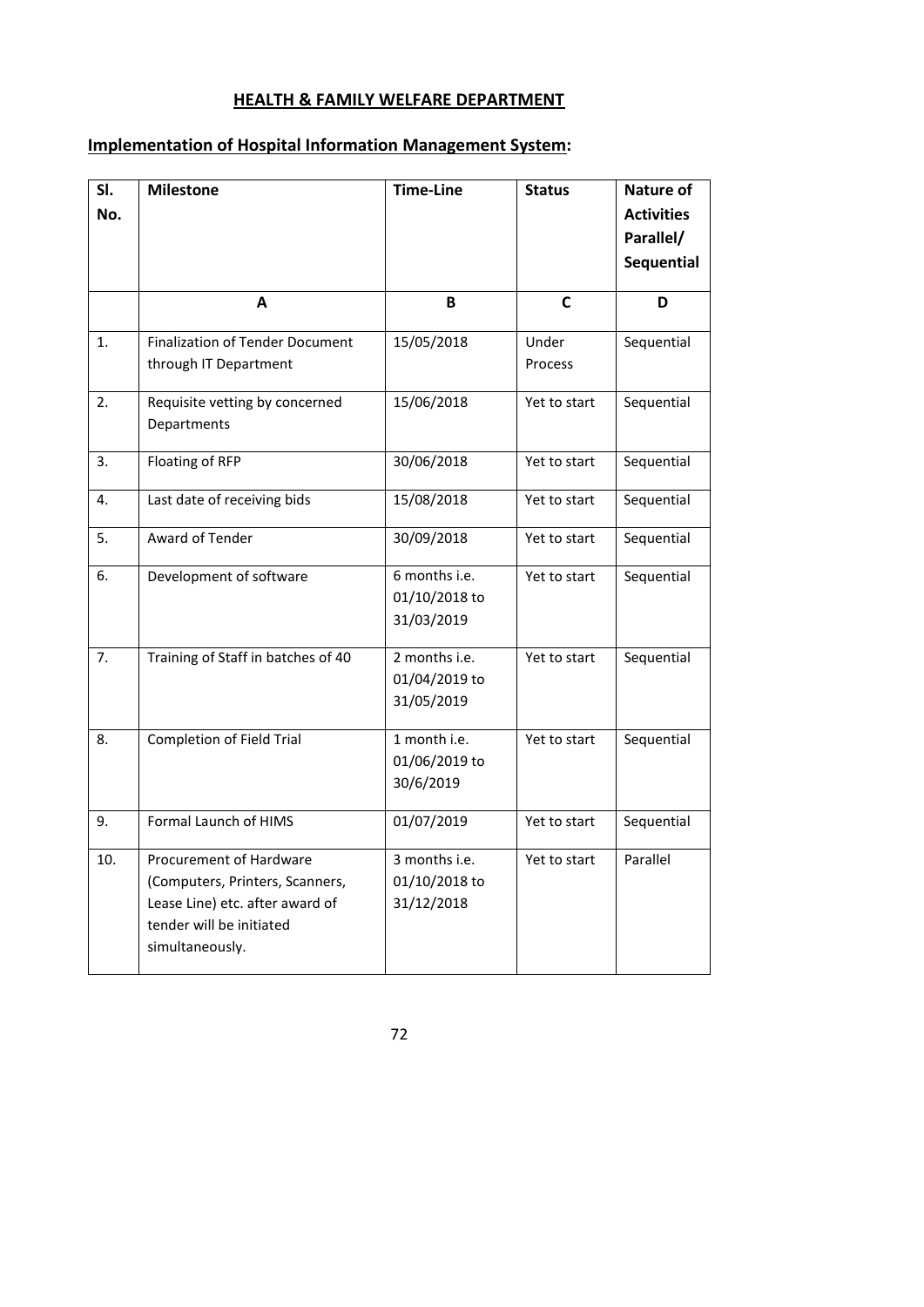# **ADMINISTRATIVE REFORMS DEPARTMENT**

|    | <b>Milestone</b>                            | <b>Time-Line</b>          |
|----|---------------------------------------------|---------------------------|
|    | A                                           | B                         |
| 1. | Floating of eTender                         | 01.03.2018 (with effect   |
|    |                                             | from 02.03.2018)          |
| 2. | Pre-Bid Meeting                             | 08.03.2018 (Concluded)    |
| 3. | Response to queries                         | 14.03.2018                |
| 4. | Last date of submission of bid              | 23.03.2018 upto           |
|    |                                             | 02.00pm                   |
| 5. | <b>Opening of eTender</b>                   | 23.03.2018 at 03.00pm     |
| 6. | Scrutiny of documents submitted in relation | 03.04.2018 (05 Working    |
|    | to Pre-qualification                        | days)                     |
|    |                                             | - Depends on number of    |
|    |                                             | bids and their reply to   |
|    |                                             | various queries sought by |
|    |                                             | the Committee.            |
| 7. | Presentation on the Project                 | 06.04.2018 (03 days       |
|    |                                             | notice to bidder)         |
| 8. | Opening of Technical bid                    | 10.04.2018 (one working   |
|    |                                             | day)                      |

# **Implementation of Scheme – Doorstep Delivery of Public Services:**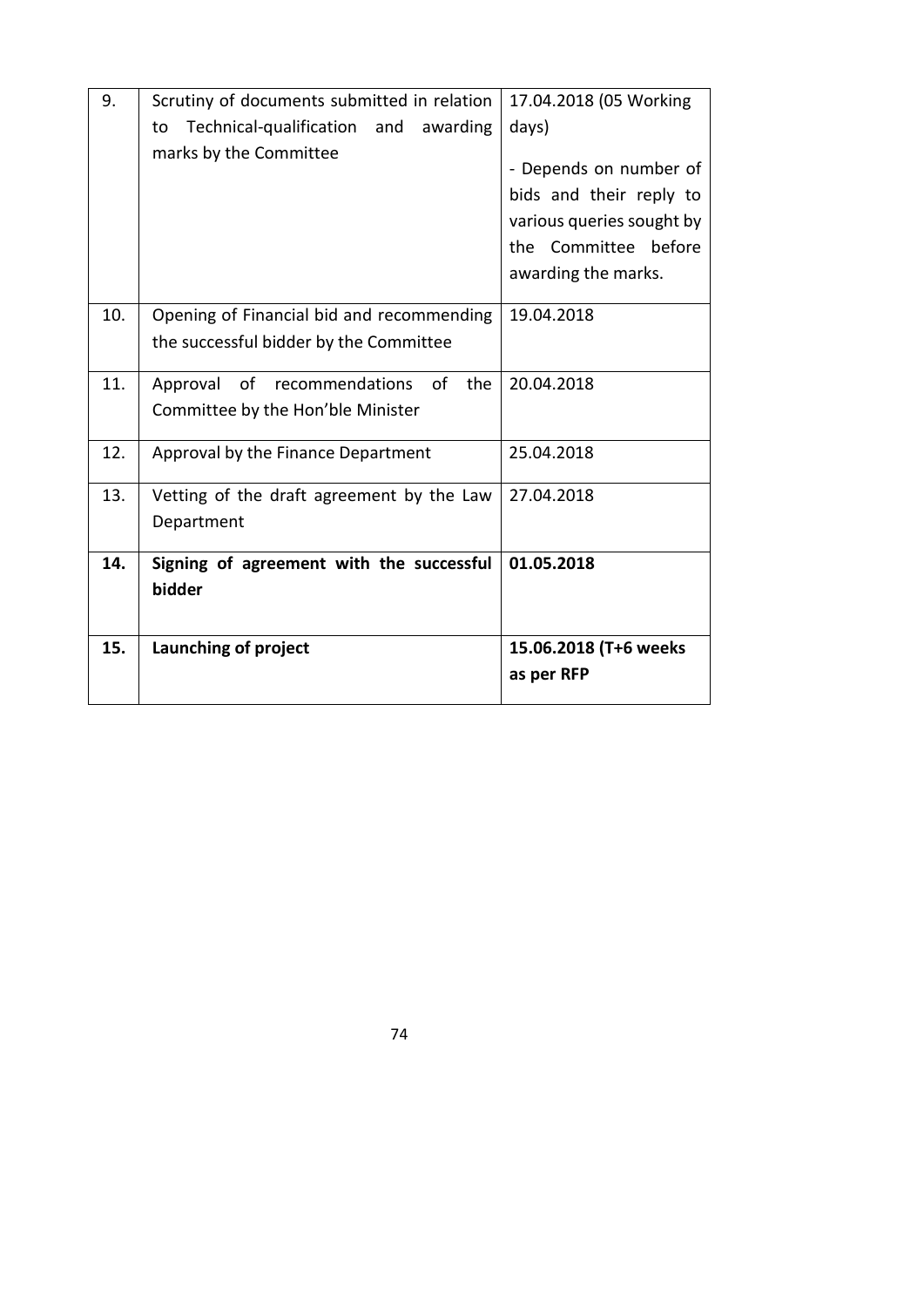# **EDUCATION DEPARTMENT**

#### **CCTV Cameras in Schools by PWD:**

| SI.<br>No. | <b>Milestone</b>                    | <b>Time-Line</b> |
|------------|-------------------------------------|------------------|
|            | A                                   | B                |
| 1.         | Submission of Preliminary Estimates | 07/04/2018       |
| 2.         | Issue of A/A & E/S                  | 22/05/2018       |
| 3.         | Award of Work                       | 15/06/2018       |
| 4.         | <b>Start of Work</b>                | 15/07/2018       |
| 5.         | Completion of Work                  | 15/01/2019       |